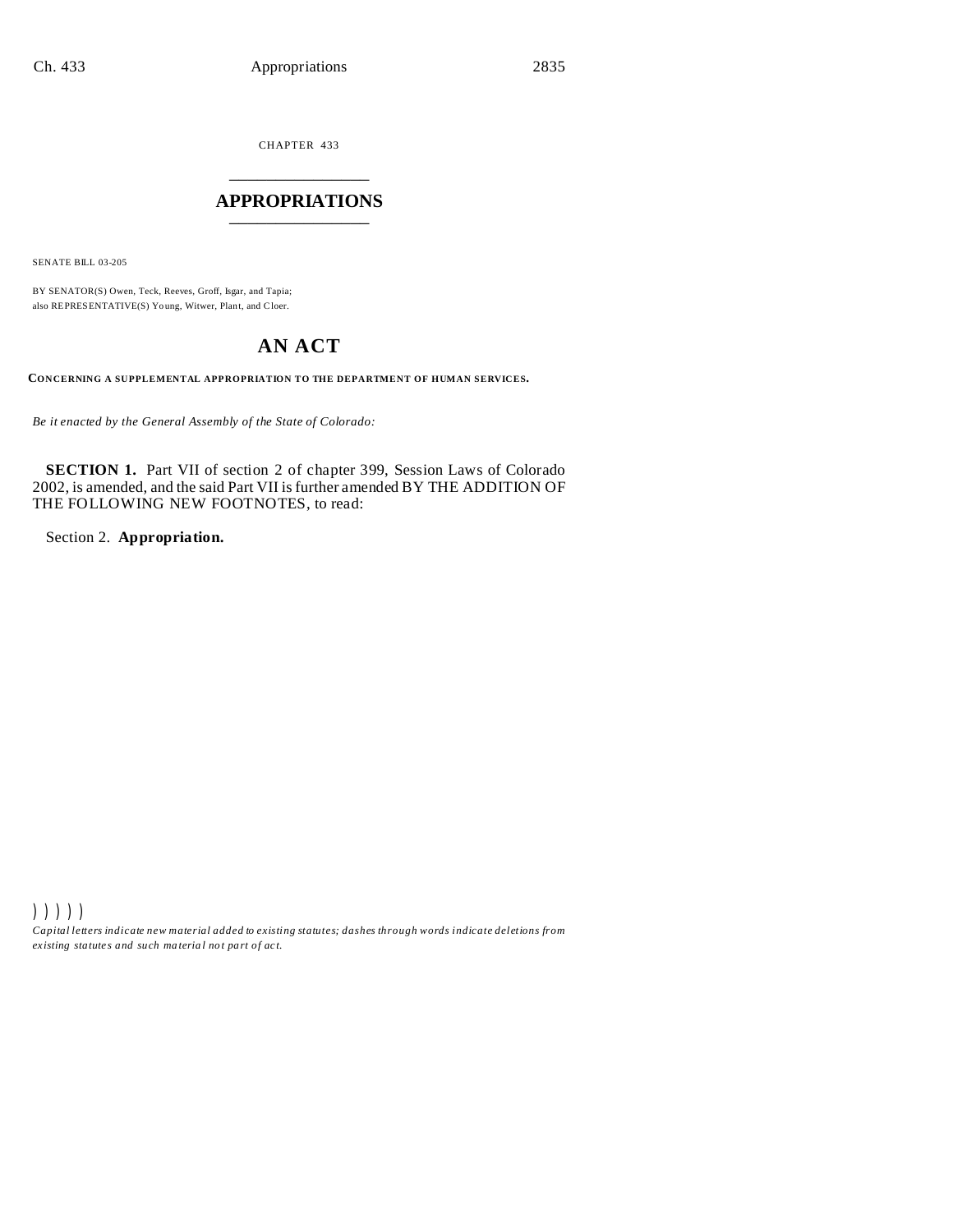|                 |                    |              |                               |                               | <b>APPROPRIATION FROM</b> |                      |                         |
|-----------------|--------------------|--------------|-------------------------------|-------------------------------|---------------------------|----------------------|-------------------------|
|                 | ITEM &<br>SUBTOTAL | <b>TOTAL</b> | <b>GENERAL</b><br><b>FUND</b> | <b>GENERAL</b><br><b>FUND</b> | CASH<br><b>FUNDS</b>      | CASH<br><b>FUNDS</b> | FEDERAL<br><b>FUNDS</b> |
|                 | D                  | \$           |                               | <b>EXEMPT</b>                 |                           | <b>EXEMPT</b><br>\$  | - 5                     |
| <b>PART VII</b> |                    |              |                               |                               |                           |                      |                         |

**DEPARTMENT OF H UM AN SERVICES**

| (1) EXECUTIVE DIRECTOR'S       |                       |
|--------------------------------|-----------------------|
| $O$ <b>FFICE</b> <sup>77</sup> |                       |
| (A) General                    |                       |
| Administration                 |                       |
| <b>Personal Services</b>       | 8,672,585             |
|                                | 7,910,673             |
|                                | $(132.5$ FTE)         |
|                                | $(109.4$ FTE)         |
| Health, Life, and Dental       | <del>10,112,393</del> |
|                                | 7,672,337             |
| Short-term Disability          | 282,081               |
|                                | 247,645               |
| Salary Survey and Senior       |                       |
| <b>Executive Service</b>       | 10,432,660            |
|                                | 9,237,061             |
| Performance-Based Pay          |                       |
| Awards                         | 2,160,684             |
|                                | 2,007,869             |
| Shift Differential             | <del>3,018,648</del>  |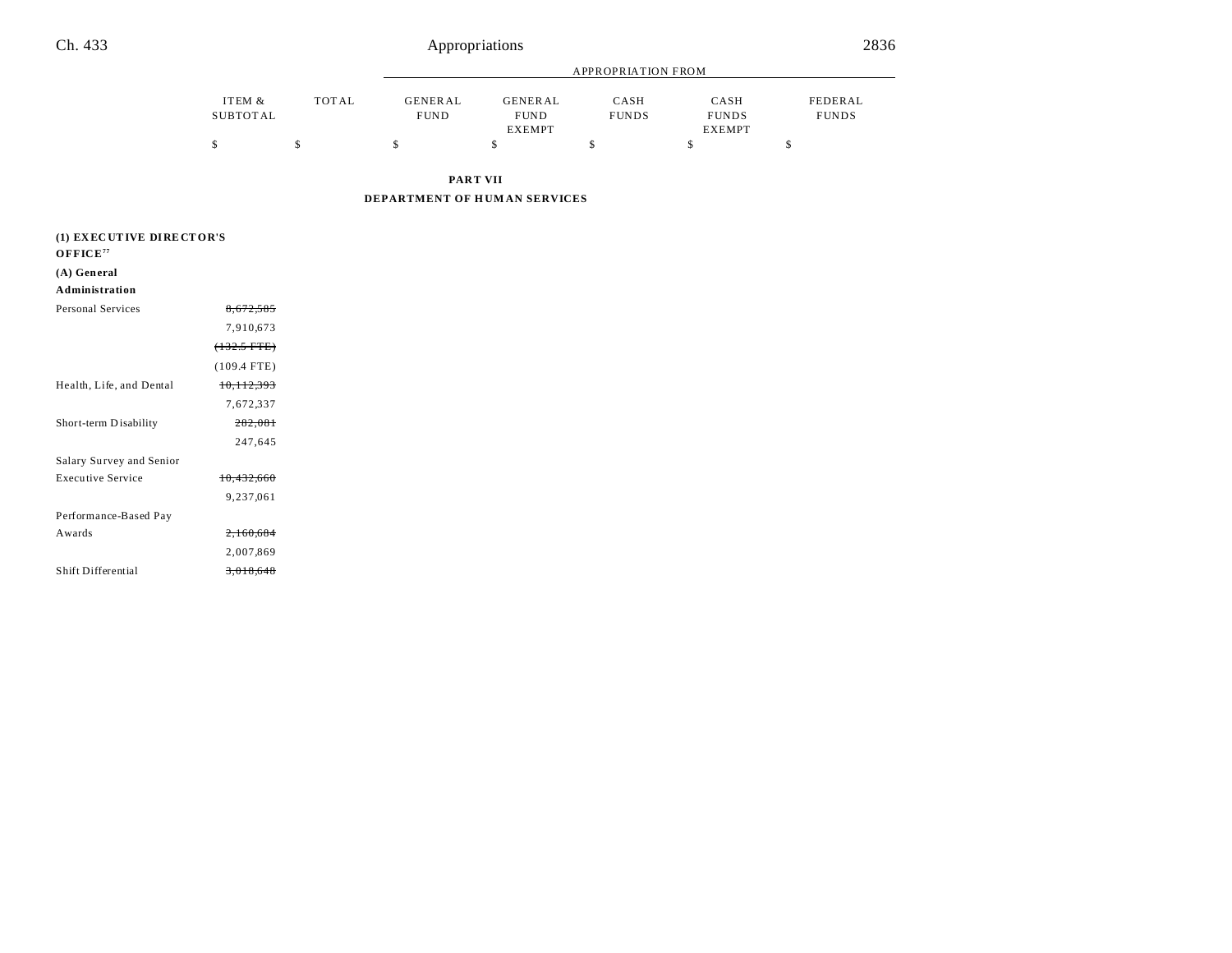| 2,745,615  |               |             |            |                        |
|------------|---------------|-------------|------------|------------------------|
| 4,763,981  |               |             |            |                        |
| 1,019,846  |               |             |            |                        |
| 949,924    |               |             |            |                        |
|            |               |             |            |                        |
| 1,172,977  |               |             |            |                        |
| 1,117,331  |               |             |            |                        |
|            |               |             |            |                        |
| 503,601    |               |             |            |                        |
| 583,405    |               |             |            |                        |
|            |               |             |            |                        |
|            |               |             |            |                        |
| 1,314,827  |               |             |            |                        |
| 99,512     |               |             |            |                        |
| 75,174     |               |             |            |                        |
| 218,250    |               |             |            |                        |
| 145,572    |               |             |            |                        |
|            |               |             |            |                        |
| 155,990    |               |             |            |                        |
| 43,928,035 | 25,918,715(M) | 436,417     | 11,283,847 | 6,289,056              |
|            | 22,425,170(M) | $412,303^a$ |            | 5,954,415 <sup>c</sup> |
|            | 38,927,404    |             |            | $10, 135, 516^b$       |

<sup>a</sup> Of this amount, it is estimated that <del>\$292,777</del> \$265,755 shall be from various sources of cash <del>funds and</del> FUNDS, <del>\$143,640</del> \$119,909 shall be from patient fees collected by the Mental Health Institutes. INSTITUTES, AND \$26,639 SHALL BE FROM THE CENTRAL REGISTRY FUND ESTABLISHED PURSUANT TO SECTION 19-3-313 (14), C.R.S. <sup>b</sup> Of this amount, it is estimated that  $\frac{49,792,810(T)}{38,727,009(T)}$  shall be from Medicaid funds appropriated to the Department of Health Care Policy and Financing, \$3 97 ,13 3 sha ll be from patient cash collected by the Mental H ealth Institutes, \$2 1,0 00 (T) shall be from moneys in the Conferences and Training Fu nd, \$6,0 81 (T) shall be from the Department of Health Care Policy and Financing, and \$1,066,823 \$984,293 shall be from various sources of exempt cash funds.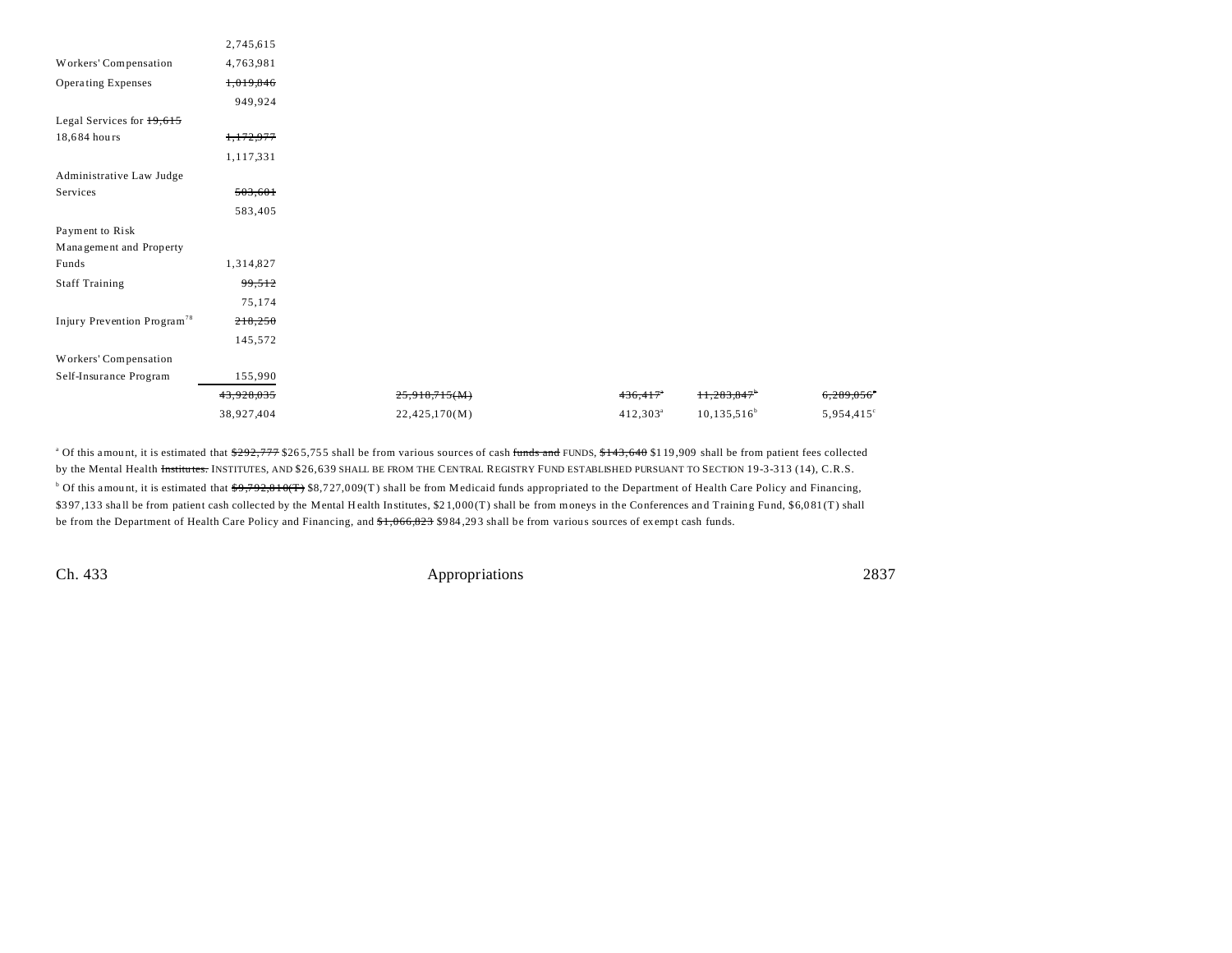|          |              |             |                | APPROPRIATION FROM |               |              |
|----------|--------------|-------------|----------------|--------------------|---------------|--------------|
| ITEM &   | <b>TOTAL</b> | GENERAL     | <b>GENERAL</b> | CASH               | CASH          | FEDERAL      |
| SUBTOTAL |              | <b>FUND</b> | <b>FUND</b>    | <b>FUNDS</b>       | <b>FUNDS</b>  | <b>FUNDS</b> |
|          |              |             | <b>EXEMPT</b>  |                    | <b>EXEMPT</b> |              |
|          |              |             |                |                    |               |              |

<sup>c</sup> Of this amount, it is estimated that \$1,740,647 shall be from federal indirect cost ALLOCATION recoveries, \$707,332 shall be from the Temporary Assistance to Needy Families Block Grant, \$630,953 shall be from Section 110 vocational rehabilitation funds, \$280,000 shall be from Child Care Development Funds, \$240,443 shall be from the Substance Abuse Prevention and Treatment Block Grant, and  $2,689,681$  \$2,355,040 shall be from various sources of federal funds.

| (B) Special Purpose          |              |                 |                     |                  |                        |
|------------------------------|--------------|-----------------|---------------------|------------------|------------------------|
| Administrative Review Unit   | 2,237,448    | 1,789,958(M)    |                     |                  | $447,490$ <sup>*</sup> |
|                              | 2,013,703    | 1,610,962(M)    |                     |                  | $402,741$ <sup>a</sup> |
|                              | $(31.0$ FTE) |                 |                     |                  |                        |
|                              | $(29.0$ FTE) |                 |                     |                  |                        |
| Child Welfare Staff          |              |                 |                     |                  |                        |
| Training                     | 1,172,873    | 738,648(M)      |                     | $37,230(L)^{b}$  | 396,995                |
|                              | 1,089,962    | 679,557(M)      |                     |                  | $373,175^{\circ}$      |
| Juvenile Parole Board        | 202,914      | 202,914         |                     |                  |                        |
|                              | 186,681      | 186,681         |                     |                  |                        |
|                              | $(2.8$ FTE)  |                 |                     |                  |                        |
| Developmental Disabilities   |              |                 |                     |                  |                        |
| Council                      | 826,931      | 25,000          |                     |                  | $801,931^d$            |
|                              | 801,931      |                 |                     |                  |                        |
|                              | $(6.0$ FTE)  |                 |                     |                  |                        |
| Health Insurance Portability |              |                 |                     |                  |                        |
| and Accountability Act of    |              |                 |                     |                  |                        |
| 1996                         | 333,412      | $162,400^\circ$ | 34,800 <sup>f</sup> | $136,212(T)^{8}$ |                        |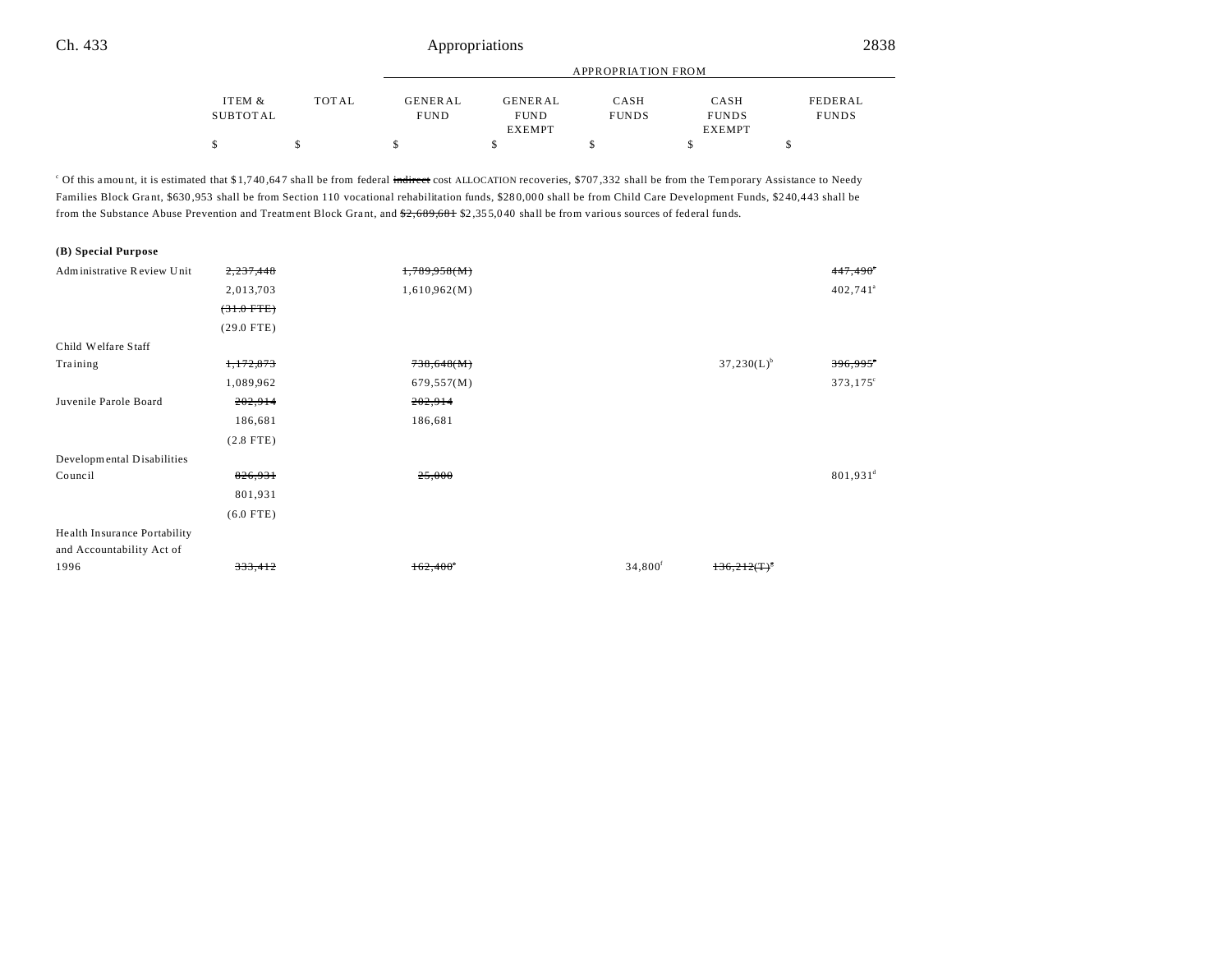477,278 57,802<sup>e</sup>

 $384,676(T)^{s}$ (1.0 FTE)

4,773,578 4,569,555

<sup>a</sup> This amount shall be from Title IV-E of the Social Security Act.

<sup>b</sup> This amount shall be from local funds.

Of this amount, \$255,716 shall be from the Title XX Social Services Block Grant and \$141,279 \$117,459 shall be from Title IV-E of the Social Security Act.

d This amount shall be from Title I of the Developmental Disabilities Assistance and Bill of Rights Act 2000.

e This amount is exempt from the statutory limit on state General Fund appropriations pursuant to Section 24-75-201.1 (1) (a) (III) (A), C.R.S.

This amount is estimated to be cash funds from the U.S. Department of Veterans Affairs. STATE VETERANS NURSING HOMES.

<sup>8</sup> This amount OF THIS AMOUNT, \$243,800 shall be from MEDICAID FUNDS APPROPRIATED TO THE DEPARTMENT OF HEALTH CARE POLICY AND FINANCING, AND \$140,876 SHALL BE FROM transfers from other a reas of the D epartment of H uman Services.

## 48,701,613

43,496,959

## **(2) OFFICE OF INFORMATION TECHNOLO GY SERVICES12, 79**

| Personal Services         | 5,806,310    | 4,354,424      | $22,408^a$      | $494,023^b$          | 935,455             |
|---------------------------|--------------|----------------|-----------------|----------------------|---------------------|
|                           | 5,603,046    | 4,077,360      |                 |                      | $1,009,255^{\circ}$ |
|                           | $(90.2$ FTE) |                |                 |                      |                     |
|                           | $(87.1$ FTE) |                |                 |                      |                     |
| <b>Operating Expenses</b> | 408,373      | 330,251        |                 | $16,040(T)^d$        | 62,082°             |
|                           | 376,373      | 298,251        |                 |                      |                     |
| Purchase of Services from |              |                |                 |                      |                     |
| Computer Center           | 5,231,705    | 2,283,076      | $7,092^{\circ}$ | 3,575                | 2,937,962°          |
|                           | 5,007,563    | 2,185,262      | $6,788^{\circ}$ | $3,421$ <sup>f</sup> | 2,812,092°          |
| Ch. 433                   |              | Appropriations |                 |                      | 2839                |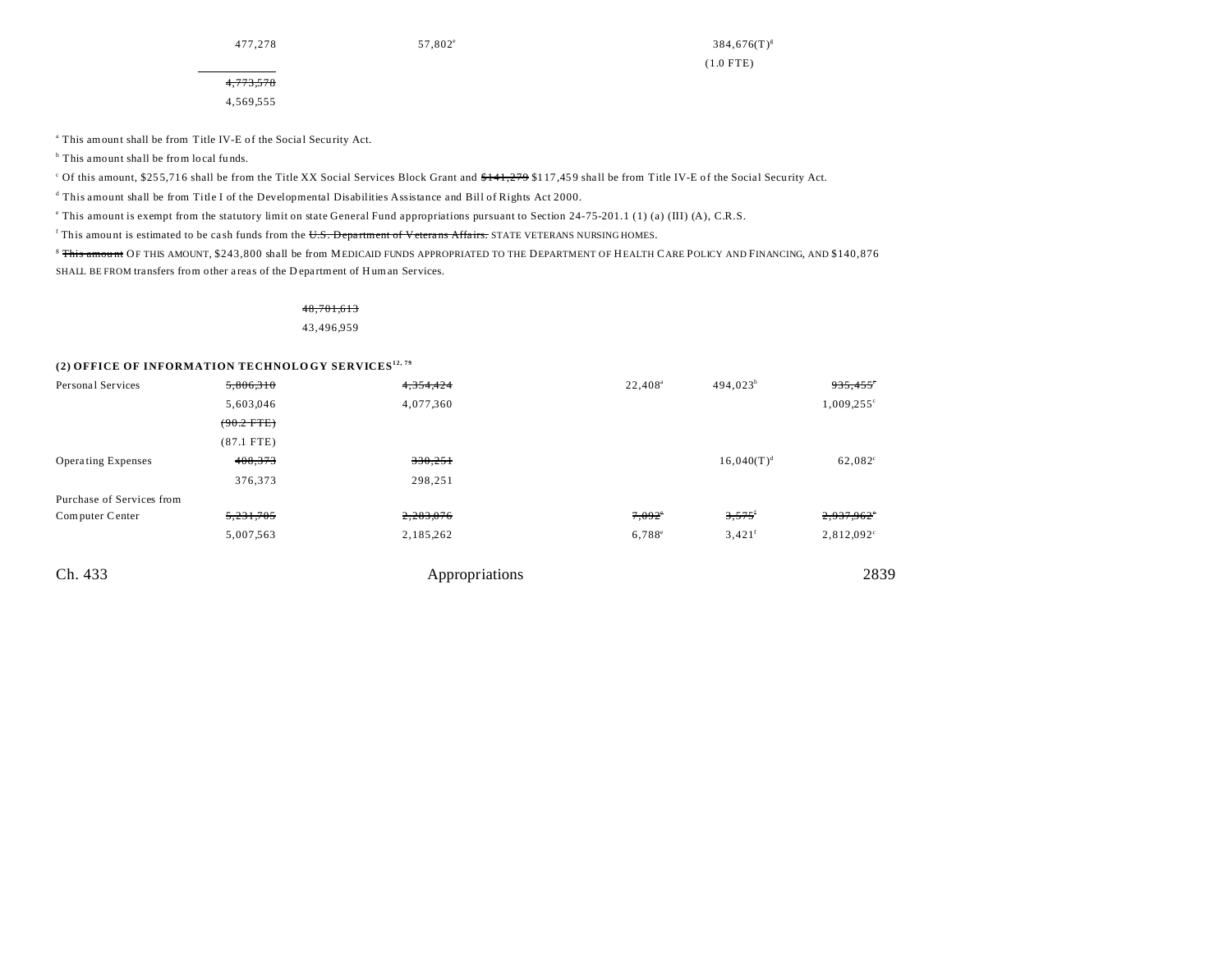|                               |                           |              | <b>APPROPRIATION FROM</b> |                               |                                                |                       |                                       |                         |
|-------------------------------|---------------------------|--------------|---------------------------|-------------------------------|------------------------------------------------|-----------------------|---------------------------------------|-------------------------|
|                               | ITEM &<br><b>SUBTOTAL</b> | <b>TOTAL</b> |                           | <b>GENERAL</b><br><b>FUND</b> | <b>GENERAL</b><br><b>FUND</b><br><b>EXEMPT</b> | CASH<br><b>FUNDS</b>  | CASH<br><b>FUNDS</b><br><b>EXEMPT</b> | FEDERAL<br><b>FUNDS</b> |
|                               | \$                        | \$           | \$                        | \$                            | \$                                             | \$                    | \$                                    |                         |
| Telecommunication             |                           |              |                           |                               |                                                |                       |                                       |                         |
| <b>Systems Lease Payments</b> | 243,326                   |              | 140,976                   |                               |                                                | $102,350(T)^d$        |                                       |                         |
|                               | 153,326                   |              | 50,976                    |                               |                                                |                       |                                       |                         |
| Microcomputer Lease           |                           |              |                           |                               |                                                |                       |                                       |                         |
| Payments                      | 822,159                   |              | 694,833                   |                               |                                                | $61,110$ <sup>*</sup> | $66,216^{\circ}$                      |                         |
|                               | 828,455                   |              |                           |                               |                                                | $67,406$ <sup>g</sup> |                                       |                         |
| Colorado Trails <sup>80</sup> | 11,188,256                |              | 6,040,662                 |                               |                                                |                       | 5,147,594                             |                         |
|                               | 9,805,042                 |              | 5,293,726                 |                               |                                                |                       | $4,511,316^{\circ}$                   |                         |
|                               | $(23.0$ FTE)              |              |                           |                               |                                                |                       |                                       |                         |
| Client-Oriented Information   |                           |              |                           |                               |                                                |                       |                                       |                         |
| Network                       | 1,818,310                 |              | 850,484                   |                               | $3,361^h$                                      | $116, 151(T)^{i}$     | $848,314^\circ$                       |                         |
|                               | 1,351,752                 |              | 617,205                   |                               |                                                |                       | 615,035°                              |                         |
|                               | $(16.0$ FTE)              |              |                           |                               |                                                |                       |                                       |                         |
| County Financial              |                           |              |                           |                               |                                                |                       |                                       |                         |
| Management System             | 2,093,652                 |              | 1,176,675                 |                               |                                                |                       | 916,977                               |                         |
|                               | 1,814,442                 |              | 949,545                   |                               |                                                |                       | 864,897 <sup>c</sup>                  |                         |
| Food Stamp Information        |                           |              |                           |                               |                                                |                       |                                       |                         |
| System                        | 1,184,788                 |              | 594,106                   |                               |                                                |                       | 590,682                               |                         |
|                               | 1,024,788                 |              | 514,106                   |                               |                                                |                       | 510,682 <sup>c</sup>                  |                         |
|                               | $(+5.0$ FTE)              |              |                           |                               |                                                |                       |                                       |                         |
|                               | $(12.0$ FTE)              |              |                           |                               |                                                |                       |                                       |                         |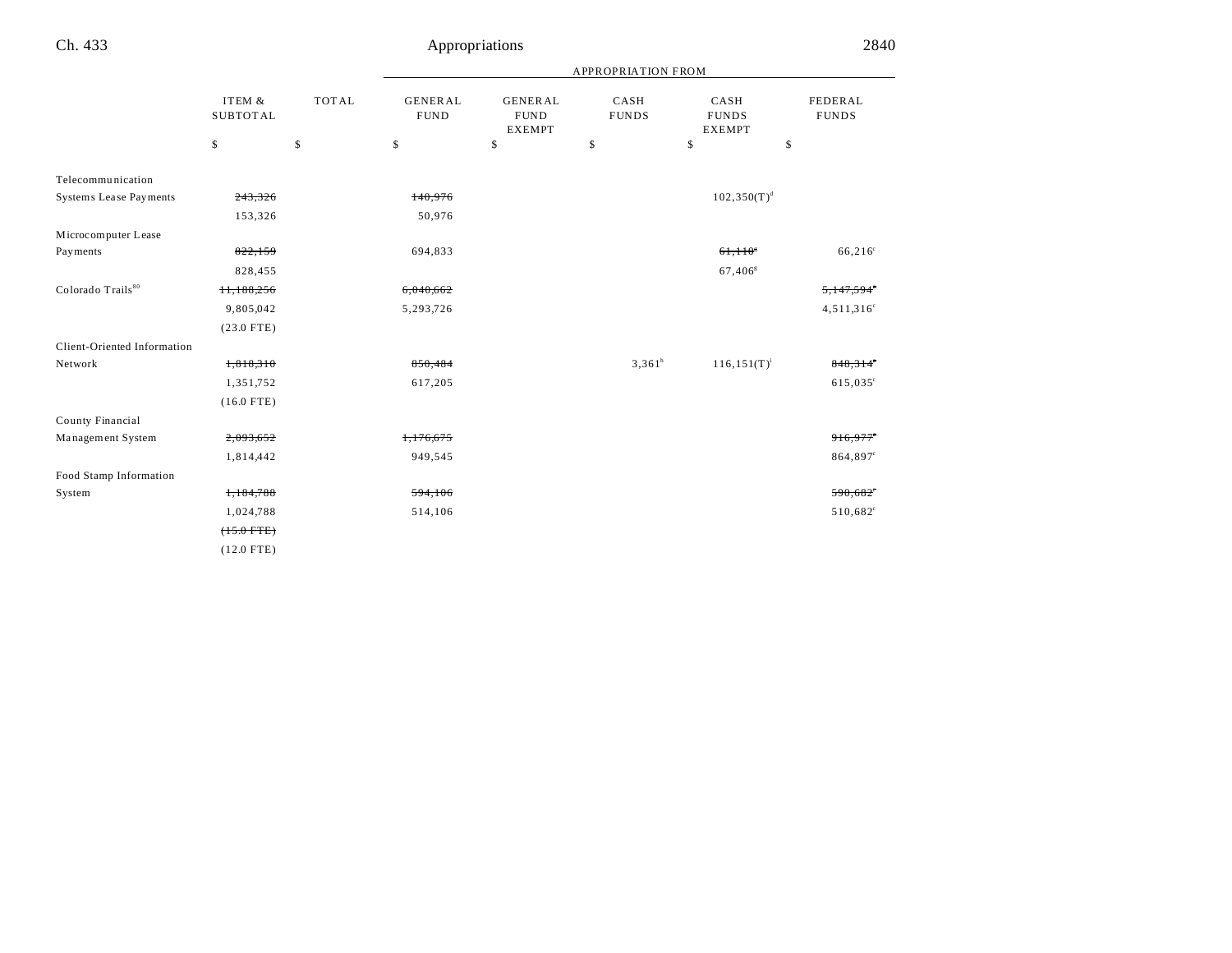| <b>Health Information</b>  |              |            |                          |                       |                   |
|----------------------------|--------------|------------|--------------------------|-----------------------|-------------------|
| Management System          | 233,515      | 233,515    |                          |                       |                   |
|                            | 223,515      | 223,515    |                          |                       |                   |
| Client Index Project       | 166,116      | 99,634     |                          |                       | $66,482^{\circ}$  |
|                            | 156,116      | 89,634     |                          |                       |                   |
| National Aging Program     |              |            |                          |                       |                   |
| <b>Information System</b>  | 93,114       | 16,282     | $7,372^{j}$              |                       | $69,460^{\circ}$  |
| Colorado Benefits          |              |            |                          |                       |                   |
| Management System          |              |            |                          |                       |                   |
| $(CBMS)^{37, 41, 42}$      | 13,123,077   | 2,059,667  | $1,053,127$ <sup>h</sup> | $4,555,020(T)^{k}$    | 5,455,263         |
|                            | 11,810,770   | 1,853,700  | 947,814                  | $4,099.518(T)^k$      | 4,909,738         |
|                            | $(21.5$ FTE) |            |                          |                       |                   |
| Multiuse Network Payments  | 1,305,788    | 851,458    | $25,434$ <sup>m</sup>    | 38,884"               | 390,012           |
|                            | 2,600,308    | 1,695,568  | $50,648^{\rm m}$         | $77,432$ <sup>n</sup> | $776,660^{\circ}$ |
| Broomfield County Start-up |              |            |                          |                       |                   |
| Costs                      | 135,496      | 88,072     |                          |                       | 47,424            |
|                            |              | 43,853,985 |                          |                       |                   |
|                            |              | 40,848,610 |                          |                       |                   |

<sup>a</sup> This amount shall be from patient fees from the Mental Health Institutes.

<sup>b</sup> Of this amount, is estimated that \$254,613(T), including \$202,391 Medicaid cash funds, shall be from the Department of Health Care Policy and Financing, \$110,109 shall be from patient revenues collect by the Mental Health Institutes, \$3,73 9(T) shall be from the Department of Regulatory Agencies, and \$125 ,562 shall be from various sou rces of cash funds exempt.

<sup>c</sup> Of these amounts, <del>\$2,498,151</del> \$2,095,146 shall be from Temporary Assistance to Needy Families (TANF) funds, <del>\$385,000</del> \$364,000 shall be from Child Care Development Funds, and it is estimated that  $*4,632,835$  \$4,060,184 shall be from federal Title IV-E revenues,  $*2,015,682$  \$1,879,682 shall be from Food Stamp funds, \$81,600 \$175,972 shall be from federal Alcohol and Drug Abuse block grant funds, \$69,460 shall be from Title III Older Americans Act funds, and \$2,395,932 \$2,719,733 shall be from various sources.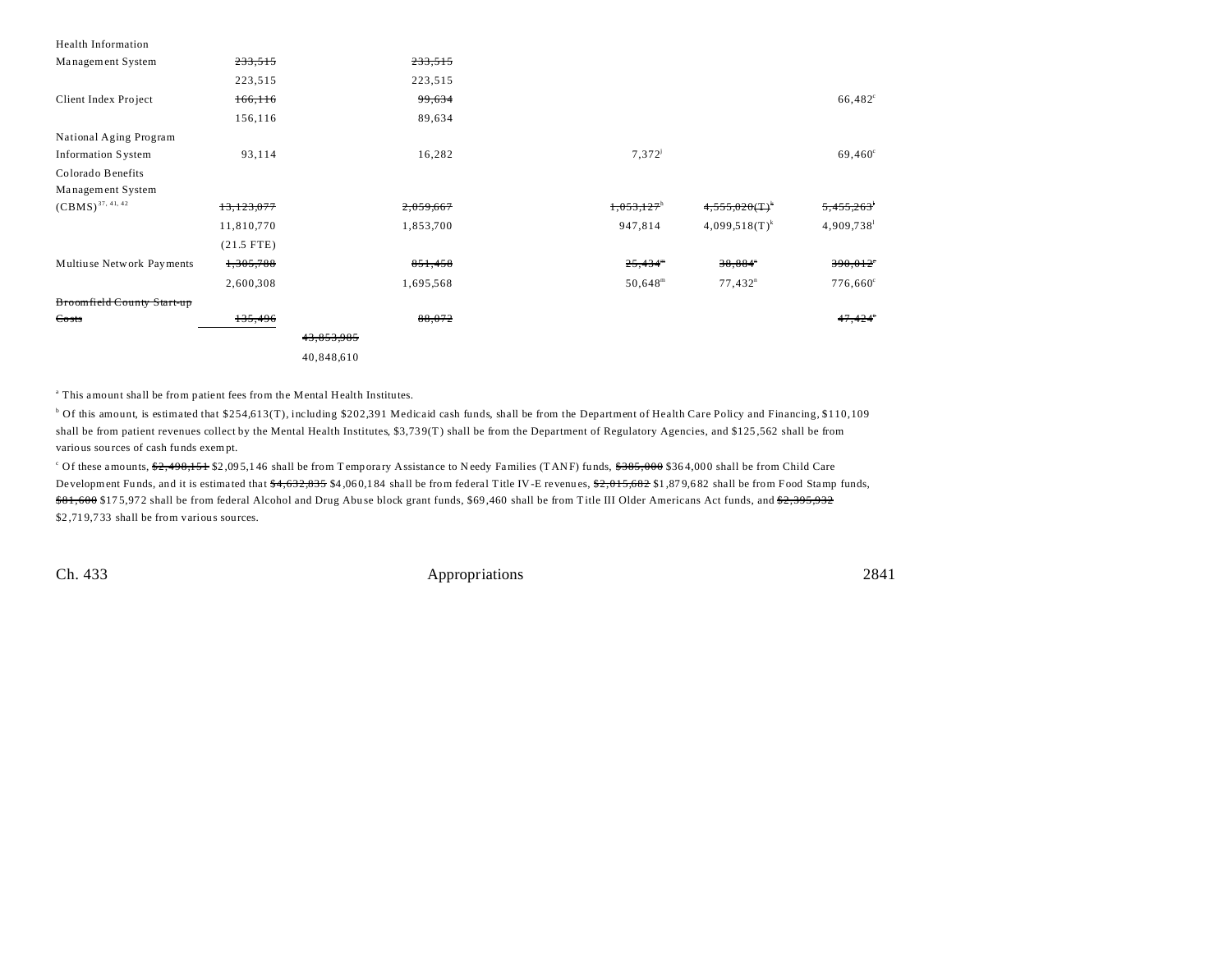| ITEM &   | <b>TOTAL</b> | GENERAL     | <b>GENERAL</b> | CASH         | CASH          | FEDERAL      |
|----------|--------------|-------------|----------------|--------------|---------------|--------------|
| SUBTOTAL |              | <b>FUND</b> | <b>FUND</b>    | <b>FUNDS</b> | <b>FUNDS</b>  | <b>FUNDS</b> |
|          |              |             | <b>EXEMPT</b>  |              | <b>EXEMPT</b> |              |
|          |              |             |                |              |               |              |

APPROPRIATION FROM

It is anticipated that these amounts shall be from Medicaid funds appropriated to the Department of Health Care Policy and Financing.

<sup>e</sup> Of this amount, it is estimated that  $\frac{23,538}{33,493}$  shall be from patient fees from the Mental Health Institutes,  $\frac{22,500}{2,468}$  shall be from the Child Abuse Registry, and  $\frac{61,054}{8827}$  shall be from various cash fund sources.

<sup>f</sup> Of this amount, it is estimated that <del>\$2,991(T)</del> \$2,926(T) shall be from Medicaid funds appropriated to the Department of Health Care Policy and Financing and <del>\$584</del> \$495 shall be from various sources of cash exempt funds.

g Of this amount, it is estimated that \$59,98 8(T) shall be Medicaid funds from the Department of Health Care Policy and Financing, \$6,29 6(T) SHALL BE A TRANSFER FROM THE DEPARTMENT OF MILITARY AFFAIRS, and \$1,1 22 shall be from various sources of ca sh exempt funds.

<sup>h</sup> It is anticipated that these amounts shall be from the Old Age Pension Fund created pursuant to Article XXIV of the State Constitution.

It is anticipated that this amount shall be from the Department of Health Care Policy and Financing.

j This amount shall be from various cash fund sou rces.

<sup>k</sup> This amount shall be transferred from the Department of Health Care Policy and Financing and shall include <del>\$3,372,631</del> \$3,035,368 Medicaid cash funds, <del>\$711,271</del> \$640,144 from the Children's Basic Health program, and  $\frac{471,118}{471}$  \$424,006 from state medical programs.

Of this amount, <del>\$3,746,638</del> \$3,371,975 shall be from Temporary Assistance to Needy Families (TANF) funds, and it is estimated that  $\frac{4}{31,708,625}$  \$1,537,763 shall be from Food Stamp funds.

m This amount shall be from various sources of ca sh funds.

<sup>n</sup> Of this amount, it is estimated that <del>\$22,314(T)</del> \$44,136(T) shall be Medicaid funds appropriated to the Department of Health Care Policy and Financing and <del>\$16,570</del> \$33,296 shall be from various cash exempt sources.

## **(3) OFFICE OF OPERATIONS81, 82**

| Personal Services | 21,936,845            |
|-------------------|-----------------------|
|                   | 20.519.779            |
|                   | $(507.1 \text{ FTE})$ |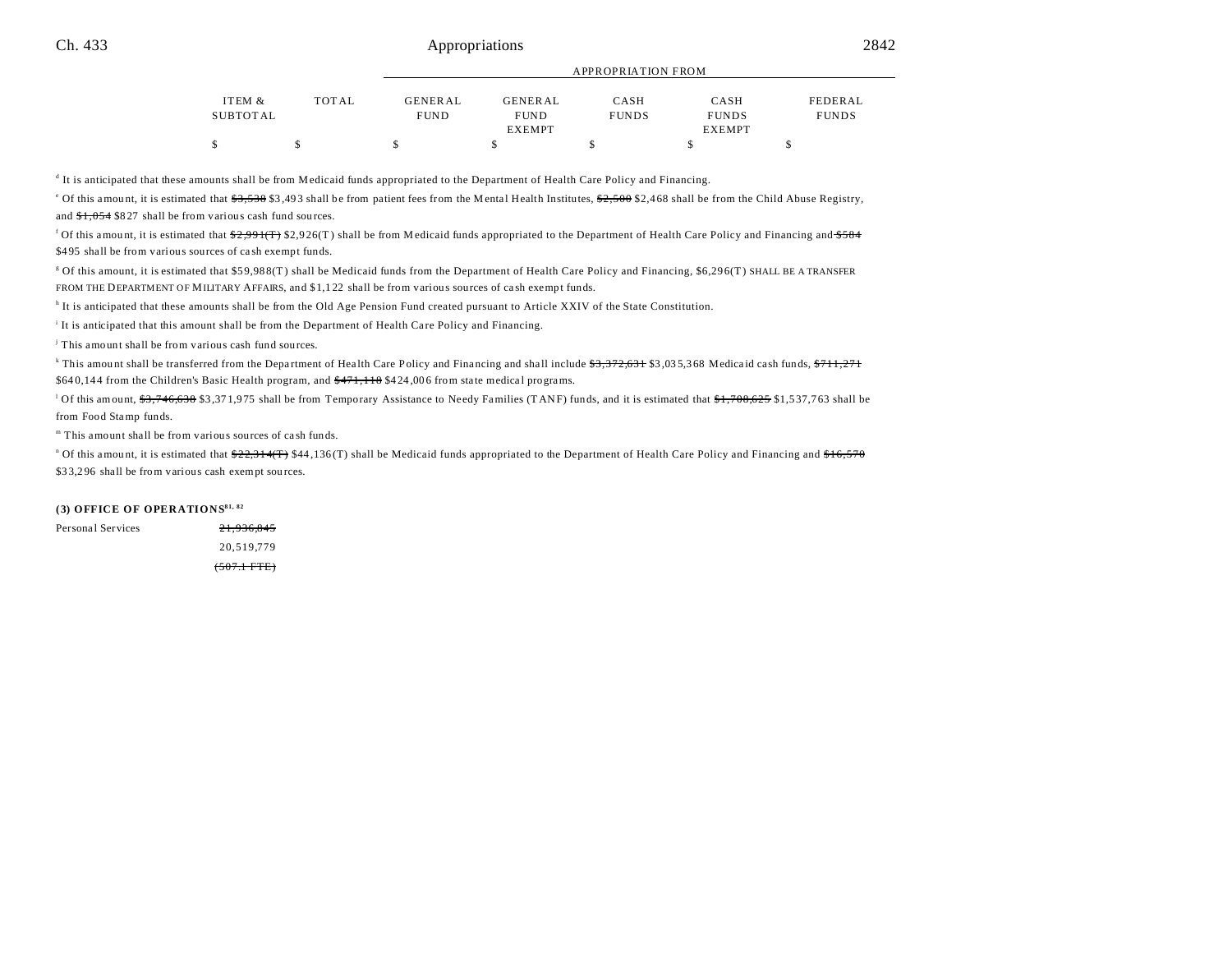|                              | $(475.6$ FTE) |              |               |                      |                         |                      |
|------------------------------|---------------|--------------|---------------|----------------------|-------------------------|----------------------|
| Operating Expenses           | 2,537,396     |              |               |                      |                         |                      |
|                              | 2,422,164     |              |               |                      |                         |                      |
| Vehicle Lease Payments       | 1,217,097     |              |               |                      |                         |                      |
|                              | 1,079,728     |              |               |                      |                         |                      |
| Leased Space                 | 3,652,398     |              |               |                      |                         |                      |
|                              | 3,693,398     |              |               |                      |                         |                      |
| Capitol Complex Leased       |               |              |               |                      |                         |                      |
| Space                        | 610,522       |              |               |                      |                         |                      |
| Utilities <sup>83</sup>      | 4,539,804     |              |               |                      |                         |                      |
|                              | 4,439,804     |              |               |                      |                         |                      |
| <b>Utility Recovery Fund</b> | 551,560       |              |               |                      |                         |                      |
| <b>Buildings and Grounds</b> |               |              |               |                      |                         |                      |
| Rental                       | 763,800       |              |               |                      |                         |                      |
|                              | 888,587       |              |               |                      |                         |                      |
|                              | $(6.5$ FTE)   |              |               |                      |                         |                      |
| State Garage Fund            | 542,217       |              |               |                      |                         |                      |
|                              | $(2.1$ FTE)   |              |               |                      |                         |                      |
|                              |               | 36, 351, 639 | 19,585,031(M) | 696,274              | 12,933,907              | <del>3,136,427</del> |
|                              |               | 34,747,759   | 17,583,396(M) | 693,642 <sup>a</sup> | 12,840,746 <sup>b</sup> | $3,629,975$ °        |

<sup>a</sup> Of this amount, it is estimated that \$410,366 shall be from patient cash collected by the Mental Health Institutes, \$222,927 shall be from the Buildings and Grounds Fund, and  $$62,981$  \$60,349 shall be from various sources of cash funds.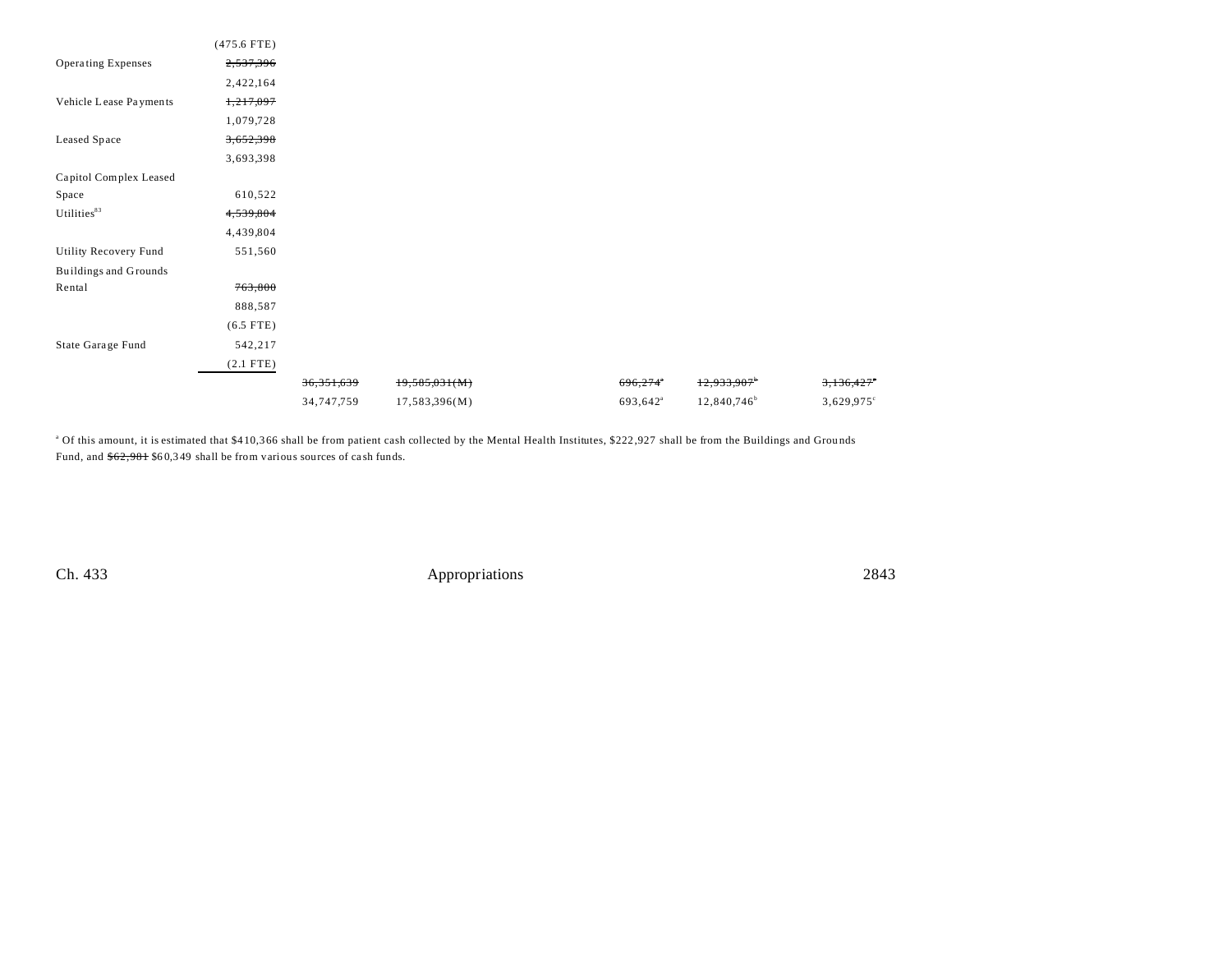|          |       |                | <b>APPROPRIATION FROM</b> |              |               |              |  |  |
|----------|-------|----------------|---------------------------|--------------|---------------|--------------|--|--|
| ITEM &   | TOTAL | <b>GENERAL</b> | <b>GENERAL</b>            | CASH         | CASH          | FEDERAL      |  |  |
| SUBTOTAL |       | <b>FUND</b>    | <b>FUND</b>               | <b>FUNDS</b> | <b>FUNDS</b>  | <b>FUNDS</b> |  |  |
|          |       |                | <b>EXEMPT</b>             |              | <b>EXEMPT</b> |              |  |  |
| \$       |       |                |                           |              |               |              |  |  |

<sup>b</sup> Of this amount, it is estimated that  $55,469,975(f)$  \$5,215,475(T) shall be from Medicaid funds appropriated to the Department of Health Care Policy and Financing, \$4 ,06 5,0 83 shall be from patient cash collected by the Mental H ealth Institutes, including \$ 2,9 15 ,61 9(T ) from r evenu e earned from Mental H ealth Community Ca pitation, \$7 86 ,03 7(T ) shall be from the Department of Corrections, \$ 55 1,5 60 shall be from the Utility Recovery Fund, \$54 2,2 17 shall be from moneys in the State Garage Fund collected from other state agencies, \$540,873 shall be from reserves in the Buildings and Grounds Fund, \$165,787(T) SHALL BE FROM THE DEPARTMENT OF MILITARY AFFAIRS, and  $\frac{6978,161}{973,714}$  shall be from various sources of exempt cash funds.

c Of this amount, it is estimated that \$1,067 ,441 shall be from Section 110 vocational rehabilitation funds, \$75 5,97 9 shall be from the Social Security Administration for disability determination services, \$416,400 SHALL BE FROM FEDERAL COST ALLOCATION RECOVERIES, \$25 3,68 6 shall be from the Substance Abuse Prevention and Treatment Block Grant, \$112,895 shall be from the Temporary Assistance to Needy Families Block Grant, \$81,000 SHALL BE FROM TITLE IV-E OF THE SOCIAL SECURITY ACT, and  $\frac{6946}{426}$  \$942,574 shall be from various sources of federal funds.

#### **(4) OFFICE OF BEHAVIORAL HEALTH AND HOUSING**

**(A) Administration**<sup>43</sup>

| Personal Services         | 1.551,888       |  |
|---------------------------|-----------------|--|
|                           | 1,505,124       |  |
|                           | $(22.6$ FTE $)$ |  |
|                           | $(22.1$ FTE)    |  |
| <b>Operating Expenses</b> | 185,300         |  |
| Federal Programs and      |                 |  |
| Grants                    | 416,800         |  |
|                           | $(3.0$ FTE)     |  |
| Supportive Housing and    |                 |  |
| Homeless Program          | 4.706.508       |  |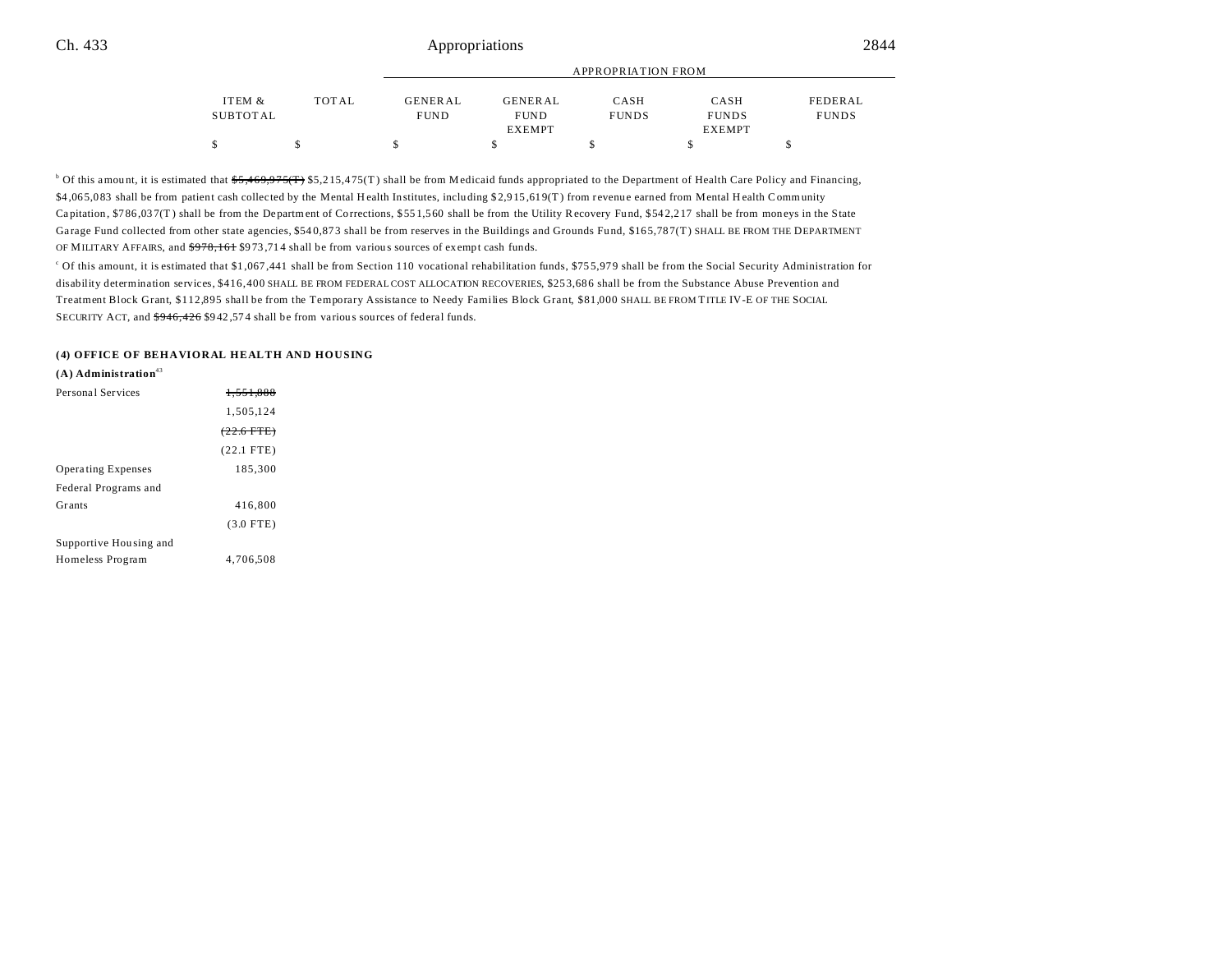| $(11.5$ FTE) |                    |                      |                 |
|--------------|--------------------|----------------------|-----------------|
| 6,860,496    | <del>570.572</del> | 923.644 <sup>a</sup> | 5,366,280       |
| 6,813,732    | 484.278            |                      | $5,405,810^{b}$ |

<sup>a</sup> Of this amount, \$835,306(T) shall be from Medicaid funds appropriated to the Department of Health Care Policy and Financing, and \$88,338 shall be from patient revenues earned by the Mental Health Institutes.

<sup>b</sup> Of this amount, \$4,706,508 shall be from the U.S. Department of Housing and Urban Development, \$435,306 shall be from the Mental Health Services Block Grant, \$34,600 shall be from the Substance Abuse Prevention and Treatment Block Grant, and \$189,866 \$229,396 shall be from various sources of federal funds.

## **(B) Mental Health Community Programs59, 84**

| Mental Health Capitation <sup>54.</sup>         |             |                                |
|-------------------------------------------------|-------------|--------------------------------|
| <sup>62</sup> Capitation <sup>54, 62, 84a</sup> | 146,127,702 | $146,127,702($ T) <sup>*</sup> |
|                                                 | 145,874,389 | $145,874,389(T)^{a}$           |
| Capitation Performance                          |             |                                |
| Incentive Awards <sup>63</sup>                  | 2,580,000   | $2,580,000(T)^{4}$             |
| Medicaid Mental Health Fee                      |             |                                |
| for Service Payments                            | 3,618,529   | 3,618,529(T)                   |
|                                                 | 3,582,702   | $3,582,702(T)^{a}$             |
| Medicaid Mental Health                          |             |                                |
| Services for Breast and                         |             |                                |
| Cervical Cancer Patients                        | 71,175      | $71,175(T)^{a}$                |
| Medicaid Mental Health                          |             |                                |
| Child Placement Agency                          |             |                                |
| Program                                         | 7,152,728   | $7,152,728(T)^{b}$             |
| Medicaid Anti-Psychotic                         |             |                                |
| Pharmaceuticals <sup>64</sup>                   | 24,589,830  | $24,589,830(T)^*$              |
|                                                 | 24,162,260  | $24,162,260(T)^{a}$            |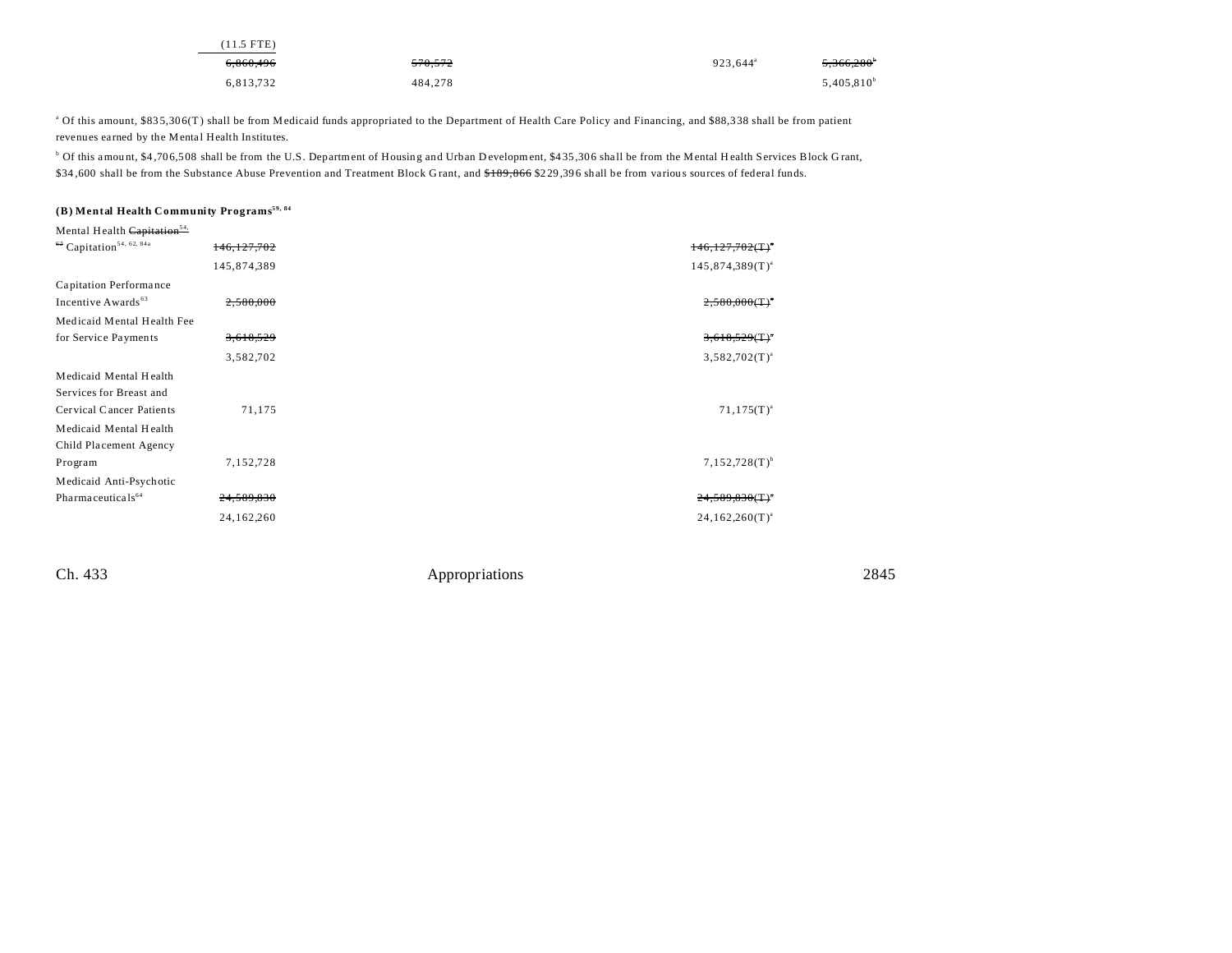|                                           |                           |              | <b>APPROPRIATION FROM</b>     |                                                |                      |                                       |                         |
|-------------------------------------------|---------------------------|--------------|-------------------------------|------------------------------------------------|----------------------|---------------------------------------|-------------------------|
|                                           | ITEM &<br><b>SUBTOTAL</b> | <b>TOTAL</b> | <b>GENERAL</b><br><b>FUND</b> | <b>GENERAL</b><br><b>FUND</b><br><b>EXEMPT</b> | CASH<br><b>FUNDS</b> | CASH<br><b>FUNDS</b><br><b>EXEMPT</b> | FEDERAL<br><b>FUNDS</b> |
|                                           | \$                        | \$           | \$                            | \$                                             | \$                   | \$                                    | \$                      |
| Services for Target Clients <sup>85</sup> | 27,399,346                |              | 20,164,969                    |                                                |                      | 2,235,259°                            | 4,999,118 <sup>d</sup>  |
|                                           | 19,446,045                |              | 12,211,668                    |                                                |                      |                                       |                         |
| Services for Non-Target                   |                           |              |                               |                                                |                      |                                       |                         |
| Clients                                   | 703,762                   |              | 703,762                       |                                                |                      |                                       |                         |
|                                           | 344,913                   |              | 344,913                       |                                                |                      |                                       |                         |
| Goebel Lawsuit                            |                           |              |                               |                                                |                      |                                       |                         |
| Settlement <sup>86, 87</sup>              | 18,313,230                |              | 9,316,678                     |                                                |                      | $8,996,552$ (T) <sup>o</sup>          |                         |
|                                           | 17,367,565                |              | 8,946,949                     |                                                |                      | $8,420,616(T)^e$                      |                         |
|                                           |                           |              | $(2.0$ FTE)                   |                                                |                      |                                       |                         |
| Assertive Community                       |                           |              |                               |                                                |                      |                                       |                         |
| <b>Treatment Programs</b>                 | 1,225,736                 |              | 612,868                       |                                                |                      | $612,868(L)$ <sup>f</sup>             |                         |
|                                           | 1,219,668                 |              | 606,800                       |                                                |                      |                                       |                         |
| Alternatives to Inpatient                 |                           |              |                               |                                                |                      |                                       |                         |
| Hospitalization for Not Less              |                           |              |                               |                                                |                      |                                       |                         |
| than Twenty-four Full-time                |                           |              |                               |                                                |                      |                                       |                         |
| Placements for Six Months <sup>88</sup>   |                           |              |                               |                                                |                      |                                       |                         |
| AT THE MENTAL HEALTH                      |                           |              |                               |                                                |                      |                                       |                         |
| <b>INSTITUTE AT PUEBLO FOR</b>            |                           |              |                               |                                                |                      |                                       |                         |
| THIRTY-TWO PLACEMENTS <sup>88</sup>       | 877,500                   |              | 877,500                       |                                                |                      |                                       |                         |
|                                           | 1,073,707                 |              | 745,066                       |                                                |                      | $328,641(T)^{s}$                      |                         |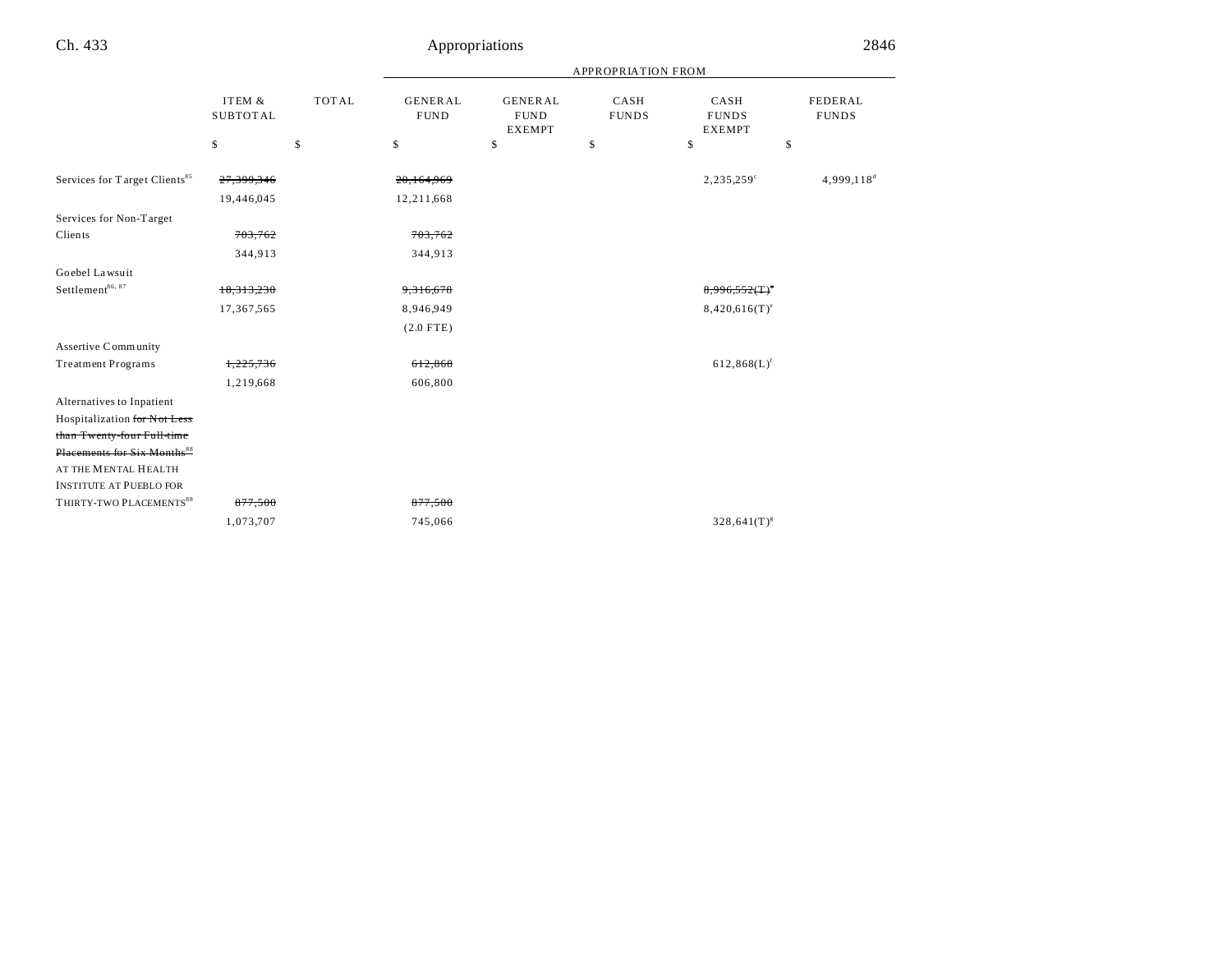220,426,519

a These amou nts shall be from Medicaid funds appropriated to the Department of Health Care Policy and Financing.

b This amou nt is shown for informational purposes only and reflects total estimated expenditures which originate as 50 percent General Fund appropriated to the Division of Child Welfare in the Department of Human Services and 50 percent federal funds transferred from the Department of Health Care Policy and Financing.

c Of this amount, \$1,68 8,20 1(T) shall be from the Division of Vocational Rehabilitation and \$547 ,058 (L) shall be from local matching funds to provide a 33 percent ma tch for General Fund appropriations for purcha se of pharmaceuticals.

<sup>d</sup> Of this amount, it is estimated that \$4,577,373 shall be from the Mental Health Services Block Grant and \$421,745 shall be from the H omeless Prevention Block Gr ant.

<sup>o</sup> Of this amount, \$161,909 shall be from the Division of Vocational Rehabilitation and <del>\$8,834,643</del> \$8,258,707 is shown for informational purposes only and reflects the portion of the M ental Health Capitation line item estimated to be used for services to the Goebel plaintiff class.

f This amount shall be from local matching fu nds.

g THESE AMOUNTS ARE SHOWN FOR INFORMATIONAL PURPOSES ONLY AND REFLECT THE PORTION OF THE MENTAL HEALTH CAPITATION LINE ITEM ESTIMATED TO BE USED TO FUND THESE PROGRAMS.

## **(C) Mental Health Institutes89, 90, 91**

| Personal Services         | <del>75.656.797</del>    |
|---------------------------|--------------------------|
|                           | 71,339,103               |
|                           | <del>(1,321.5 FTE)</del> |
|                           | $(1,257.5$ FTE)          |
| <b>Operating Expenses</b> | 8.903.864                |
|                           | 8,502,691                |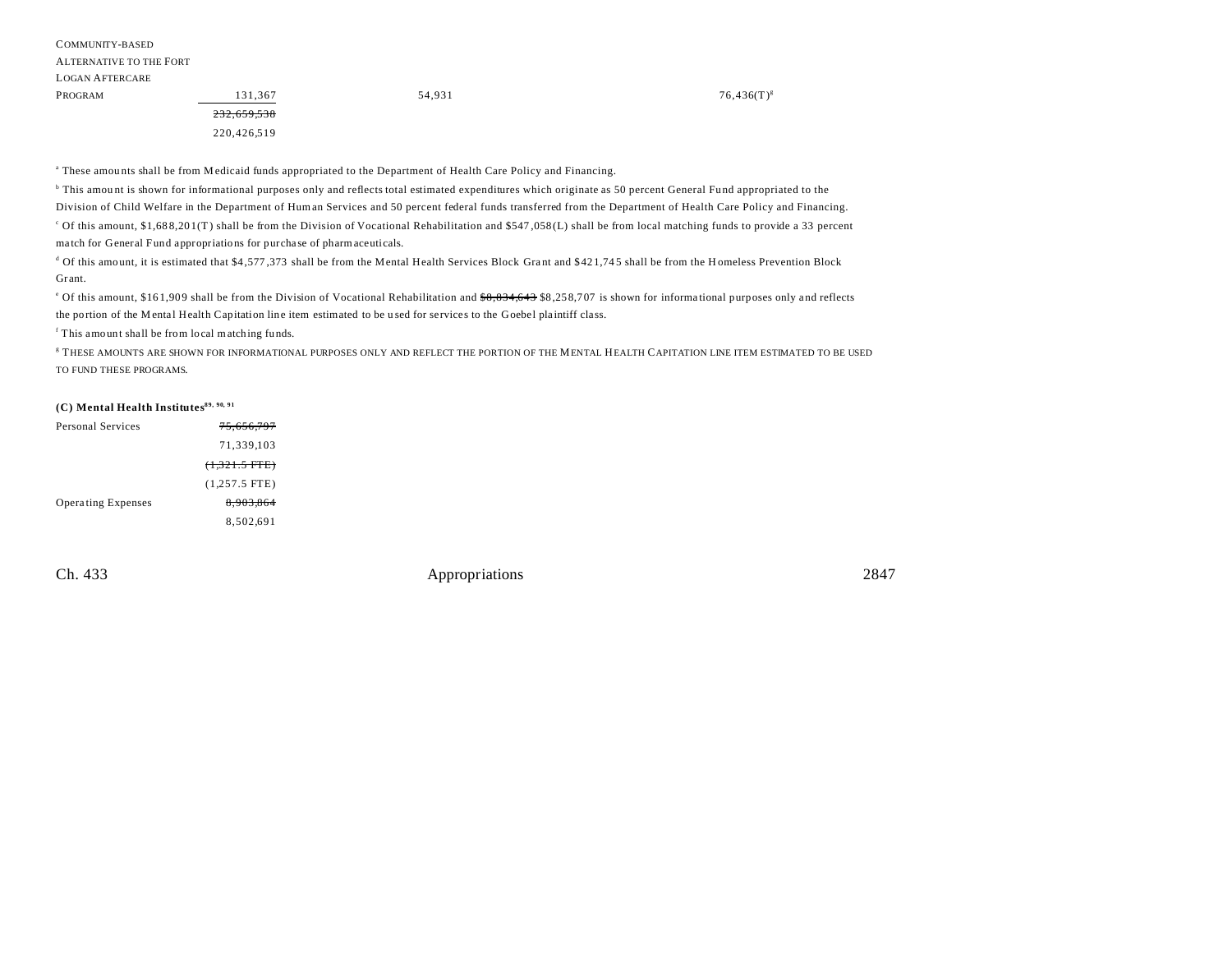# Appropriations

|                                 |                           |              | APPROPRIATION FROM            |                                                |                      |                                       |                         |
|---------------------------------|---------------------------|--------------|-------------------------------|------------------------------------------------|----------------------|---------------------------------------|-------------------------|
|                                 | ITEM &<br><b>SUBTOTAL</b> | <b>TOTAL</b> | <b>GENERAL</b><br><b>FUND</b> | <b>GENERAL</b><br><b>FUND</b><br><b>EXEMPT</b> | CASH<br><b>FUNDS</b> | CASH<br><b>FUNDS</b><br><b>EXEMPT</b> | FEDERAL<br><b>FUNDS</b> |
|                                 | \$                        | \$           | \$                            | \$                                             | \$                   | \$                                    | \$                      |
| General Hospital Personal       |                           |              |                               |                                                |                      |                                       |                         |
| Services                        | 2,665,114                 |              |                               |                                                |                      |                                       |                         |
|                                 | 2,625,480                 |              |                               |                                                |                      |                                       |                         |
|                                 | $(36.0$ FTE)              |              |                               |                                                |                      |                                       |                         |
| General Hospital Operating      |                           |              |                               |                                                |                      |                                       |                         |
| Expenses                        | 334,654                   |              |                               |                                                |                      |                                       |                         |
|                                 | 325,917                   |              |                               |                                                |                      |                                       |                         |
| <b>Educational Programs</b>     | 694,335                   |              |                               |                                                |                      |                                       |                         |
|                                 | 623,369                   |              |                               |                                                |                      |                                       |                         |
|                                 | $(+7.0$ FTE)              |              |                               |                                                |                      |                                       |                         |
|                                 | $(15.2$ FTE)              |              |                               |                                                |                      |                                       |                         |
| <b>Indirect Cost Assessment</b> | 214,279                   |              |                               |                                                |                      |                                       |                         |
|                                 | 88,469,043                |              | 68,179,647*                   |                                                | 3,249,111            | 17,040,285                            |                         |
|                                 | 83,630,839                |              | 58,085,737 <sup>a</sup>       |                                                | $3,170,229^b$        | 22,374,873°                           |                         |

<sup>a</sup> Of this amount, \$248,351 is appropriated pursuant to a new requirement of federal law that increases the required level of service for an existing program. This amount is exempt from the statutory limit on state General Fund appropriations pursuant to Section 24-75-201.1 (1) (a) (III) (A), C.R.S.

<sup>b</sup> Of this amount, \$<del>2,765,543</del> \$2,686,661 shall be from patient revenues and \$483,568 shall be from school districts and counties for the operation of residential trea tment centers.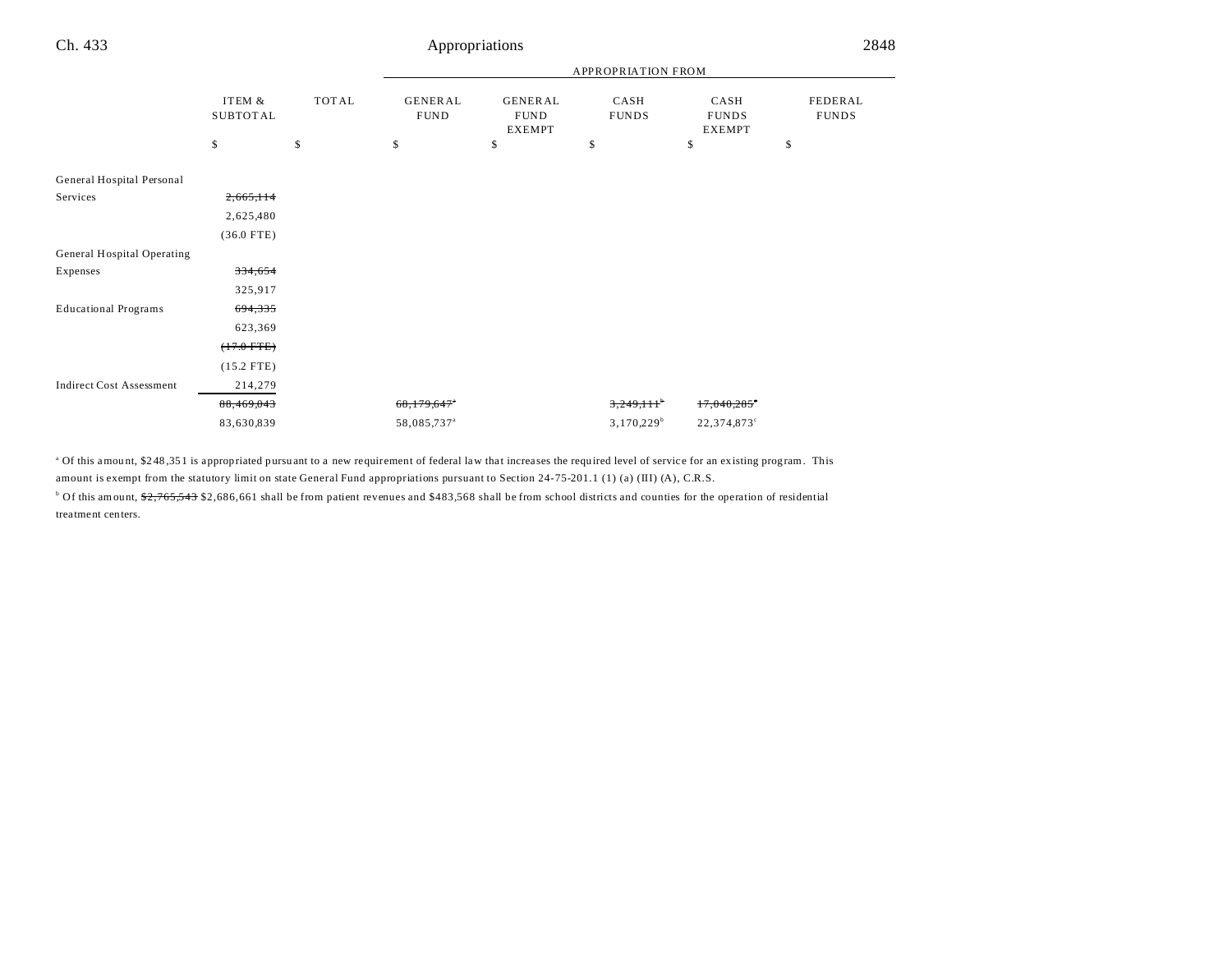$c$  Of this amount,  $f_1$ ,  $f_2$ ,  $f_3$ ,  $f_4$ ,  $f_5$ ,  $f_5$ ,  $f_6$ ,  $f_7$ ,  $f_8$ ,  $f_7$  of  $f_7$ ,  $f_7$ ,  $f_8$ ,  $f_7$   $f_8$ ,  $f_7$   $f_9$   $f_9$   $f_7$  the Department of Corrections,  $f_8$ ,  $f_7$ ,  $f_8$ ,  $f_7$ ,  $f_8$ ,  $f_9$ Department of Education, and \$1 2,00 0(T) shall be from Institutional Programs for Persons with Developmental Disabilities. For informational purposes only, of the patient revenues,  $6,913,330$ (T) \$6,845,715(T) is estimated to be from revenue earned from Mental Health Community Capitation,  $2,686,453$  \$7,428,437 is estimated to be from federal and other sources of patient revenues,  $\frac{$947,603(T)}{100}$  \$1,636,425(T) is estimated to be from the Division of Youth Corrections and the Department of Health Care Policy and Financing for the operation of Residential Treatment Centers, and \$3,956,226(T) is estimated to be from Medicaid funds appropriated to the Department of Health Care Policy and Financing.

#### **(D) Alcohol and Drug Abuse Division7, 8**

| (1) Administration              |                |         |                     |                        |                     |
|---------------------------------|----------------|---------|---------------------|------------------------|---------------------|
| Personal Services               | 1,413,625      |         |                     |                        |                     |
|                                 | 1,253,435      |         |                     |                        |                     |
|                                 | $(20.7 - FFE)$ |         |                     |                        |                     |
|                                 | $(20.2$ FTE)   |         |                     |                        |                     |
| <b>Operating Expenses</b>       | 243,662        |         |                     |                        |                     |
|                                 | 224,942        |         |                     |                        |                     |
| Other Federal Grants            | 244,841        |         |                     |                        |                     |
|                                 | $(6.8$ FTE)    |         |                     |                        |                     |
| Performance Outcome             |                |         |                     |                        |                     |
| Management Module               |                |         |                     |                        |                     |
| Information System              | 141,400        |         |                     |                        |                     |
| <b>Indirect Cost Assessment</b> | 243,723        |         |                     |                        |                     |
|                                 | 2,287,251      | 320,310 | 47,774 <sup>a</sup> | $451,777$ <sup>b</sup> | $1,467,390^{\circ}$ |
|                                 | 2,108,341      | 141,400 |                     |                        |                     |

<sup>a</sup> Of this amount, it is estimated that \$27,774 shall be from the Law Enforcement Assistance Fund, pursuant to Section 43-4-402 (2), C.R.S., \$15,000 shall be from the Persistent Drunk Driver Cash Fund, pursuant to Section 42-3-130.5, C.R.S., and \$5,000 shall be from the Alcohol Counselor Training Fund, pursuant to Section 25-1-211, C.R.S.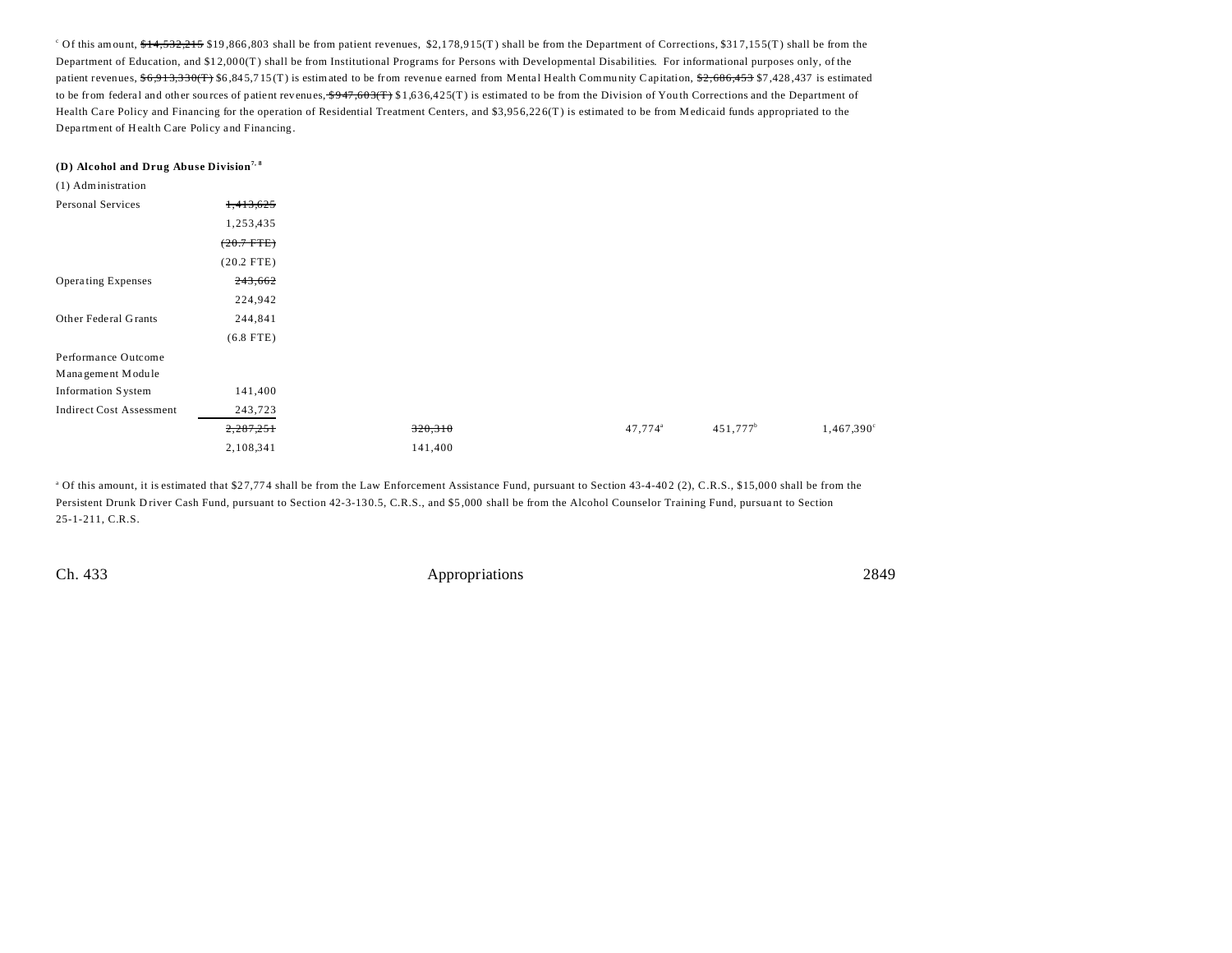|          |       |             | <b>APPROPRIATION FROM</b> |              |               |              |  |  |
|----------|-------|-------------|---------------------------|--------------|---------------|--------------|--|--|
| ITEM &   | TOTAL | GENERAL     | <b>GENERAL</b>            | CASH         | CASH          | FEDERAL      |  |  |
| SUBTOTAL |       | <b>FUND</b> | <b>FUND</b>               | <b>FUNDS</b> | <b>FUNDS</b>  | <b>FUNDS</b> |  |  |
|          |       |             | EXEMPT                    |              | <b>EXEMPT</b> |              |  |  |
| \$       |       |             |                           |              |               |              |  |  |

<sup>b</sup> Of this amount, \$440,993(T) shall be transferred from the Judicial Department for the Alcohol and Drug Driving Safety Program and \$10,784 shall be from reserves in the Law Enforcement Assista nce Fund, pu rsuant to Section 43 -4-402 (2), C.R.S.

c Of this amount, it is estimated that \$1,222,549 shall be from the Substance Abuse Prevention and Treatment Block Grant and \$244,841 shall be from various federal substance abuse and trea tment grants.

(a) Treatment Services

| 20,550,807 | 8,965,654 | 752,616 <sup>a</sup> | 532.957              | $10,299,580^{\circ}$ |
|------------|-----------|----------------------|----------------------|----------------------|
| 19,510,007 | 7,724,854 |                      | 732,957 <sup>b</sup> |                      |
|            |           |                      |                      |                      |
| 369,188    | 2,305     |                      |                      | $366,883^{\circ}$    |
| 369,166    | 2,283     |                      |                      |                      |
|            |           |                      |                      |                      |
|            |           |                      |                      |                      |
| 800,000    | 800,000   |                      |                      |                      |
| 670,277    | 670,277   |                      |                      |                      |
| 21,719,995 |           |                      |                      |                      |
| 20,549,450 |           |                      |                      |                      |
|            |           |                      |                      |                      |

a This amount shall be from the Drug Offender Surcharge Fund, pursuant to Section 18-19-103, C.R.S.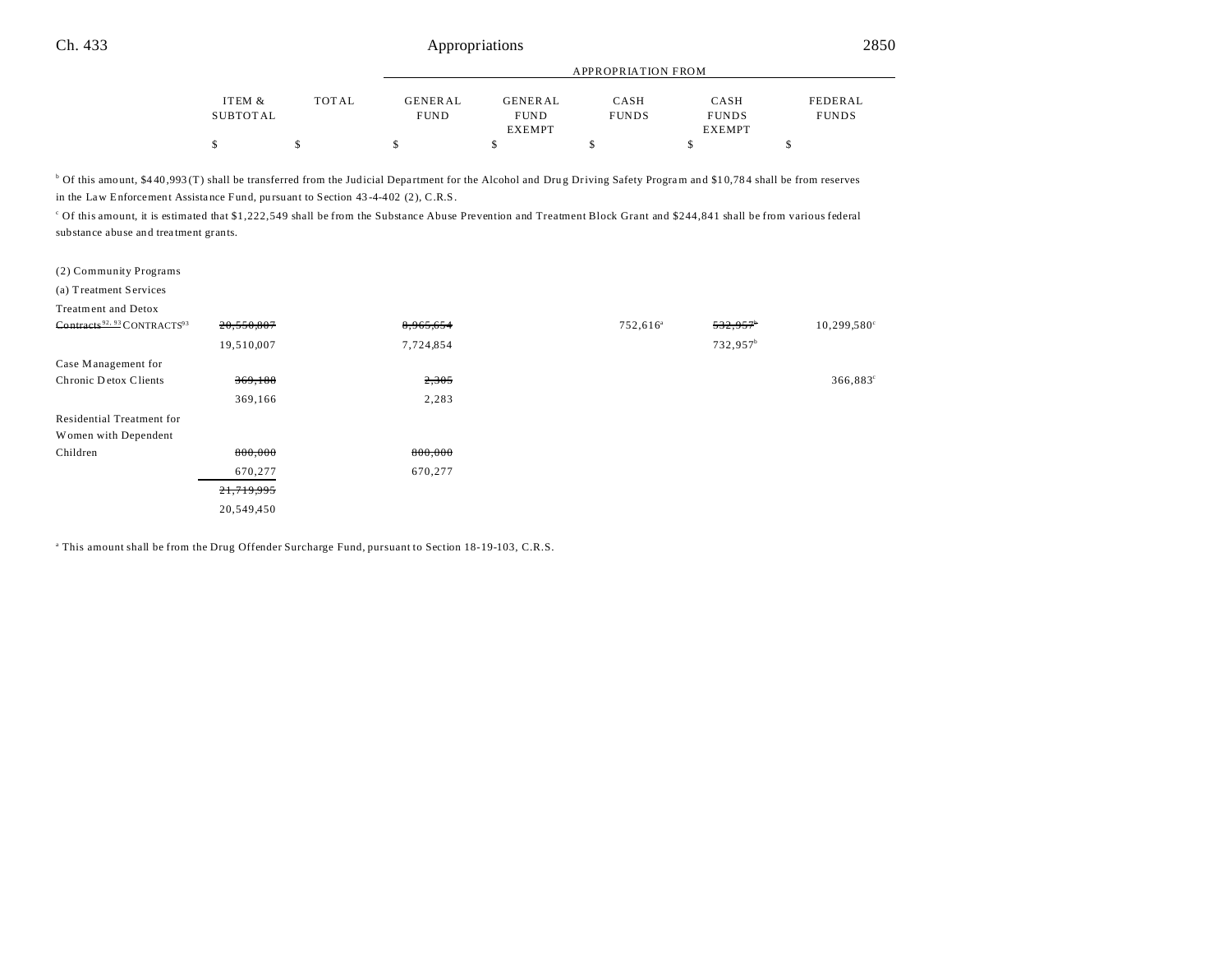$^{\circ}$  Of this amount,  $\frac{6300,000}{1000}$  \$500,000 shall be from reserves in the Persistent Drunk Driver Cash Fund, pursuant to Section 42-3-130.5, C.R.S., and \$232,957(T) is

anticipated to be from D epartment of Public Safety, Division of Criminal Ju stice.

These amounts shall be from the Substance Abuse Prevention and Treatment Block Grant.

| (b) Other Community Programs     |           |         |                        |                            |                          |
|----------------------------------|-----------|---------|------------------------|----------------------------|--------------------------|
| High Risk Pregnant Women         |           |         |                        |                            |                          |
| Program                          | 349,656   |         |                        | $349,656($ T) <sup>*</sup> |                          |
|                                  | 347,524   |         |                        | $347,524(T)^{a}$           |                          |
| Prevention Contracts             | 3,972,054 | 123,824 | $22,000^{\circ}$       |                            | $3,826,230^{\circ}$      |
|                                  | 3,848,230 |         |                        |                            |                          |
| Persistent Drunk Driver          |           |         |                        |                            |                          |
| Programs                         | 342,050   |         | $342,050$ <sup>d</sup> |                            |                          |
| Law Enforcement                  |           |         |                        |                            |                          |
| <b>Assistance Fund Contracts</b> | 335,828   |         | $315,000^{\circ}$      | $20,828$ <sup>f</sup>      |                          |
| Federal Grants                   | 3,200,000 |         |                        |                            | $3,200,000$ <sup>s</sup> |
|                                  | 8,199,588 |         |                        |                            |                          |
|                                  | 8,073,632 |         |                        |                            |                          |
|                                  |           |         |                        |                            |                          |

<sup>a</sup>This amou nt shall be from Medicaid funds appropriated to the Department of Health Care Policy and Financing.

<sup>b</sup> This amount shall be from the Tobacco Use Prevention Fund, pursuant to Section 24-35-507, C.R.S.

It is anticipated that this amount shall be from the Substance Abuse Prevention and Treatment Block Grant.

d This amount shall be from the Persistent Drunk Driver Cash Fund, pursuant to Section 42-3-130.5, C.R.S.

This amount shall be from the Law Enforcement Assistance Fund, pursuant to Section 43-4-402 (2), C.R.S. If cash revenues from this source are insufficient to cover

this appropriation, up to \$22,000 in reserves in the Law Enforcement Assistance Fund may be used to cover the balance of the appropriation.

f This amou nt shall be from reserves in the Law Enforcement Assistance Fund.

<sup>g</sup> This amount includes estimated receipts for various federal substance abuse prevention and treatment grants.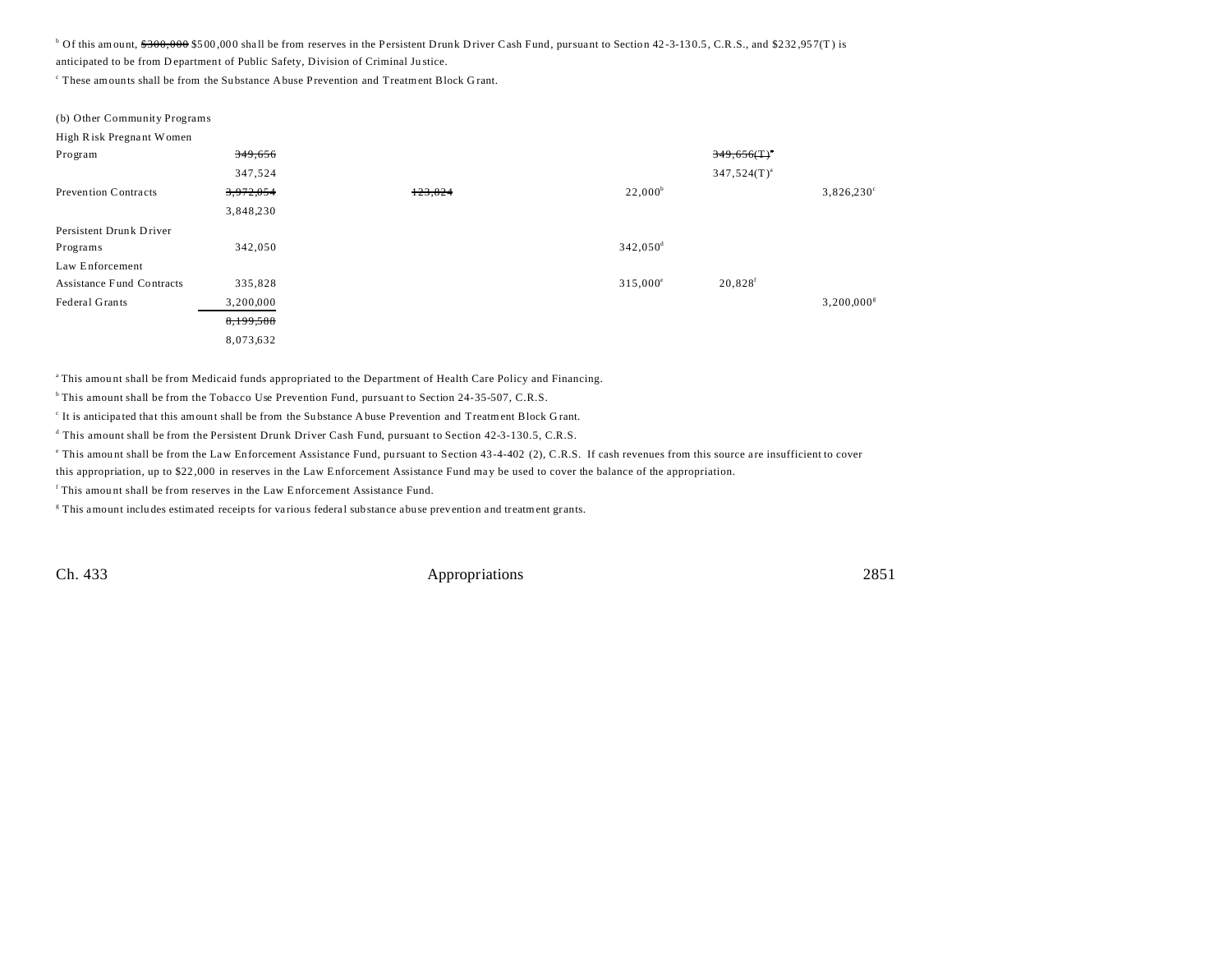| Ch. 433                                       | Appropriations     |              |                               |                                                |                      |                                       | 2852                     |  |
|-----------------------------------------------|--------------------|--------------|-------------------------------|------------------------------------------------|----------------------|---------------------------------------|--------------------------|--|
|                                               |                    |              | <b>APPROPRIATION FROM</b>     |                                                |                      |                                       |                          |  |
|                                               | ITEM &<br>SUBTOTAL | <b>TOTAL</b> | <b>GENERAL</b><br><b>FUND</b> | <b>GENERAL</b><br><b>FUND</b><br><b>EXEMPT</b> | CASH<br><b>FUNDS</b> | CASH<br><b>FUNDS</b><br><b>EXEMPT</b> | FEDERAL<br><b>FUNDS</b>  |  |
|                                               | \$                 | \$           | \$                            | \$                                             | \$                   | \$                                    | \$                       |  |
| (c) Balance of Substance<br>Abuse Block Grant |                    |              |                               |                                                |                      |                                       |                          |  |
| Programs                                      | 7,014,825          |              | 239,996                       |                                                |                      |                                       | $6,774,829$ <sup>a</sup> |  |
|                                               | 7,013,599          |              | 238,770                       |                                                |                      |                                       |                          |  |
|                                               |                    |              |                               |                                                |                      |                                       |                          |  |

<sup>a</sup> It is anticipated that this amount shall be from the Substance Abuse Prevention and Treatment Block Grant.

### 367,210,736

348,616,112

### **(5) OFFICE OF REHABILITATION AND DISABILITY SERVICES**

| (A) Administration         |              |  |
|----------------------------|--------------|--|
| Personal Services          | 2.098.859    |  |
|                            | 2,050,160    |  |
|                            | $(30.0$ FTE) |  |
| <b>Operating Expenses</b>  | 169,191      |  |
|                            | 155,796      |  |
| Training                   | 87,551       |  |
|                            | 38,796       |  |
| Performance Evaluation and |              |  |
| Monitoring                 | 41.216       |  |
|                            | 17.094       |  |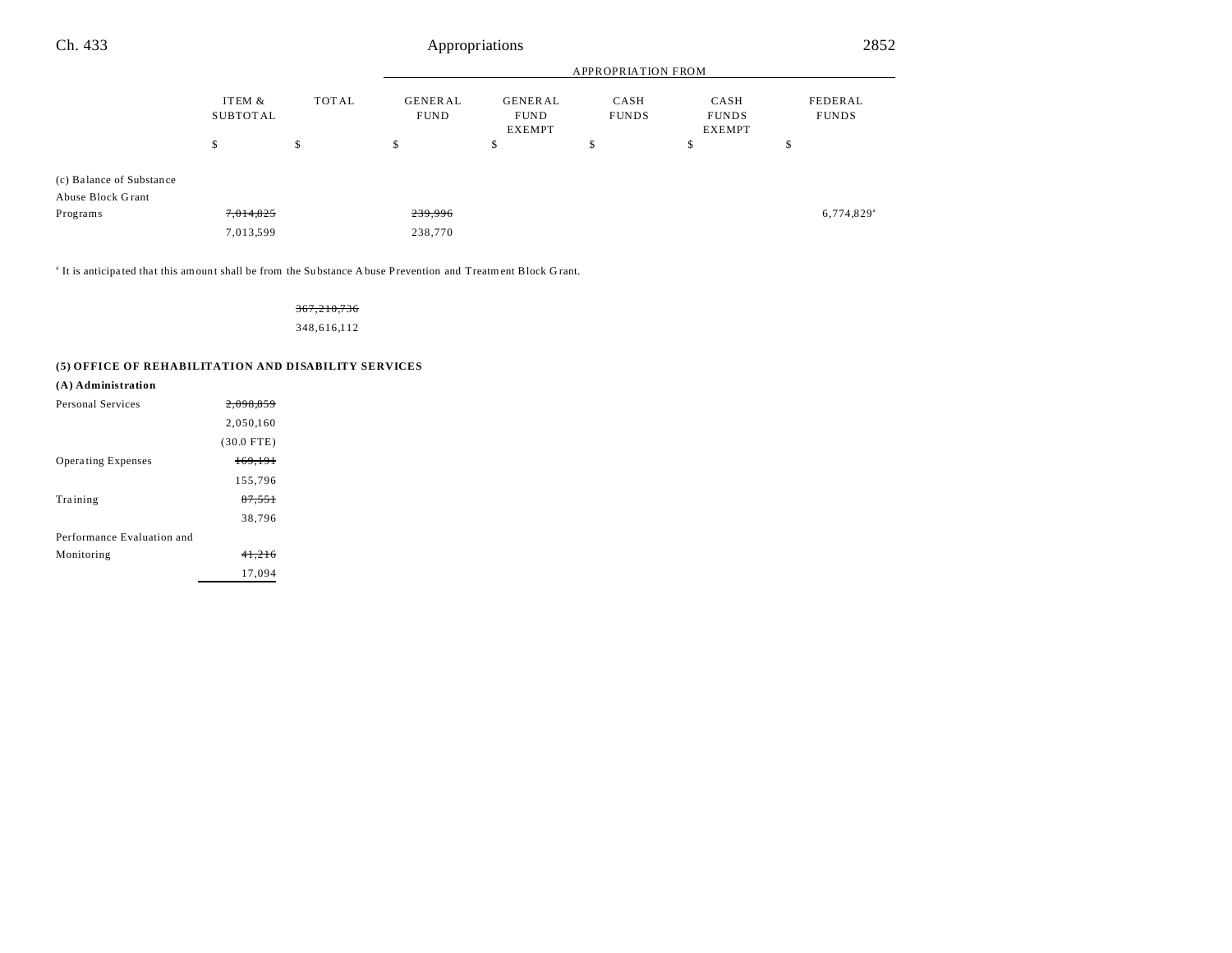| 2,396,817 | <del>351.175</del> | $2,045,642($ T) <sup>a</sup> |
|-----------|--------------------|------------------------------|
| 2.261.846 | 298,561            | $1,963,285(T)^{a}$           |

a This amou nt shall be from Medicaid funds appropriated to the Department of Health Care Policy and Financing.

|                                | (B) Community Services for Persons with Developmental Disabilities |            |                          |
|--------------------------------|--------------------------------------------------------------------|------------|--------------------------|
| <b>Adult Community</b>         |                                                                    |            |                          |
| Programs <sup>94, 95, 96</sup> | 260.350.354                                                        | 12,705,147 | 247,645,207              |
|                                | 256,037,239                                                        | 12,020,478 | 244,016,761 <sup>a</sup> |
| Preventive Dental              |                                                                    |            |                          |
| Hygiene <sup>98</sup>          | 70,568                                                             | 67,040     | $3,528(L)^{6}$           |
|                                | 67,187                                                             | 63,694     | $3,493(L)^{b}$           |
|                                | 260,420,922                                                        |            |                          |
|                                | 256,104,426                                                        |            |                          |

<sup>a</sup> Of this amount, \$218,480,211(T) \$214,440,187(T) shall be from M edicaid funds appropriated to the Department of Health Care Policy and Financing, \$<del>21,618,192</del> \$22,117,694 shall be from client cash sources,  $\frac{47,055,490(L)}{6,967,566(L)}$  shall be from local matching funds, and \$491,314(T) shall be from the Division of Vocational Rehabilitation.

<sup>b</sup> This amount shall be from local funds.

## **(C) Institutional Programs for Persons with Developmental Disabilities**

| Personal Services         | <del>37,417,521</del> |
|---------------------------|-----------------------|
|                           | 37,014,457            |
|                           | $(902.3$ FTE)         |
|                           | $(891.3$ FTE)         |
| <b>Operating Expenses</b> | 2,137,437             |
|                           | 2,111,888             |
|                           |                       |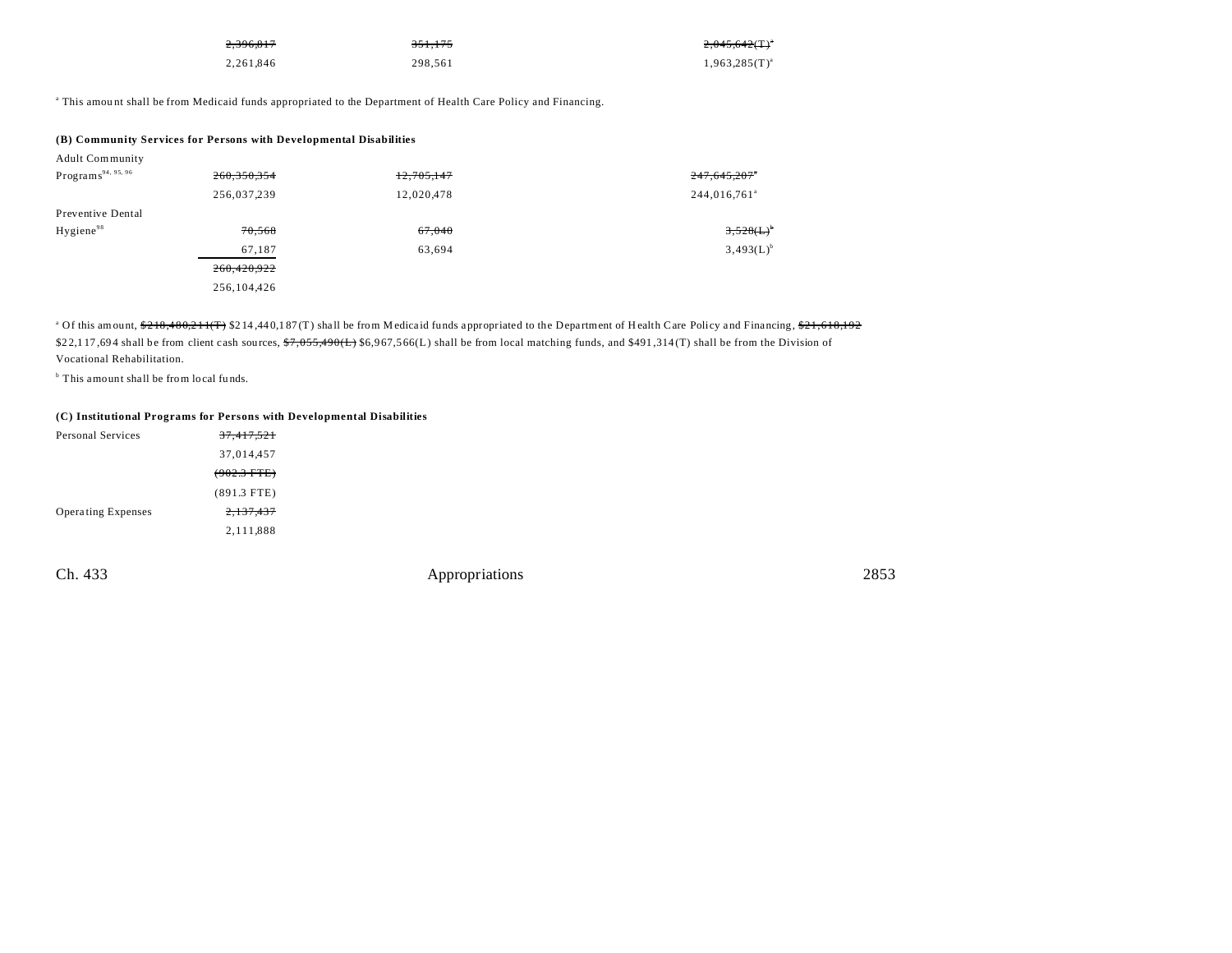#### APPROPRIATION FROM ITEM & SUBTOT AL TOT AL GENER AL FUND GENER AL FUND EXEMPT CASH FUNDS CASH FUNDS EXEMPT FEDERAL FUNDS  $\begin{array}{ccccccccccc} \texttt{\$} & & & \texttt{\$} & & & \texttt{\$} & & \texttt{\$} & & \texttt{\$} & & \texttt{\$} & & \texttt{\$} & & \texttt{\$} & & \texttt{\$} & & \texttt{\$} & & \texttt{\$} & & \texttt{\$} & & \texttt{\$} & & \texttt{\$} & & \texttt{\$} & & \texttt{\$} & & \texttt{\$} & & \texttt{\$} & & \texttt{\$} & & \texttt{\$} & & \texttt{\$} & & \texttt{\$} & & \texttt{\$} & & \texttt{\$} & & \texttt{\$} & & \texttt{\$} & & \$ Ch. 433 Appropriations 2854

| Capital Outlay - Patient |            |                        |                               |
|--------------------------|------------|------------------------|-------------------------------|
| Needs                    | 80.249     |                        |                               |
| Leased Space             | 255,228    |                        |                               |
| Resident Incentive       |            |                        |                               |
| Allowance                | 138,176    |                        |                               |
| Purchase of Services     | 262,112    |                        |                               |
|                          | 40,290,723 | 2,356,312"             | $37,934,411($ T) <sup>b</sup> |
|                          | 39,862,110 | 2,368,844 <sup>ª</sup> | $37,493,266(T)^{b}$           |

a This amount shall be from client ca sh revenues.

<sup>b</sup> This amount shall be from Medicaid funds appropriated to the Department of Health Care Policy and Financing.

## **(D) Division of Vocational Rehabilitation**

| Rehabilitation Programs -          |               |              |                        |               |                           |
|------------------------------------|---------------|--------------|------------------------|---------------|---------------------------|
| General Fund Match <sup>99</sup>   | 20, 393, 730  | 4,339,136(M) |                        |               | $16,054,594$ <sup>*</sup> |
|                                    | 19,518,711    | 4,131,366(M) |                        |               | 15,387,345 <sup>a</sup>   |
|                                    | $(224.7$ FTE) |              |                        |               |                           |
| Rehabilitation Programs -          |               |              |                        |               |                           |
| Local Funds $M \text{ atch}^{100}$ | 12,309,678    |              | $355,128$ <sup>*</sup> | 2,267,226     | $9,687,324$ <sup>d</sup>  |
|                                    | 15,873,120    |              | $1,304,525^{\circ}$    | $2.076.921$ ° | $12,491,674$ <sup>d</sup> |
|                                    | $(9.0$ FTE)   |              |                        |               |                           |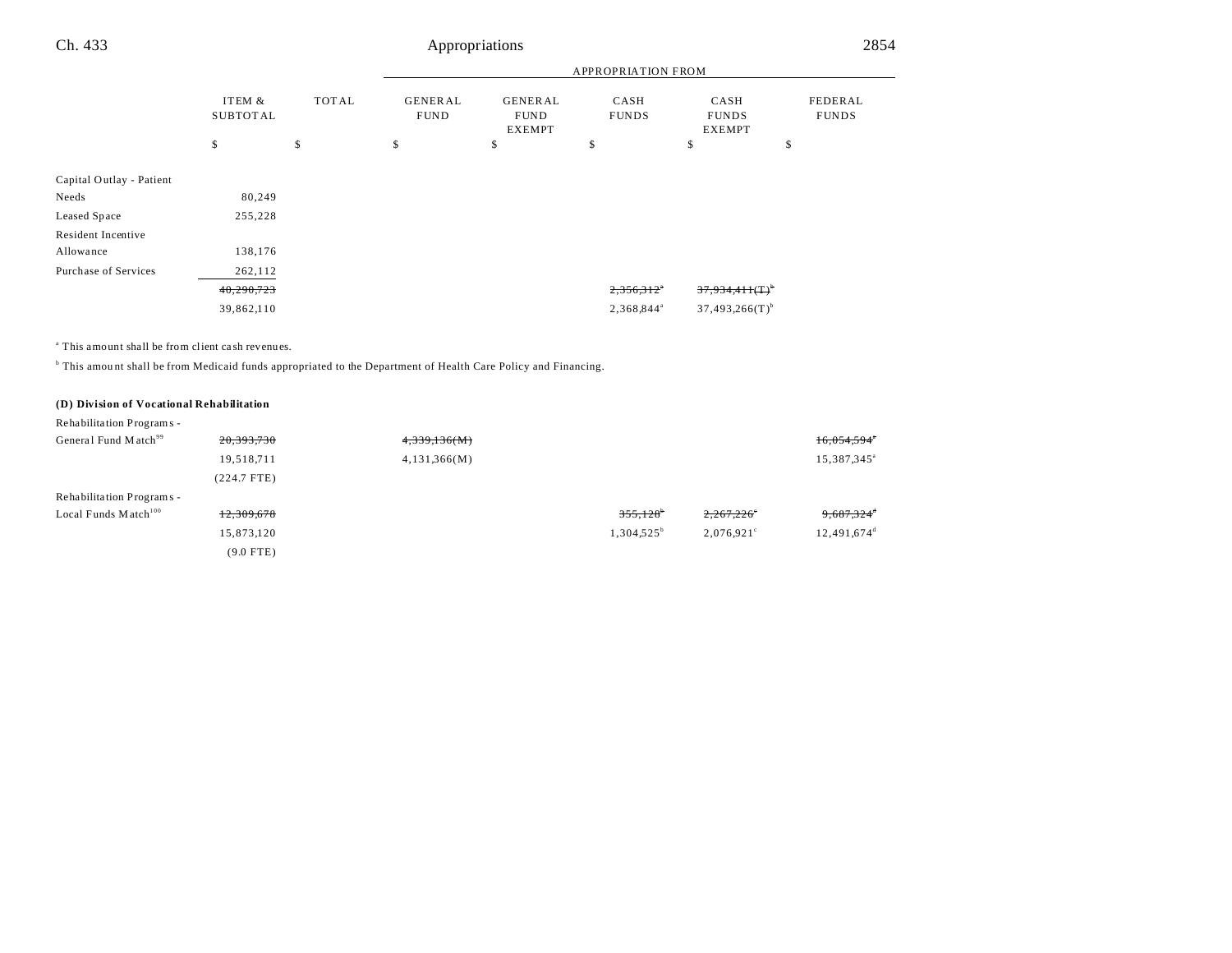| Business Enterprise               |             |                |                        |                        |                    |
|-----------------------------------|-------------|----------------|------------------------|------------------------|--------------------|
| Program for the Blind             | 594,078     |                | $126,533$ <sup>*</sup> |                        | <del>467.545</del> |
|                                   | 835,759     |                | 133,988 <sup>e</sup>   | 43,379f                | 658,392            |
|                                   | $(5.0$ FTE) |                |                        |                        |                    |
| <b>Business Enterprise</b>        |             |                |                        |                        |                    |
| Program Operated Stands           |             |                |                        |                        |                    |
| and Leasehold                     |             |                |                        |                        |                    |
| <b>Improvements STANDS,</b>       |             |                |                        |                        |                    |
| <b>REPAIR COSTS AND</b>           |             |                |                        |                        |                    |
| <b>OPERATOR BENEFITS</b>          | 685,000     |                | $575,000^{\circ}$      | 10,000                 | 100,000            |
|                                   | 650,000     |                | 467,990 <sup>e</sup>   | $1,000^{\rm f}$        | 181,010            |
| <b>Independent Living Centers</b> |             |                |                        |                        |                    |
| and State Independent             |             |                |                        |                        |                    |
| Living Council                    | 823,325     | 369,795        |                        | $45,351(L)^{5}$        | 408,179            |
|                                   | 778,180     | 329,154        |                        | 44,902 <sup>s</sup>    | 404,124            |
| Rehabilitation Teaching           |             |                |                        |                        |                    |
| Program                           | 311,047     | 311,047        |                        |                        |                    |
|                                   | 19,558      | 19,558         |                        |                        |                    |
|                                   |             | $(5.2$ FTE)    |                        |                        |                    |
| Appointment of Legal              |             |                |                        |                        |                    |
| Interpreters for the Hearing      |             |                |                        |                        |                    |
| Impaired                          | 70,152      | 70,152         |                        |                        |                    |
|                                   | 62,442      | 62,442         |                        |                        |                    |
| Aid to the Blind Treatment        | 1,200       | 600            |                        | $600(L)^{h}$           |                    |
|                                   | 600         |                |                        |                        |                    |
| Colorado Commission for           |             |                |                        |                        |                    |
| the Deaf and Hard of              |             |                |                        |                        |                    |
| Hearing                           | 115,527     |                |                        | $115,527$ <sup>i</sup> |                    |
|                                   |             |                |                        |                        |                    |
| Ch. 433                           |             | Appropriations |                        |                        | 2855               |
|                                   |             |                |                        |                        |                    |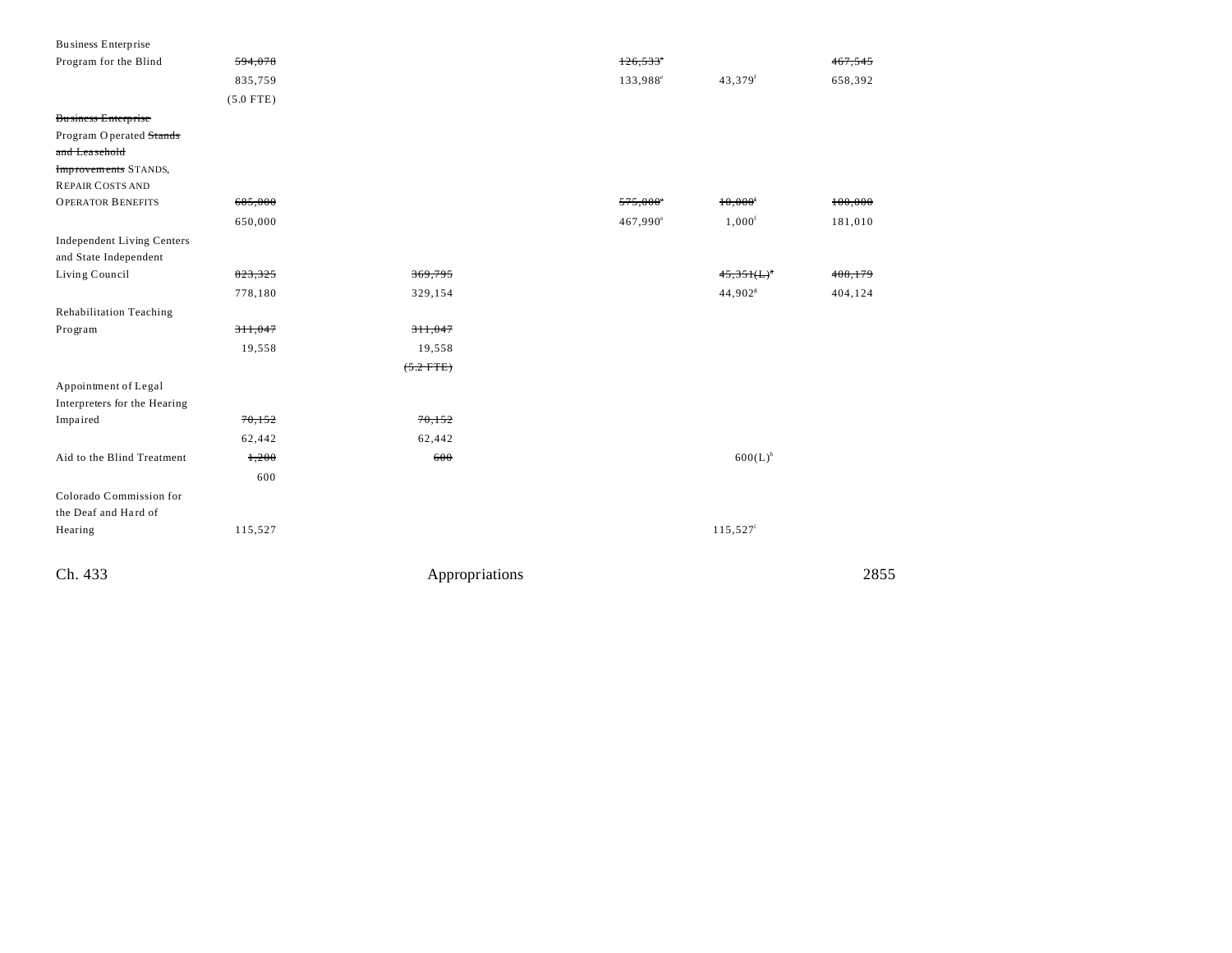|                    |                           |                                        | APPROPRIATION FROM |                                                                        |    |                                       |                         |  |
|--------------------|---------------------------|----------------------------------------|--------------------|------------------------------------------------------------------------|----|---------------------------------------|-------------------------|--|
|                    | ITEM &<br><b>SUBTOTAL</b> | GENERAL<br><b>TOTAL</b><br><b>FUND</b> |                    | <b>GENERAL</b><br>CASH<br><b>FUNDS</b><br><b>FUND</b><br><b>EXEMPT</b> |    | CASH<br><b>FUNDS</b><br><b>EXEMPT</b> | FEDERAL<br><b>FUNDS</b> |  |
|                    | \$                        | \$                                     | \$                 | \$                                                                     | \$ | \$                                    | ъ                       |  |
|                    |                           |                                        |                    |                                                                        |    | $(1.0$ FTE)                           |                         |  |
| Older Blind Grants | 308,332                   |                                        |                    |                                                                        |    | $30,833^{\rm j}$                      | 277,499                 |  |
|                    | 35,612,069                |                                        |                    |                                                                        |    |                                       |                         |  |
|                    | 38,162,229                |                                        |                    |                                                                        |    |                                       |                         |  |

<sup>a</sup> This amount shall be from Section 110 and Section 203 vocational rehabilitation funds.

<sup>b</sup> This IT IS ESTIMATED THAT THIS amount shall be from school districts and other local matching funds that are received and processed through the state accounting system.

<sup>c</sup> Of this amount, it is estimated that \$1,795,267(T) \$1,604,962(T) shall be from the Department of Education on behalf of school districts, \$269,607(T) shall be from the O ffice of Behavioral Health and Housing,  $\frac{682.334(L)}{822.334(L)}$  shall be from local matching funds, and  $\frac{6120.018}{202.352}$  shall be from various sources of exempt cash funds.

 $d$ This amount shall be from Section 110 vocational rehabilitation funds.

e These amou nts are estimated to be from the Business Enterprise Cash Fund.

<sup>f</sup> This amount THESE AMOUNTS shall be from reserves in the Business Enterprise Cash Fund.

<sup>8</sup> This amount shall be from local recipients of Independent Living Grants.

<sup>h</sup> This amount shall be from county Aid to the Blind Treatment Program funds.

i This amount shall be from the Colorado Commission for the Deaf and Hard of Hearing Cash Fund pursuant to Section 26-21-107, C.R.S.

j This amount shall be from recipients of O lder Blind G rant funds.

#### **(E) Work Therapy**

**Pro gram**

Program Costs  $763,650$  623,507<sup>a</sup> 623,507<sup>a</sup>

 $140,143^b$ 

APPROPRIATION FROM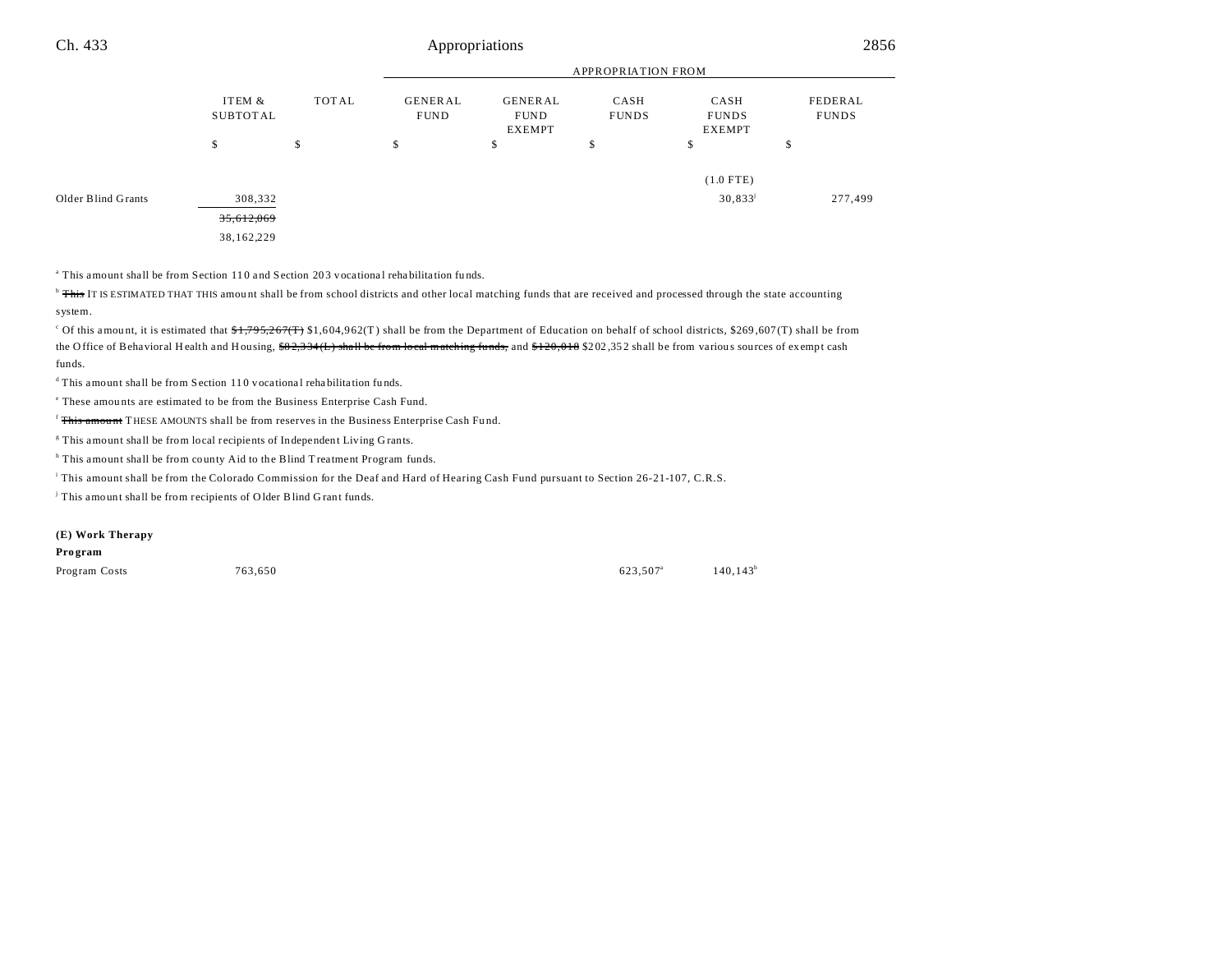<sup>a</sup> This amount shall be from the Work Therapy Cash Fund.

<sup>b</sup> Of this amount, \$115,143 shall be from Work Therapy Cash Fund reserves and \$25,000 shall be from various sources of cash funds exempt.

339,484,181

337,154,261

## **(6) COUNTY ADMINISTRATION**

| County Administration <sup>97</sup>  |            |            |               |                          |                           |
|--------------------------------------|------------|------------|---------------|--------------------------|---------------------------|
| $\mathrm{ADMINISTRATION}^{97,~100a}$ | 45,272,907 |            | 14,677,857(M) | 17,788,888*              | $12,806,162$ <sup>*</sup> |
|                                      | 42,826,789 |            | 12,905,186(M) | 17,242,235 <sup>a</sup>  | 12,679,368 <sup>b</sup>   |
| County Contingency                   |            |            |               |                          |                           |
| Payments pursuant to                 |            |            |               |                          |                           |
| Section                              |            |            |               |                          |                           |
| $26 - 1 - 126$ , C.R.S.              | 18,308,460 |            | 18,308,460    |                          |                           |
|                                      | 15,535,889 |            | 15,535,889    |                          |                           |
| County Share of Offsetting           |            |            |               |                          |                           |
| Revenues <sup>101</sup>              | 5,426,796  |            |               | 5,426,796°               |                           |
| County Incentive                     |            |            |               |                          |                           |
| Payments <sup>102</sup>              | 3,620,097  |            |               | $3,620,097$ <sup>d</sup> |                           |
|                                      |            | 72,628,260 |               |                          |                           |
|                                      |            | 67,409,571 |               |                          |                           |

<sup>a</sup> Of this amount, \$8,785,726(L) \$8,698,739(L) shall be from local funds and \$9,003,162(T) \$8,543,496(T) shall be from Medicaid funds appropriated to the Department of Health Care Policy and Financing.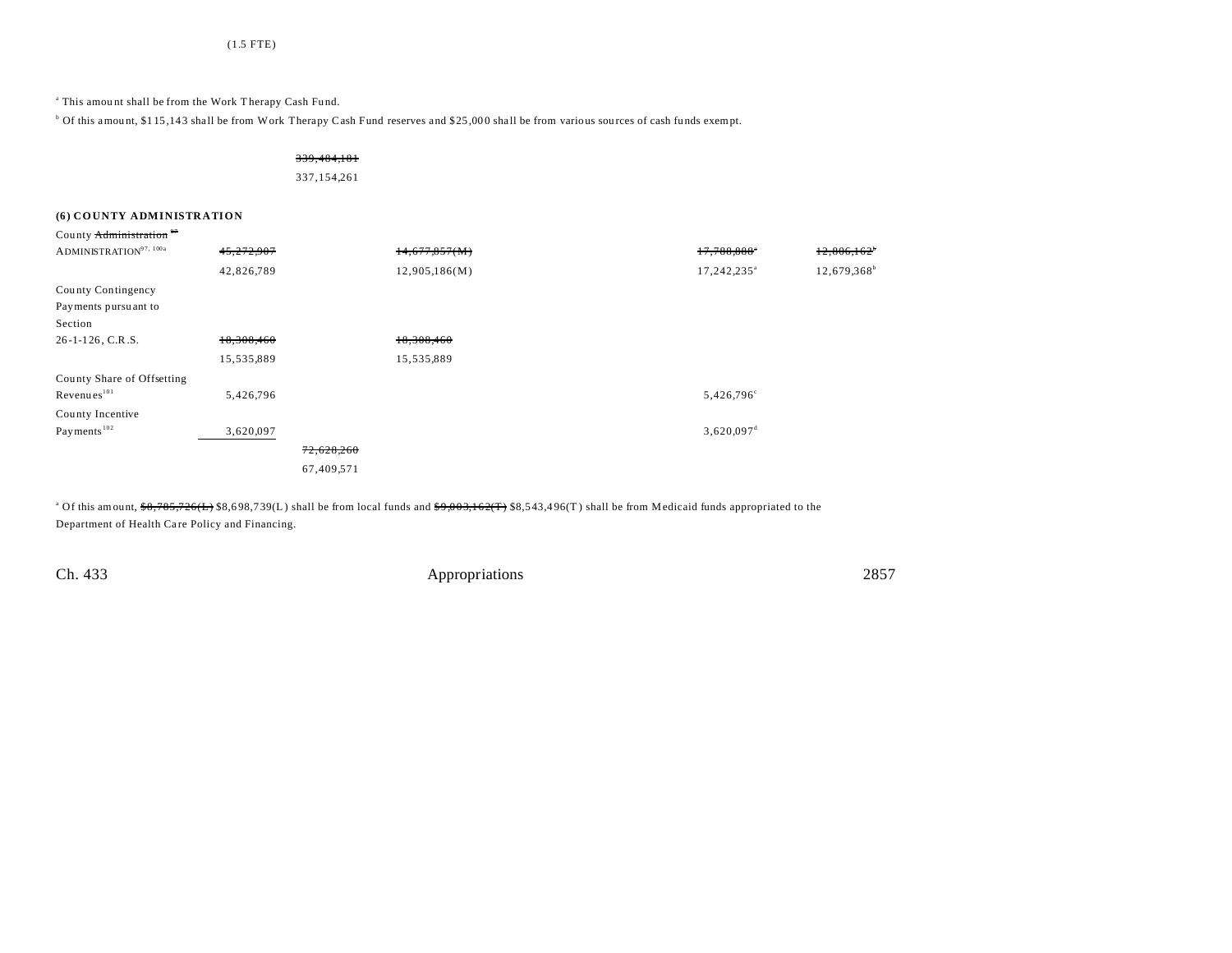|          |              | $\ldots$    |                |              |               |              |
|----------|--------------|-------------|----------------|--------------|---------------|--------------|
|          |              |             |                |              |               |              |
| ITEM &   | <b>TOTAL</b> | GENERAL     | <b>GENERAL</b> | CASH         | CASH          | FEDERAL      |
| SUBTOTAL |              | <b>FUND</b> | <b>FUND</b>    | <b>FUNDS</b> | <b>FUNDS</b>  | <b>FUNDS</b> |
|          |              |             | <b>EXEMPT</b>  |              | <b>EXEMPT</b> |              |
| \$       |              |             |                |              |               |              |

APPROPRIATION FROM

<sup>b</sup> Of this amount, it is estimated that \$1,969,370 shall be from the Title XX Social Services Block Grant and <del>\$10,836,792</del> \$10,709,998 shall be from various sources of federal funds.

This amount shall be from the counties' share of offsetting cash funds exempt revenues, including retained child support collections, retained fraud refunds, state revenue intercepts, and other refunds.

<sup>d</sup> This amount shall be from the State's share of retained child support collections and fraud refunds.

#### **(7) OFFICE OF SELF SUFFICIENCY**

| (A) Administration |              |         |                |                          |
|--------------------|--------------|---------|----------------|--------------------------|
| Personal Services  | 2,162,129    |         |                |                          |
|                    | $(30.8$ FTE) |         |                |                          |
| Operating Expenses | 122,979      |         |                |                          |
|                    | 2,285,108    | 719,308 | $7,142(T)^{a}$ | $1,558,658$ <sup>b</sup> |
|                    |              | 273,628 |                | $2,011,480^b$            |

### <sup>\*</sup> This amount shall be from various sources transferred from other areas of the D epartment.

<sup>b</sup>Of this amount, \$400,000 \$900,000 shall be from the Temporary Assistance for Needy Families Block Grant and \$1,158,658 \$1,111,480 shall be from various sources of federal funds.

### **(B) Colorado Works Pr ogr am**

County Block Grants<sup>103, 104</sup> 152,484,746 120,945 120,945 120,945 25,962,240<sup>°</sup>

155,702,528 29,300,967<sup>a</sup>

 $126,401,561$ <sup>b</sup>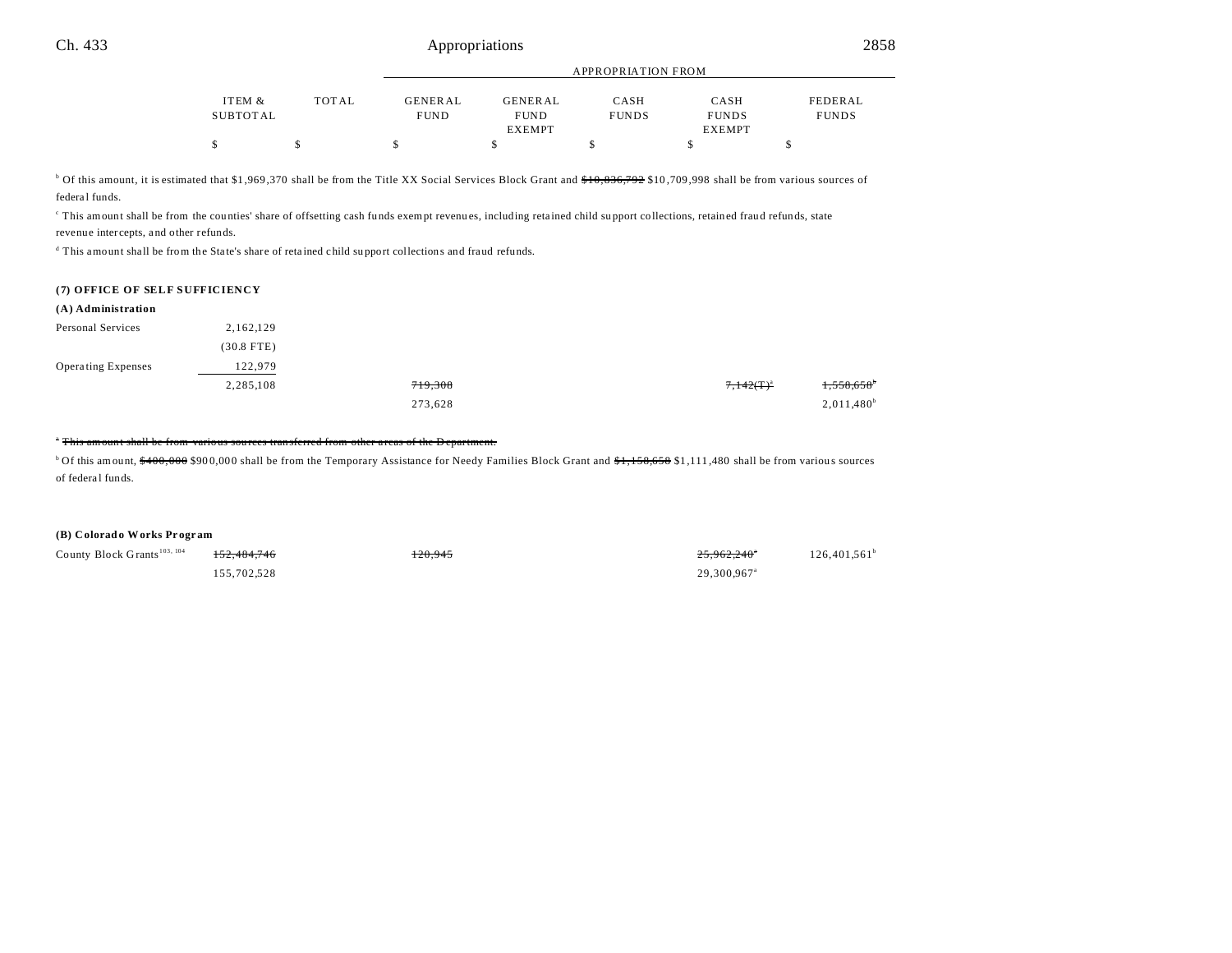| FEDERAL BONUS RELATED<br>TO REDUCTION IN |             |                |                          |
|------------------------------------------|-------------|----------------|--------------------------|
| <b>OUT-OF-WEDLOCK BIRTHS</b>             | 12,664,300  |                | $12,664,300^{\circ}$     |
| <b>REIMBURSEMENT TO</b>                  |             |                |                          |
| <b>COUNTIES FOR PRIOR YEAR</b>           |             |                |                          |
| <b>EXPENDITURES DUE TO</b>               |             |                |                          |
| REDUCTION IN FEDERAL                     |             |                |                          |
| <b>MAINTENANCE OF EFFORT</b>             |             |                |                          |
| <b>REQUIREMENT</b>                       | 5,524,726   |                | 5,524,726 <sup>b</sup>   |
| Case Management System                   | 223,268     | 75,117         | 148,151                  |
|                                          |             |                | $223,268^b$              |
| Short-term Works                         |             |                |                          |
| <b>Emergency Fund</b>                    | 1,000,000   |                | $1,000,000^{\circ}$      |
| County Reserve Accounts                  | 43,562,821  |                | 43,562,821 <sup>b</sup>  |
| County Training <sup>105</sup>           | 390,134     |                | $390, 134^b$             |
| Domestic Violence Training               | 122,788     |                | 122,788 <sup>b</sup>     |
|                                          |             |                | $(1.0$ FTE)              |
| Community Resource                       |             |                |                          |
| <b>Investment Liaison</b>                | 83,574      |                | $83,574$ <sup>*</sup>    |
|                                          | 241,574     |                | 241,574 <sup>d</sup>     |
|                                          |             |                | $(1.0$ FTE)              |
| Works Program Evaluation                 | 1,500,000   |                | $1,500,000$ <sup>*</sup> |
|                                          | 1,000,000   |                | $1,000,000^b$            |
|                                          | 199,367,331 |                |                          |
|                                          | 220,432,139 |                |                          |
|                                          |             |                |                          |
|                                          |             |                |                          |
|                                          |             |                |                          |
| Ch. 433                                  |             | Appropriations | 2859                     |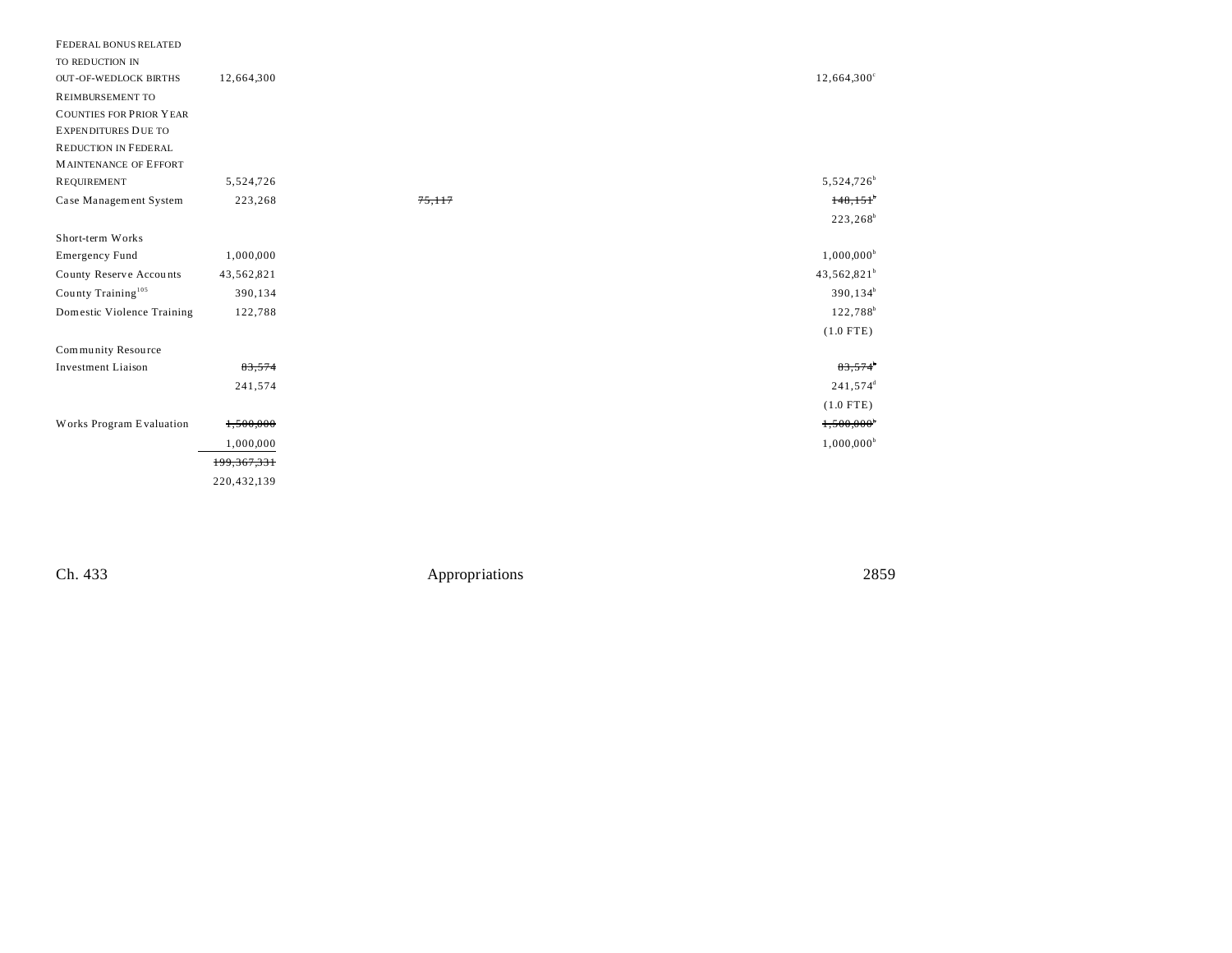|          |              | APPROPRIATION FROM |                |              |               |              |
|----------|--------------|--------------------|----------------|--------------|---------------|--------------|
|          |              |                    |                |              |               |              |
| ITEM &   | <b>TOTAL</b> | <b>GENERAL</b>     | <b>GENERAL</b> | CASH         | CASH          | FEDERAL      |
| SUBTOTAL |              | <b>FUND</b>        | <b>FUND</b>    | <b>FUNDS</b> | <b>FUNDS</b>  | <b>FUNDS</b> |
|          |              |                    | <b>EXEMPT</b>  |              | <b>EXEMPT</b> |              |
|          |              |                    |                |              |               |              |

<sup>a</sup> Of this amount, \$22,342,143(L) shall be from local <del>funds and</del> FUNDS, \$3,620,097 is estimated to be from the State's share of cash funds exempt revenues, including retained child support collections, retained fraud refunds, state revenue intercepts, and other refunds. REFUNDS, AND \$3,338,727 SHALL BE FROM THE FEDERAL SHARE OF RETAINED CHILD SUPPORT COLLECTIONS. Of the amount appropriated from local funds, \$5,42 6,79 6 is estimated to be from the local share of cash funds exempt revenues, including retained child support collections, fraud refunds, state revenue intercepts, and other refunds.

<sup>b</sup> These amounts shall be from the Temporary Assistance for Needy Families Block Grant.

c THIS AMOUNT SHALL BE FROM THE \$19,822,300 TEMPORARY ASSISTANCE FOR NEEDY FAMILIES BONUS AWARDED TO COLORADO BASED ON A DECREASE IN THE OUT-OF-WEDLOCK BIRTHS BETWEEN 1997 AND 2000.

d OF THIS AMOUNT, \$83,574 SHALL BE FROM THE TEMPORARY ASSISTANCE FOR NEEDY FAMILIES BLOCK GRANT AND \$158,000 SHALL BE FROM THE \$19,822,300 TEMPORARY ASSISTANCE FOR NEEDY FAMILIES BONUS AWARDED TO COLORADO BASED ON A DECREASE IN THE OUT-OF-WEDLOCK BIRTHS BETWEEN 1997 AND 2000.

#### **(C) Special Purpose Welfare Programs**

| (1) Low Income Energy             |             |            |                     |                          |
|-----------------------------------|-------------|------------|---------------------|--------------------------|
| Assistance Program <sup>106</sup> | 31,137,466  |            | $2,500,000^{\circ}$ | $28,637,466^{\circ}$     |
|                                   | $(4.6$ FTE) |            |                     |                          |
| (2) Food Stamp Job Search         |             |            |                     |                          |
| Units                             |             |            |                     |                          |
| Program Costs                     | 1,977,278   | 287,050(M) | $335,906^\circ$     | $1,354,322$ <sup>d</sup> |
|                                   |             | 211,969    | $402,487$ °         | $1,362,822^d$            |
|                                   | $(6.2$ FTE) |            |                     |                          |
| Supportive Services               | 262,208     | 78,435     | $52,291^{\circ}$    | $131,482^{\rm d}$        |
|                                   | 2,239,486   |            |                     |                          |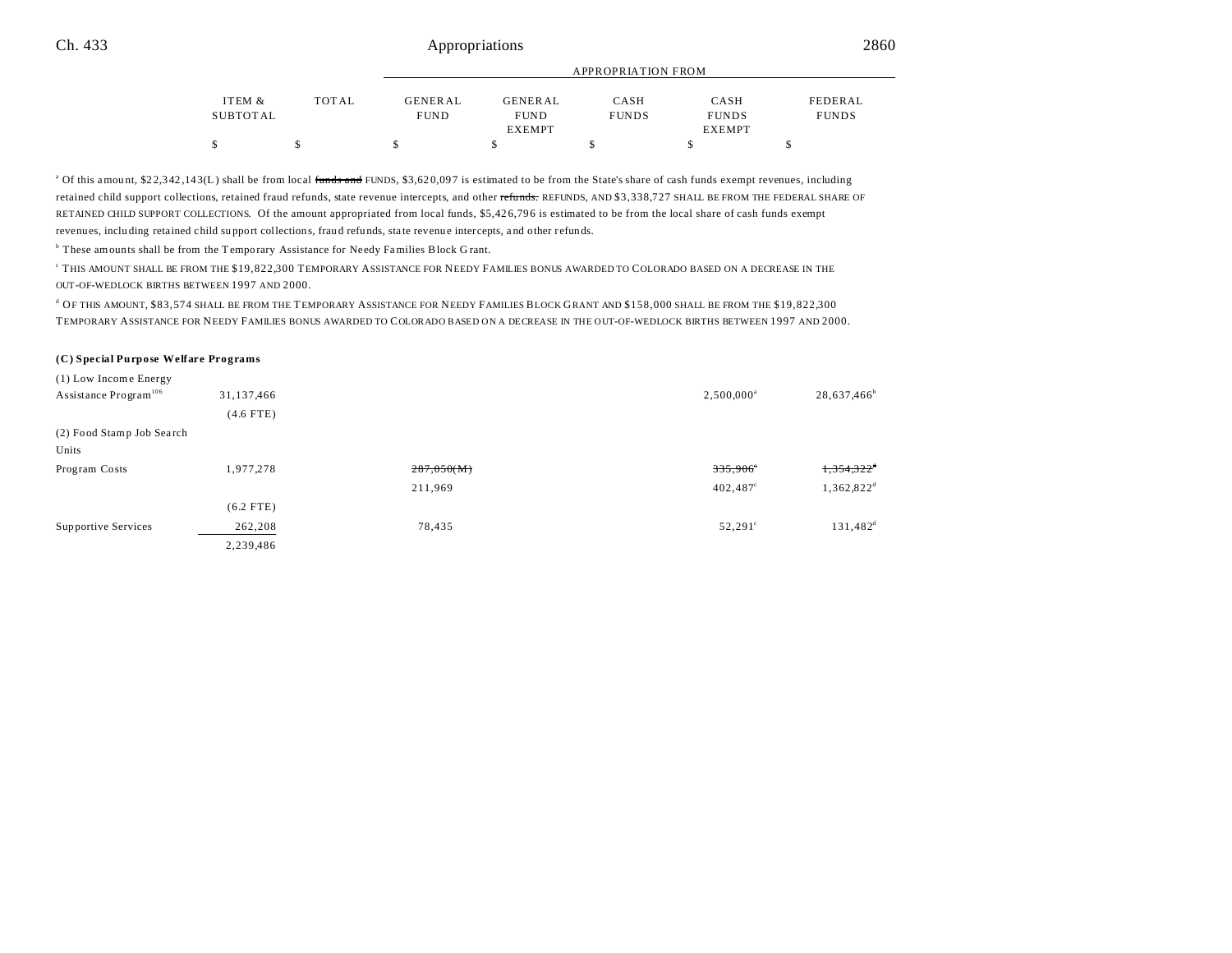| (3) Food Distribution      |             |            |                   |                |                        |
|----------------------------|-------------|------------|-------------------|----------------|------------------------|
| Program                    | 556,029     | 261,441(M) | 124,876           |                | $169,712$ <sup>d</sup> |
|                            |             | 167,006(M) | $219,311^{\circ}$ |                |                        |
|                            | $(8.5$ FTE) |            |                   |                |                        |
| (4) Low-Income Telephone   |             |            |                   |                |                        |
| Assistance Program         | 84,026      |            |                   | $84,026(T)^f$  |                        |
|                            | $(0.9$ FTE) |            |                   |                |                        |
| $(5)$ Emergency Assistance |             |            |                   |                |                        |
| for Legal Immigrants       | 100,000     | 100,000    |                   |                |                        |
| (6) Income Tax Offset      | 32,922      | 16,461(M)  |                   |                | $16,461$ <sup>g</sup>  |
| (7) Denver Indian Center   | 25,709      | 25,709     |                   |                |                        |
| (8) Electronic Benefits    |             |            |                   |                |                        |
| <b>Transfer Service</b>    | 2,423,389   | 973,163(M) |                   | $446,359(L)^h$ | 1,003,867 <sup>*</sup> |
|                            | 2,493,124   | 878,294    | 146, 294          | $435,798(L)^h$ | 1,032,738              |
|                            | $(5.0$ FTE) |            |                   |                |                        |
| (9) Refugee Assistance     | 3,785,412   | 15,000     | $137,610^{j}$     | $4,000(T)^{k}$ | 3,628,802              |
|                            |             |            |                   |                | $(11.0$ FTE)           |
|                            | 40,384,439  |            |                   |                |                        |
|                            | 40,328,465  |            |                   |                |                        |

<sup>a</sup> This amount shall be from the Colorado Energy Assistance Foundation.

 $^{\circ}$  Of this amount, \$27,137,466 shall be from the federal Office of Energy Assistance and \$1,500,000 shall be from the Temporary Assistance to Needy Families Block Gr ant.

<sup>c</sup> Of these amounts,  $288,197(L)$  \$354,778(L) shall be from county matching funds, and \$100,000 shall be from in-kind donations.

<sup>d</sup> These amounts shall be from the U.S. Department of Agriculture.

e This amount shall be from recipient agencies.

<sup>f</sup> This amount shall be from the Department of Regulatory Agencies.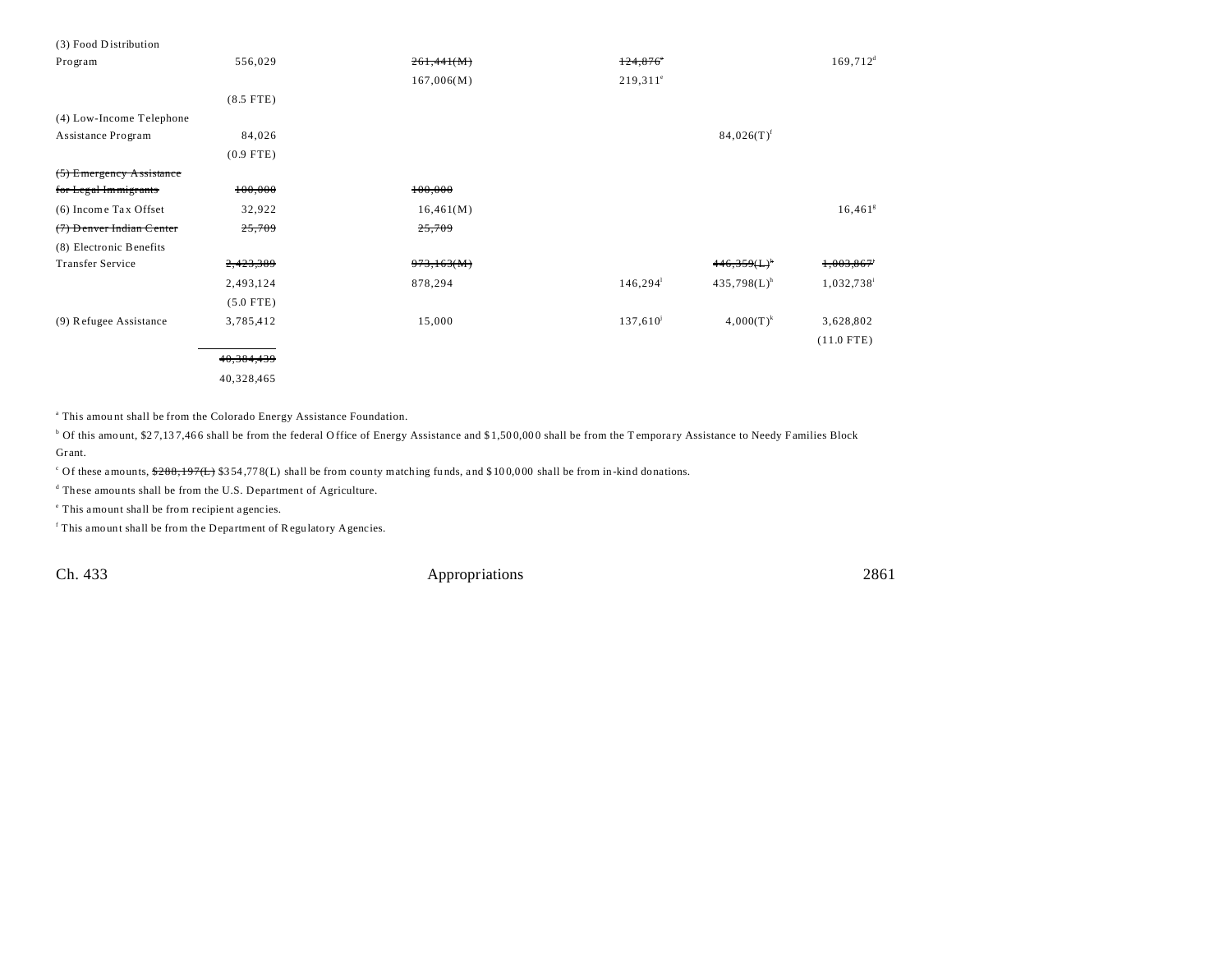|          |       | $\cdots$       |                |              |               |              |
|----------|-------|----------------|----------------|--------------|---------------|--------------|
|          |       |                |                |              |               |              |
| ITEM &   | TOTAL | <b>GENERAL</b> | <b>GENERAL</b> | CASH         | CASH          | FEDERAL      |
| SUBTOTAL |       | <b>FUND</b>    | <b>FUND</b>    | <b>FUNDS</b> | <b>FUNDS</b>  | <b>FUNDS</b> |
|          |       |                | <b>EXEMPT</b>  |              | <b>EXEMPT</b> |              |
|          |       |                |                |              |               |              |
|          |       |                |                |              |               |              |

APPROPRIATION FROM

<sup>g</sup> Of this amount, \$13,666 shall be from the Temporary Assistance for Needy Families Block Grant and \$2,795 shall be from various sources of federal funds.

<sup>h</sup> This amount shall be from local funds.

Of this amount, \$818,724 \$847,595 shall be from the U.S. Department of Agriculture, \$150,143 shall be from the Temporary Assistance to Needy Families Block Grant, and \$35 ,00 0 shall be from Child Care Development Funds.

<sup>j</sup> This amount shall be from payments by county departments of social services.

<sup>k</sup> This amount shall be from the Department of Health Care Policy and Financing.

<sup>1</sup> THIS AMOUNT SHALL BE FROM CLIENT ADMINISTRATIVE FEES.

#### **(D) Child Support Enforcement**

Automa ted Child Support

| Enforcement System        | 11,356,507   | 3,716,420(M) | 144,978 <sup>a</sup> | $281,427^b$ | 7,213,682°          |
|---------------------------|--------------|--------------|----------------------|-------------|---------------------|
|                           | $(37.9$ FTE) |              |                      |             |                     |
| Child Support Enforcement | 1,999,052    | 679,732(M)   |                      |             | 1,319,320°          |
|                           | 1,910,817    | 649,732      |                      |             | $1,261,085^{\circ}$ |
|                           | $(24.5$ FTE) |              |                      |             |                     |
|                           | 13,355,559   |              |                      |             |                     |
|                           | 13,267,324   |              |                      |             |                     |
|                           |              |              |                      |             |                     |

a This amou nt shall be from the State's share of revenues earned on funds in the Family Support Registry.

b This amou nt shall be from the federal government's share of revenues earned on funds in the Family Support Registry.

<sup>c</sup> These amounts shall be from Title IV-D of the Social Security Act.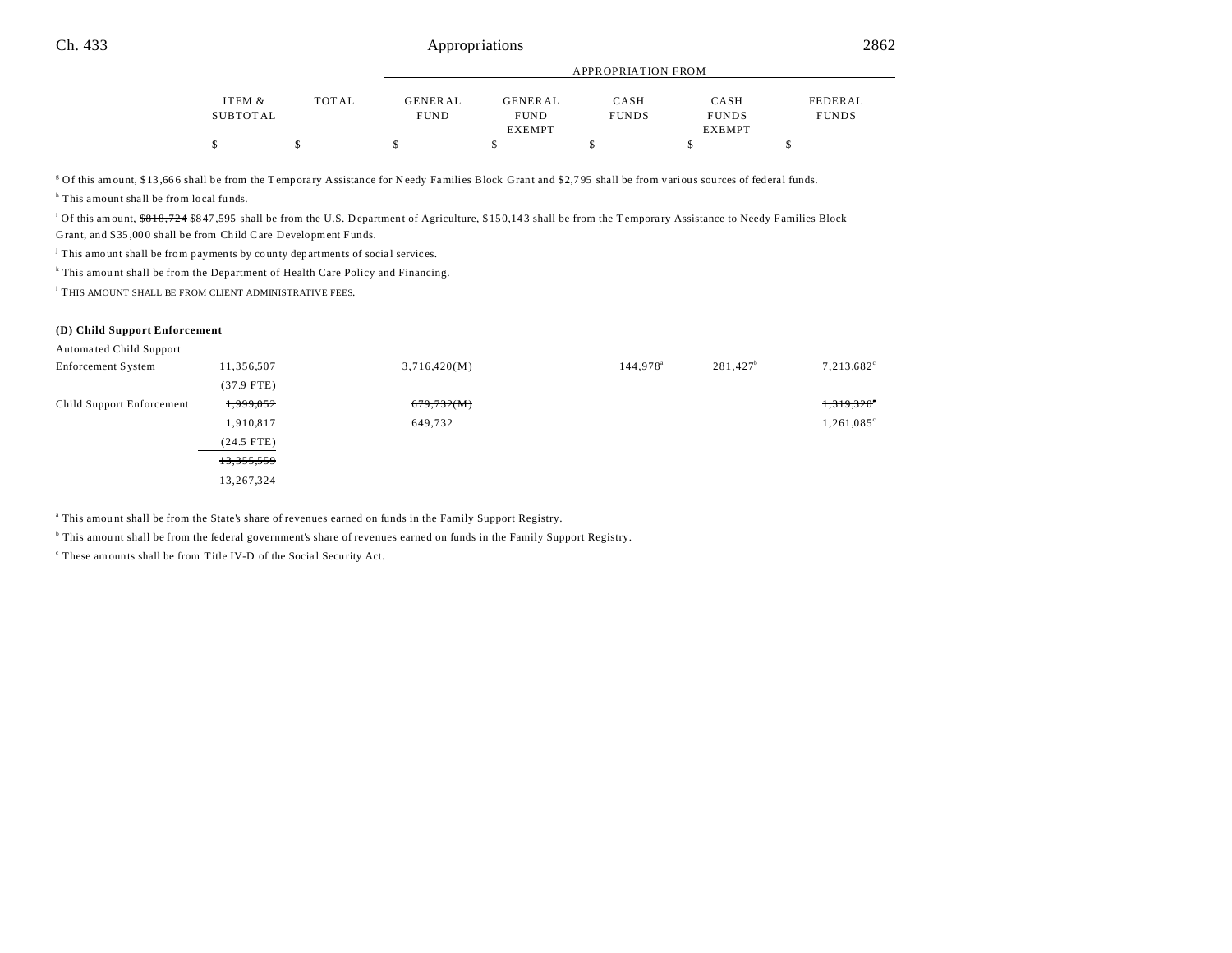| (E) Disability Determination Services |            |                           |               |
|---------------------------------------|------------|---------------------------|---------------|
| Program Costs                         | 16,778,206 | +,436,848(T) <sup>*</sup> | 15.341.358    |
|                                       | 16.466.206 | $1,124,848(T)^{a}$        |               |
|                                       |            | $(13.3$ FTE)              | $(133.5$ FTE) |

a This amou nt shall be Medicaid funds appropriated to the Department of Health Care Policy and Financing.

272,170,643 292,779,242

## **(8) OFFICE OF ADULT AND VETERANS SERVICES**

| (A) Administration                    |              |         |                                         |
|---------------------------------------|--------------|---------|-----------------------------------------|
| General Administration                | 926,462      | 522,983 | $319,203^b$<br>$84,276^{\circ}$         |
|                                       | 850,943      | 447,464 |                                         |
|                                       | $(13.1$ FTE) |         |                                         |
| Colorado State Veterans               |              |         |                                         |
| Trust Fund                            | 989,841      |         | 989,841°                                |
| Colorado State Veterans               |              |         |                                         |
| Trust Fund Expenditures               | 327,460      |         | $327,460(T)^d$                          |
| Western Slope Military                |              |         |                                         |
| Veteran's Cemetery Fund <sup>82</sup> | 138,736      |         | $138,736$ <sup>*</sup>                  |
|                                       | 238,670      |         | 234,826 <sup>f</sup><br>$3,844^{\circ}$ |
|                                       | $(2.5$ FTE)  |         |                                         |
|                                       | 2,382,499    |         |                                         |
|                                       | 2,406,914    |         |                                         |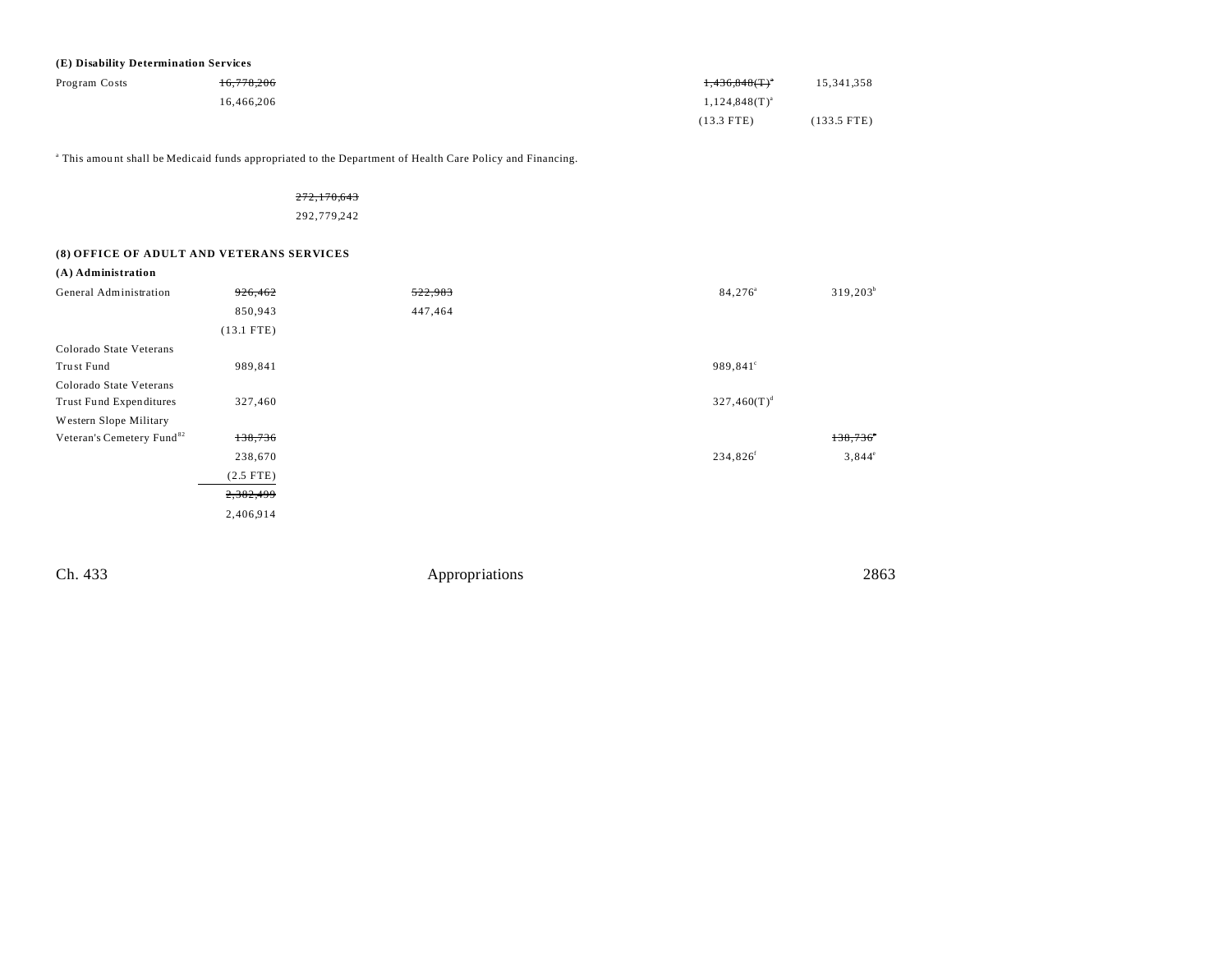|          |       |                | APPROPRIATION FROM |              |               |              |  |
|----------|-------|----------------|--------------------|--------------|---------------|--------------|--|
| ITEM &   | TOTAL | <b>GENERAL</b> | <b>GENERAL</b>     | CASH         | CASH          | FEDERAL      |  |
| SUBTOTAL |       | <b>FUND</b>    | <b>FUND</b>        | <b>FUNDS</b> | <b>FUNDS</b>  | <b>FUNDS</b> |  |
|          |       |                | <b>EXEMPT</b>      |              | <b>EXEMPT</b> |              |  |
|          |       |                |                    |              |               |              |  |

<sup>a</sup> This amount shall be from various sources of cash funds exempt.

 $b$ <sup>b</sup>This amount shall be from federal indirect cost ALLOCATION recoveries.

<sup>e</sup>This amount shall be from the Tobacco Litigation Settlement Cash Fund created in Section 24-22-115, C.R.S., pursuant to Section 24-75-1104 (1) (f), C.R.S.

<sup>d</sup> Of this amount, \$247,460 shall be from the Colorado State Veterans Trust Fund created in Section 26-10-111, C.R.S., and \$80,000 shall be from interest earned on the

balance of the Colorado State Veterans Trust Fund created in Section 26-10-111, C.R.S.

<sup>e</sup> This amount shall be from the U.S. Department of Veterans Affairs.

f THIS AMOUNT SHALL BE FROM RESERVES IN THE WESTERN SLOPE VETERANS CEMETERY FUND.

#### **(B) Adult Assistance Programs**

| Old Age Pension Program <sup>107</sup> | 73,833,891 |           | 73,263,045°             | 570,846 <sup>b</sup> |
|----------------------------------------|------------|-----------|-------------------------|----------------------|
|                                        | 73,980,758 |           | 73,409,912 <sup>a</sup> |                      |
| Aid to the Needy Disabled              |            |           |                         |                      |
| State Supplemental Grant               |            |           |                         |                      |
| Program for an average of              |            |           |                         |                      |
| 4,662 recipients with an               |            |           |                         |                      |
| average monthly payment                |            |           |                         |                      |
| not to exceed \$56.72                  | 3,733,073  | 2,792,338 |                         | $940,735$ °          |
|                                        | 3,282,564  | 2,431,931 |                         | 850,633°             |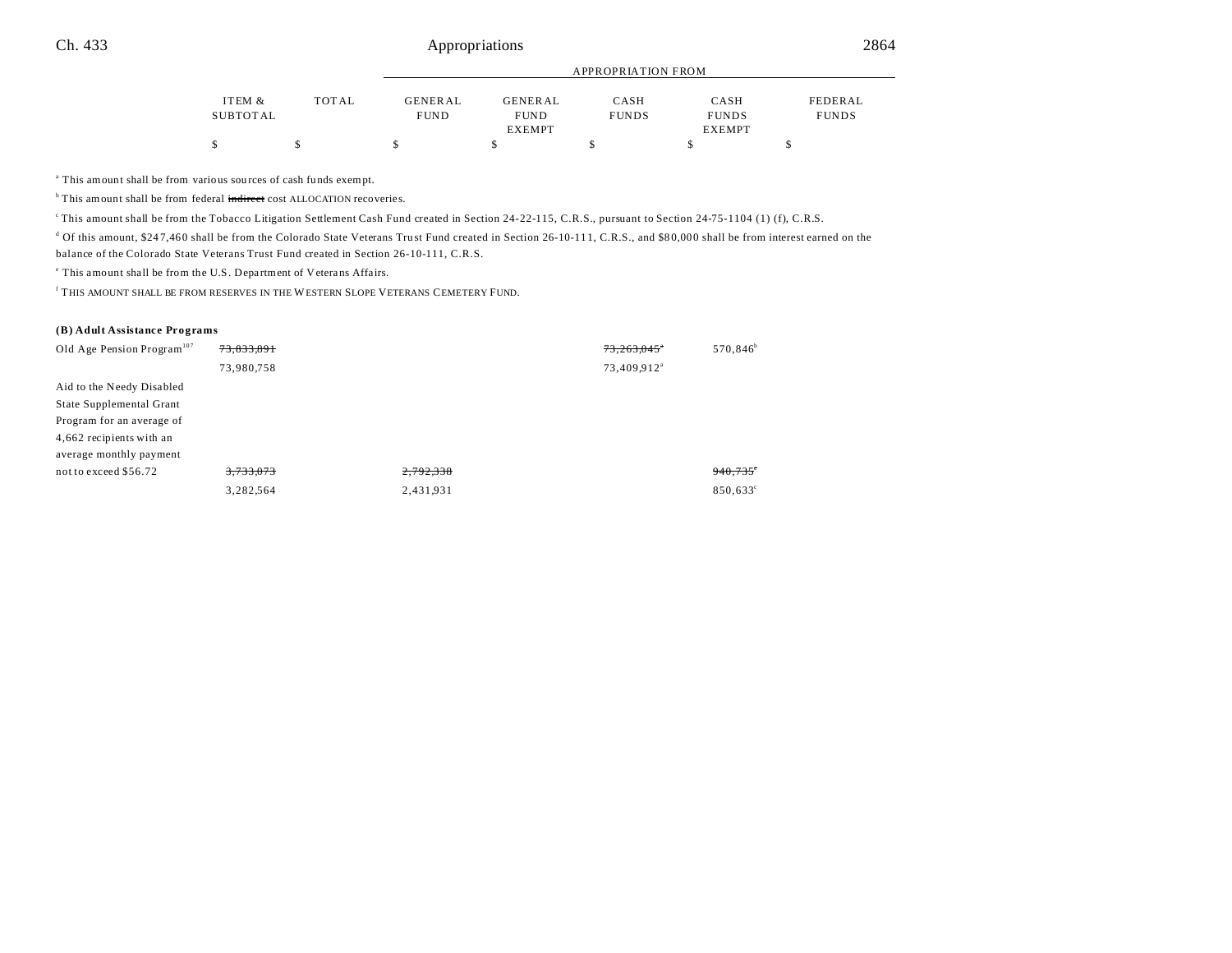| Aid to the Blind State     |             |            |                        |
|----------------------------|-------------|------------|------------------------|
| Supplemental Grant         |             |            |                        |
| Program for an average of  |             |            |                        |
| 17 recipients with an      |             |            |                        |
| average monthly payment    |             |            |                        |
| not to exceed \$66.01      | 13,124      | 10,247     | $2,877^{\rm d}$        |
| Aid to the Needy Disabled  |             |            |                        |
| State-only Grant Program   |             |            |                        |
| for an average of 5,503    |             |            |                        |
| recipients with an average |             |            |                        |
| monthly payment not to     |             |            |                        |
| exceed \$225.52            | 19,206,176  | 11,984,443 | 7.221.733              |
|                            | 18,183,197  | 11,140,685 | 7,042,512°             |
| Burial Reimbursements for  |             |            |                        |
| Aid to the Needy Disabled  |             |            |                        |
| and Aid to the Blind       |             |            |                        |
| recipients                 | 508,000     | 402,985    | $105,015$ <sup>f</sup> |
| Medically Correctable      |             |            |                        |
| Program                    | 306,652     | 306,652    |                        |
|                            | 78,500      | 78,500     |                        |
| Home Care Allowance        | 15,391,151  |            | $15,391,151(T)^{5}$    |
|                            | 12,813,002  |            | $12,813,002(T)^{s}$    |
| <b>Adult Foster Care</b>   | 243,810     |            | $243,810(T)^{s}$       |
|                            | 113,235,877 |            |                        |
|                            | 109,102,955 |            |                        |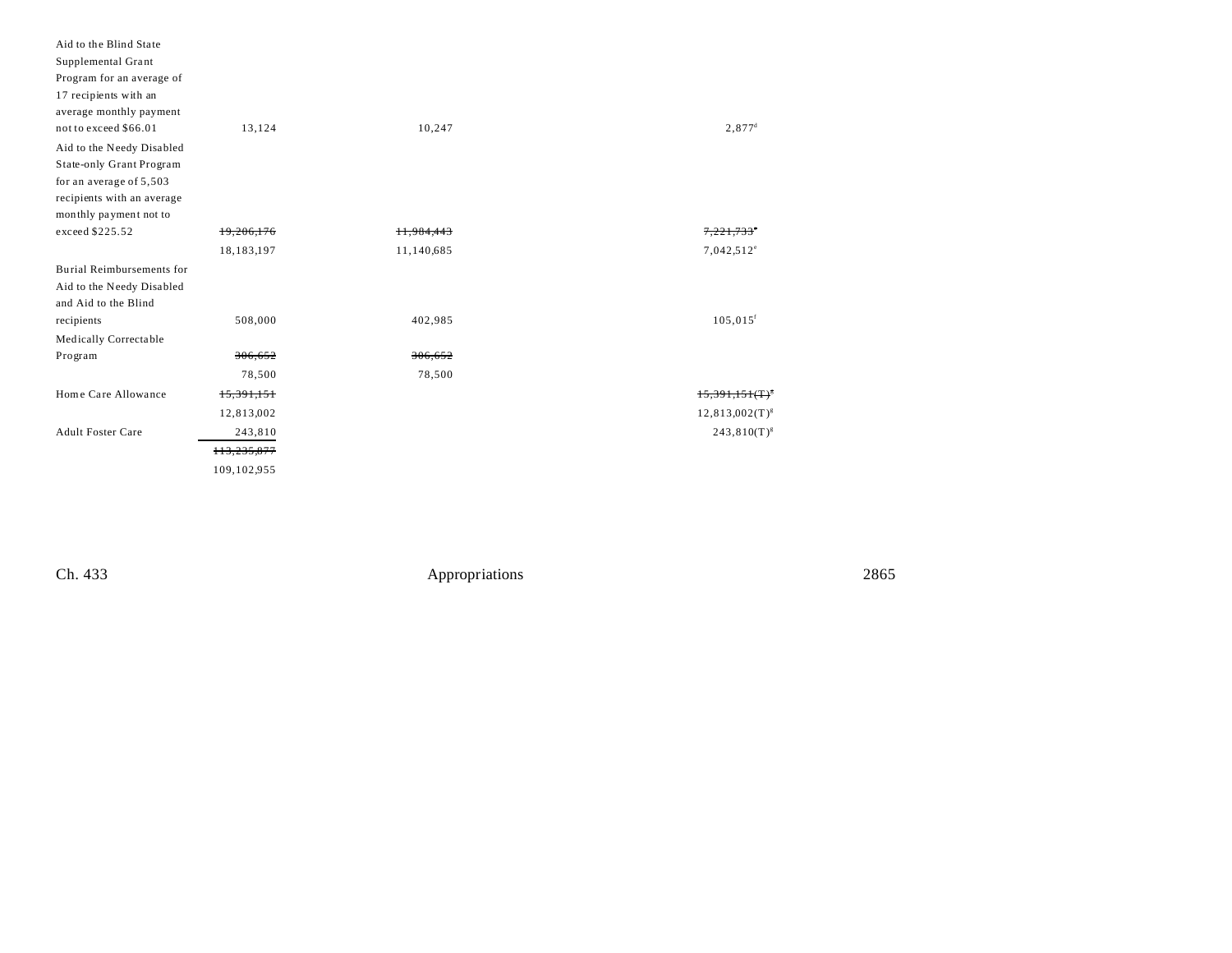|          |       | APPROPRIATION FROM |                |              |               |              |  |
|----------|-------|--------------------|----------------|--------------|---------------|--------------|--|
|          |       |                    |                |              |               |              |  |
| ITEM &   | TOTAL | GENERAL            | <b>GENERAL</b> | CASH         | CASH          | FEDERAL      |  |
| SUBTOTAL |       | <b>FUND</b>        | <b>FUND</b>    | <b>FUNDS</b> | <b>FUNDS</b>  | <b>FUNDS</b> |  |
|          |       |                    | <b>EXEMPT</b>  |              | <b>EXEMPT</b> |              |  |
|          |       |                    |                |              |               |              |  |

<sup>a</sup> Of this amount, <del>\$63,263,045</del> \$63,409,912 shall be from the Old Age Pension Fund and \$10,000,000 shall be from the Old Age Pension Health and Medical Care Fund pursuant to Section 26-2-117, C.R.S. For purposes of complying with the limitation on state fiscal year spending imposed by Article X, Section 20 of the State Constitution these moneys are included for informational purposes as they are continuously appropriated by Article XXIV of the State Constitution.

<sup>b</sup> Of this amount, \$505,905 shall be from cash funds exempt revenues, including refunds and state revenue intercepts, and \$64,941 (T) shall be from the Department of Health Care Policy and Financing.

 $\degree$  Of this amount,  $\frac{6698.085\text{(L)}}{5607.983\text{(L)}}$  shall be from local funds and \$242,650 shall be from cash funds exempt revenues, including refunds and state revenue intercepts.

 $d$  Of this amount, \$2,5 62(L) shall be from local funds and \$315 shall be from cash funds exempt revenues, including refunds and state revenue intercepts.

<sup>e</sup> Of this amount, \$3,841,347 shall be from federal interim assistance reimbursement payments, \$384,135 shall be from other refunds and <del>\$2,996,251(L)</del> \$2,817,030(L) shall be from local fu nds.

f Of this amount, \$10 0,7 44 (L) sha ll be from local fu nds and \$ 4,2 71 shall be from ca sh funds exempt revenues, inclu ding refunds.

<sup>g</sup> These amounts shall be from the Department of Health Care Policy and Financing.

## **(C) Aging Services Programs**108, 109

| Administration            | 593,527     | 147,992(M) | $445,535^{\circ}$    |
|---------------------------|-------------|------------|----------------------|
|                           | $(7.0$ FTE) |            |                      |
| Colorado Commission on    |             |            |                      |
| Aging                     | 72,253      | 17,981(M)  | 54,272 <sup>a</sup>  |
|                           | $(1.0$ FTE) |            |                      |
| Senior Community Services |             |            |                      |
| Employment                | 860,537     |            | 860,537 <sup>b</sup> |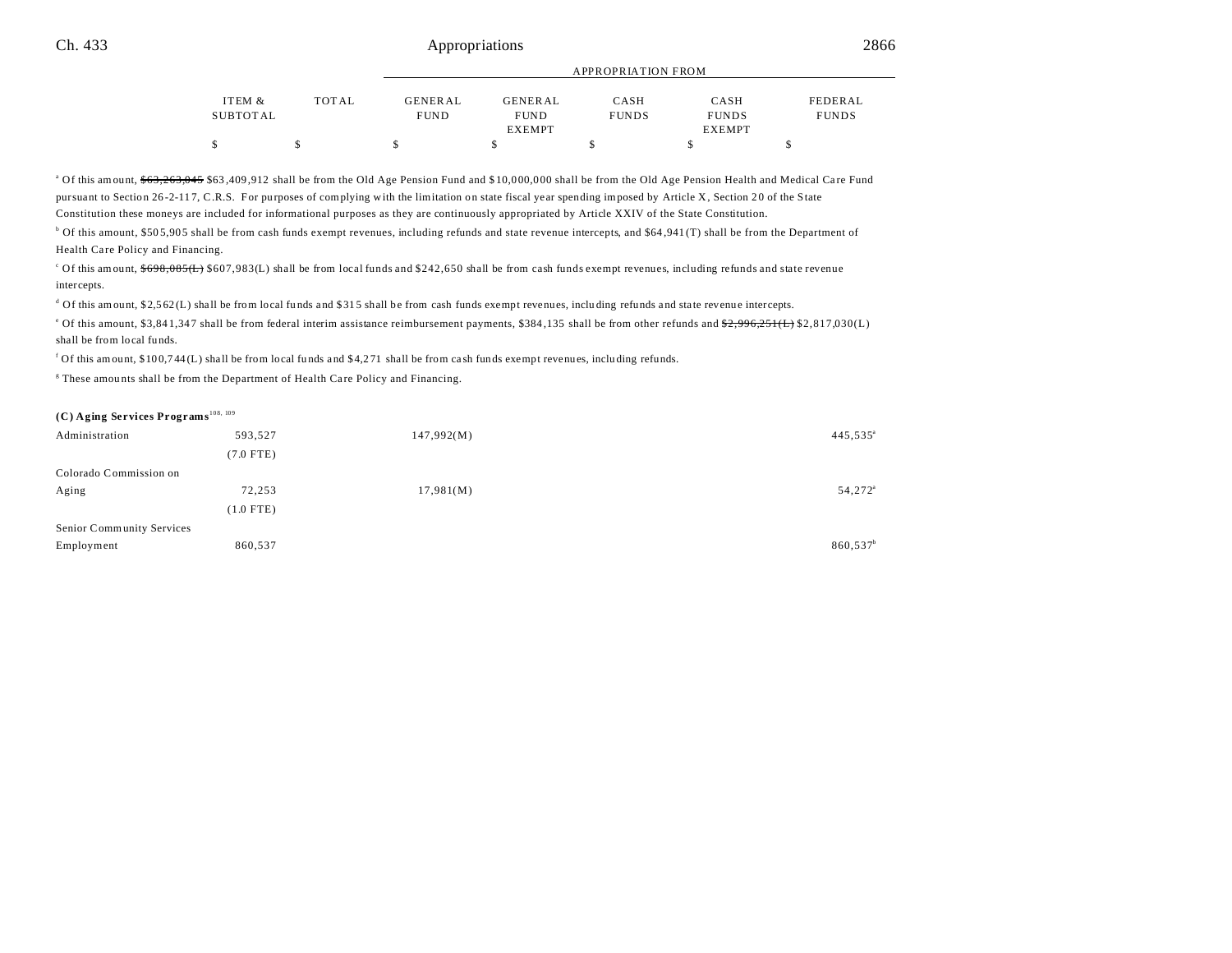| Older Americans Act           |            |            |                           |                        |
|-------------------------------|------------|------------|---------------------------|------------------------|
| Programs                      | 11,854,206 | 489,694(M) | $3,039,710(L)^c$          | 8,324,802 <sup>a</sup> |
| National Family Caregiver     |            |            |                           |                        |
| Support Program <sup>97</sup> | 1,420,414  | 142,041    | $213,062(L)$ <sup>c</sup> | $1,065,311^a$          |
| State Ombudsman               |            |            |                           |                        |
| Program <sup>110, 110a</sup>  | 297,930    | 11,667(M)  | $127,930(T)^d$            | $158,333^a$            |
| State-funding for Senior      |            |            |                           |                        |
| Services                      | 780,253    | 780,253    |                           |                        |
|                               | 493,956    | 493,956    |                           |                        |
| Area Agencies on Aging        |            |            |                           |                        |
| Administration                | 981,915    |            |                           | 981,915 <sup>a</sup>   |
|                               | 16,861,035 |            |                           |                        |
|                               | 16,574,738 |            |                           |                        |

<sup>a</sup> These amounts shall be from Title III of the Older Americans Act.

<sup>b</sup> This amount shall be from Title V of the Older Americans Act.

c These amounts, shown for informational purposes only, shall be from local fu nds.

d This amou nt shall be from Medicaid funds appropriated in the Department of Health Care Policy and Financing.

| (D) Homelake<br>Domiciliary <sup>111</sup> |              |                |         |         |
|--------------------------------------------|--------------|----------------|---------|---------|
| Personal Services                          | 654,636      |                |         |         |
|                                            | $(16.4$ FTE) |                |         |         |
| <b>Operating Expenses</b>                  | 169,306      |                |         |         |
|                                            | 168,634      |                |         |         |
| Utilities                                  | 64,518       |                |         |         |
|                                            | 888,460      | 211,012        | 448,659 | 228,789 |
|                                            |              |                |         |         |
| Ch. 433                                    |              | Appropriations |         | 2867    |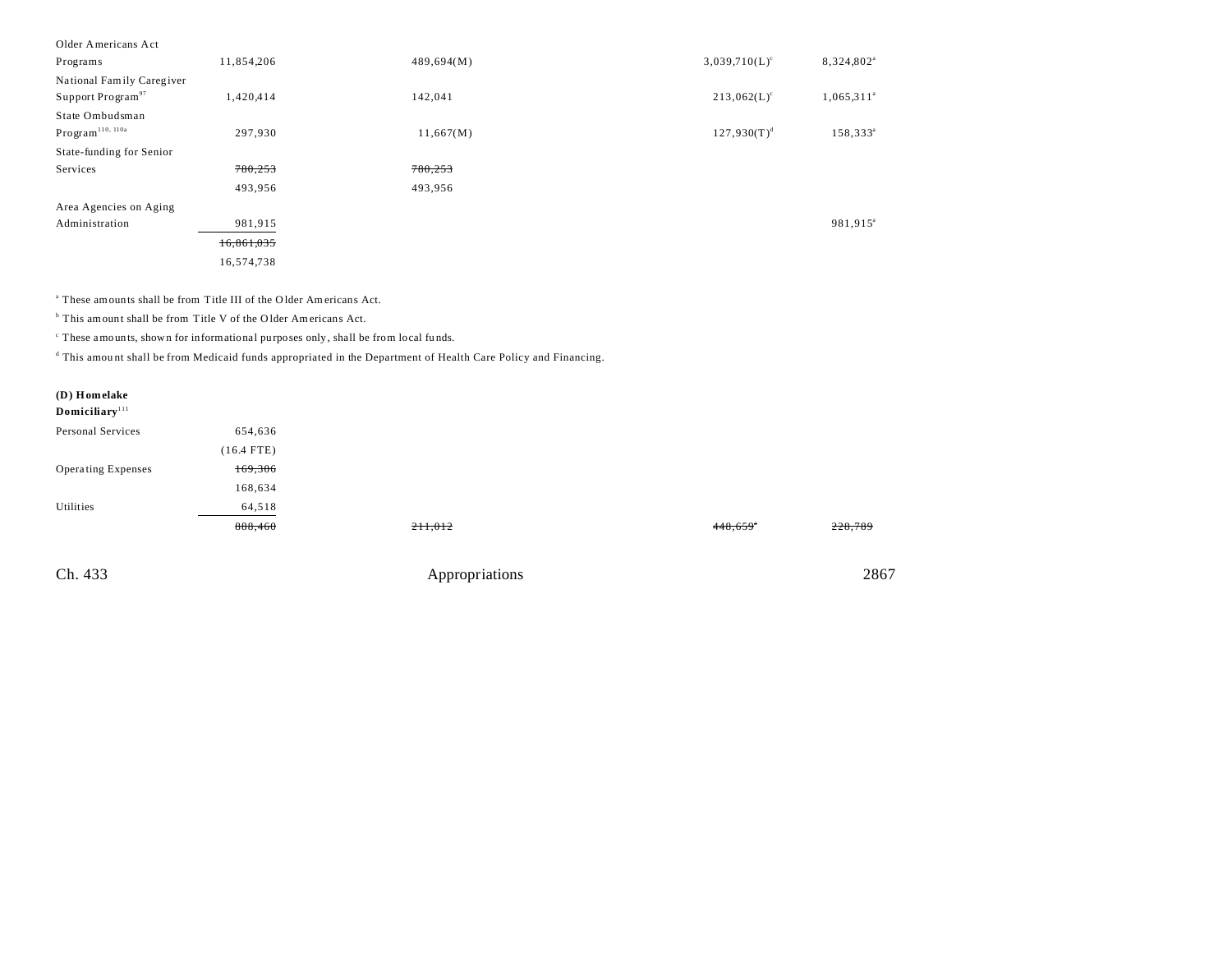|                             |                        |                                                | <b>APPROPRIATION FROM</b> |                                       |                         |
|-----------------------------|------------------------|------------------------------------------------|---------------------------|---------------------------------------|-------------------------|
| TOTAL<br>ITEM &<br>SUBTOTAL | GENERAL<br><b>FUND</b> | <b>GENERAL</b><br><b>FUND</b><br><b>EXEMPT</b> | CASH<br><b>FUNDS</b>      | CASH<br><b>FUNDS</b><br><b>EXEMPT</b> | FEDERAL<br><b>FUNDS</b> |
| \$                          | \$                     | S                                              | \$                        |                                       | S                       |
| 887,788                     | 172,340                |                                                |                           | 467,644 <sup>a</sup>                  | 247,804                 |

<sup>a</sup> This amount shall be from receipts for patient care.

133,367,871 128,972,395

**(9) DIVISION OF CHILD WELFARE112, 113**

| Administration <sup>114</sup>              | 2,215,697     | 1,693,282(M) | $59,190(T)^{a}$     | 463,225                   |
|--------------------------------------------|---------------|--------------|---------------------|---------------------------|
|                                            |               | 1,522,178    |                     | $634,329^b$               |
|                                            | $(29.0$ FTE)  |              |                     |                           |
| Child Welfare Services <sup>115, 116</sup> | 293, 377, 461 | 107,998,796  | $120,995,600^\circ$ | $64,383,065$ <sup>+</sup> |
|                                            | 289,944,933   | 90,396,082   | 120,262,942°        | 79,285,909 <sup>d</sup>   |
| Family and Children's                      |               |              |                     |                           |
| Programs                                   | 42,124,032    | 34,442,699   | $3,739,365(L)^e$    | $3,941,968^b$             |
|                                            | $(3.0$ FTE)   |              |                     |                           |
| Independent Living                         |               |              |                     |                           |
| Program                                    | 1,419,900     |              |                     | 1,419,900 <sup>b</sup>    |
| Promoting Safe and Stable                  |               |              |                     |                           |
| Families Program                           | 4,189,086     | 50,025(M)    | $997,246(L)^e$      | $3,141,815$ <sup>f</sup>  |
|                                            | $(2.0$ FTE)   |              |                     |                           |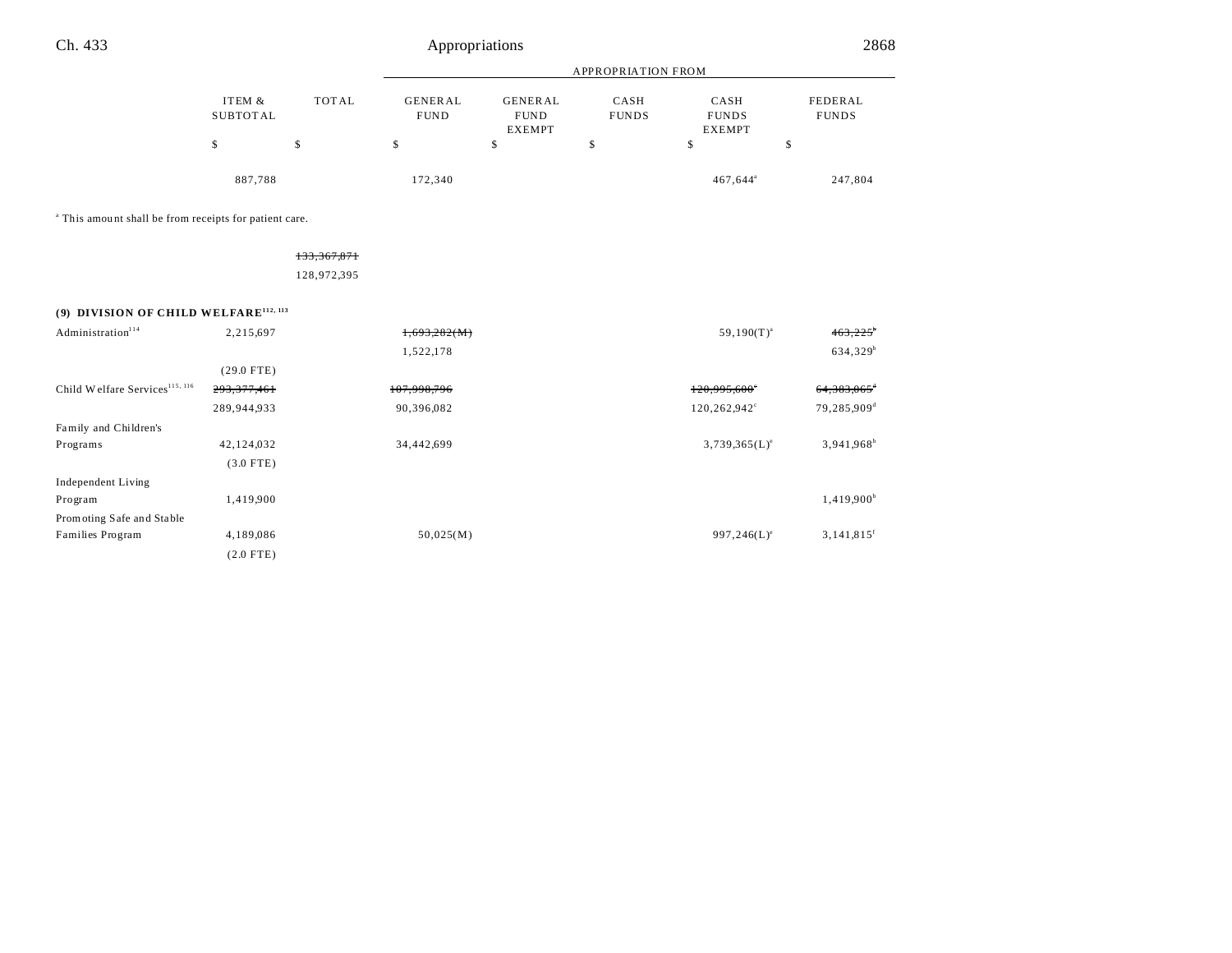| <b>Expedited Permanency</b>      |           |             |            |             |             |                        |
|----------------------------------|-----------|-------------|------------|-------------|-------------|------------------------|
| Planning Project                 | 2,927,791 |             | 2,927,791  |             |             |                        |
|                                  | 2,699,578 |             | 2,699,578  |             |             |                        |
| <b>Evaluation of Performance</b> |           |             |            |             |             |                        |
| Agreement Pilot Projects         | 400,000   |             | 200,000(M) |             |             | $200,000$ <sup>*</sup> |
|                                  | 200,000   |             | 100,000(M) |             |             | $100,000^b$            |
| Child Abuse Grant                | 269,455   |             |            |             |             | 269,455 <sup>g</sup>   |
|                                  |           |             |            |             |             | $(3.0$ FTE)            |
| Central Registry of Child        |           |             |            |             |             |                        |
| Protection                       | 384,515   |             |            | 285,997     | 98,518      |                        |
|                                  |           |             |            | $371,515^h$ | $13,000^i$  |                        |
|                                  |           |             |            | $(3.0$ FTE) |             |                        |
| Domestic Abuse Program           |           |             |            |             |             |                        |
| Fund                             | 676,776   |             | 676,776    |             |             |                        |
|                                  | 498,443   |             | 498,443    |             |             |                        |
| Domestic Abuse Program           | 1,209,776 |             |            |             | 1,209,776   |                        |
|                                  | 1,156,443 |             |            |             | 1,156,443   |                        |
|                                  |           |             |            |             | $(2.0$ FTE) |                        |
| <b>Adoptive Family Resource</b>  |           |             |            |             |             |                        |
| Registry                         | 56,205    |             |            |             | $56,205^k$  |                        |
|                                  |           | 349,250,694 |            |             |             |                        |
|                                  |           | 345,158,287 |            |             |             |                        |

a This amou nt shall be from Medicaid funds appropriated to the Department of Health Care Policy and Financing.

<sup>b</sup> These amounts shall be from Title IV-E of the Social Security Act.

Of this amount, <del>\$76,349,075(T)</del> \$75,616,417(T) shall be from Medicaid funds appropriated to the Department of Health Care Policy and Financing and  $$44,646,525(L)$  shall be from local funds.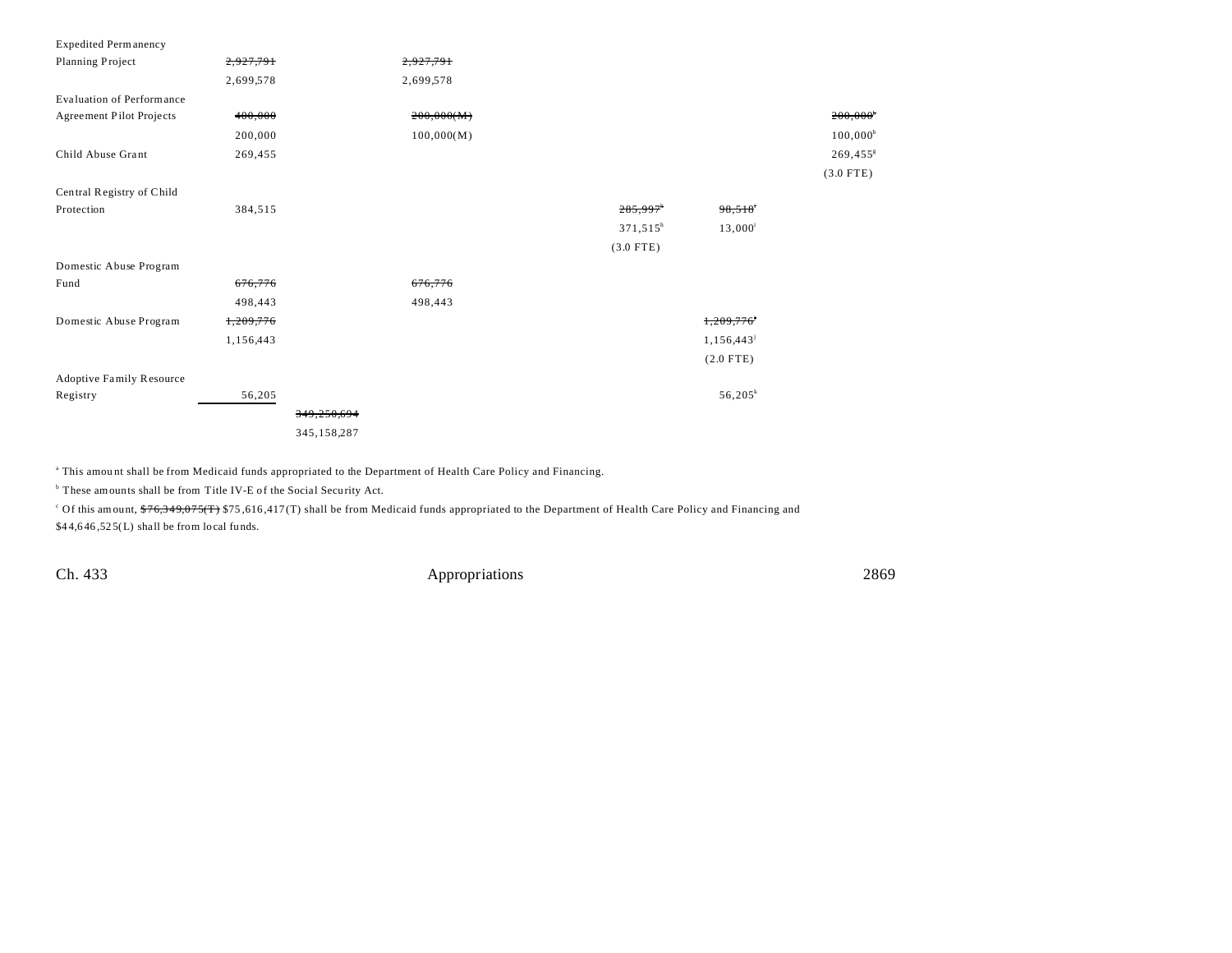|          |              | <b>APPROPRIATION FROM</b> |                |              |               |              |
|----------|--------------|---------------------------|----------------|--------------|---------------|--------------|
|          |              |                           |                |              |               |              |
| ITEM &   | <b>TOTAL</b> | GENERAL                   | <b>GENERAL</b> | CASH         | CASH          | FEDERAL      |
| SUBTOTAL |              | <b>FUND</b>               | <b>FUND</b>    | <b>FUNDS</b> | <b>FUNDS</b>  | <b>FUNDS</b> |
|          |              |                           | <b>EXEMPT</b>  |              | <b>EXEMPT</b> |              |
| \$       |              |                           |                |              |               |              |

<sup>d</sup> Of this amount, <del>\$36,422,532</del> \$51,325,376 shall be from Title IV-E of the Social Security Act, \$24,089,332 shall be from the Title XX Social Services Block Grant,

and \$3,8 71 ,20 1 shall be from variou s sources of federal funds.

<sup>e</sup> These amounts shall be from be from local funds.

<sup>f</sup> This amount shall be from Title IV-B of the Social Security Act.

<sup>8</sup> This amount shall be from the National Center for Child Abuse.

<sup>h</sup> This amount shall be from the Central Registry Fund established pursuant to Section 19-3-313 (14), C.R.S.

i This amount shall be from reserves in the Central Registry Fund established pursuant to Section 19-3-313 (14), C.R.S.

j This amou nt shall be from dona tions to the Colorado Domestic Abuse Program and from reserves in the Colorado Domestic Abuse Program Fund, established

pursuant to Section 39-22-802, C.R.S.

k This amount shall be from gifts, grants or donations.

### **(10) DIVISION OF CHILD CARE**

| Child Care Licensing and |              |              |                      |                        |                        |
|--------------------------|--------------|--------------|----------------------|------------------------|------------------------|
| Administration           | 5,865,969    | 2,430,693(M) | $349,880^\circ$      |                        | 3,085,396              |
|                          | 5,610,635    | 2,112,898    | 398,494 <sup>a</sup> | $100,000$ <sup>f</sup> | 2,999,243 <sup>b</sup> |
|                          | $(63.0$ FTE) |              |                      |                        |                        |
|                          | $(62.0$ FTE) |              |                      |                        |                        |
| Child Care Licensing     |              |              |                      |                        |                        |
| System Upgrade Project   | 50,000       | 25,000(M)    |                      |                        | $25,000^{\circ}$       |
| Child Care Assistance    |              |              |                      |                        |                        |
| Program <sup>116a</sup>  | 72,308,467   | 17,589,755   |                      | $8,042,488(L)^d$       | 46,676,224°            |
|                          | 71,336,427   | 15,549,911   |                      |                        | 47,744,028°            |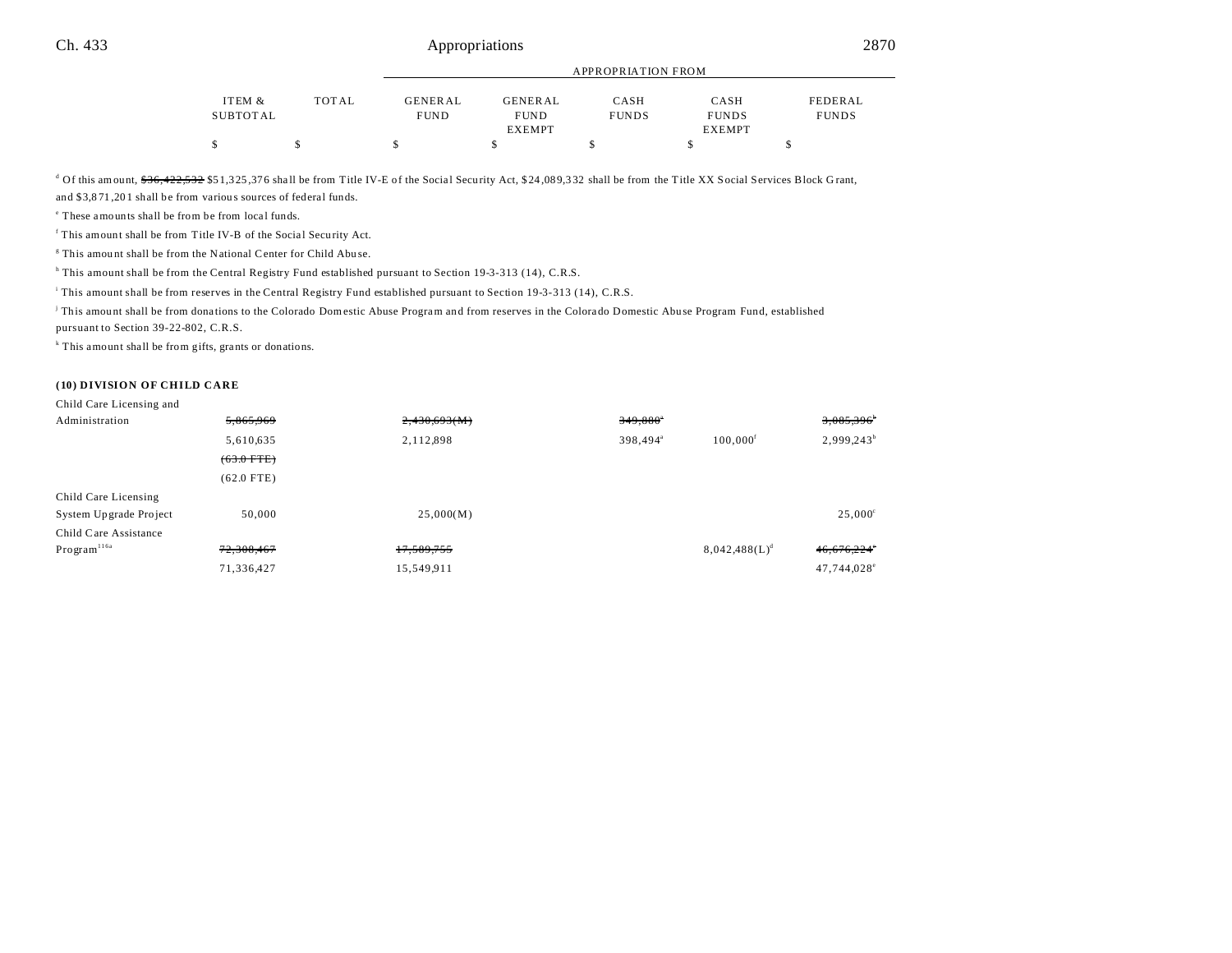| Child Care Grants      | 5,386,774 |              |  | 5,386,774°       |
|------------------------|-----------|--------------|--|------------------|
| Pilot Program for      |           |              |  |                  |
| Community Consolidated |           |              |  |                  |
| Child Care Services    | 972,438   |              |  | 972,438°         |
| Early Childhood        |           |              |  |                  |
| Professional Loan      |           |              |  |                  |
| Repayment Program      | 244,000   |              |  | 244,000          |
|                        | 66,000    |              |  | $66,000^{\circ}$ |
|                        |           | 84, 827, 648 |  |                  |
|                        |           | 83,422,274   |  |                  |

<sup>a</sup> It is estimated that of this amount, \$338,920 \$387,534 shall be from the Child Care Licensing Cash Fund established pursuant to Section 26-6-105, C.R.S. and \$10,960 shall be from the Child Care Cash Fund established pursuant to Section 26-6-114, C.R.S.

<sup>b</sup> Of this amount, \$<del>2,917,104</del> \$2,830,951 shall be from Child Care Development Funds and \$1 68,292 shall be from Title IV-E of the Social Security Act.

c These amounts shall be from Child Care Development Funds.

d This amount shall be from local fu nds.

<sup>e</sup> Of this amount, \$45,676,224 \$46,744,028 shall be from Child Care Development Funds and \$1,000,000 shall be from the Title XX Social Services Block Grant. f THIS AMOUNT SHALL BE FROM RESERVES IN THE CHILD CARE LICENSING CASH FUND ESTABLISHED PURSUANT TO SECTION 26-6-105, C.R.S.

## **(11) DIVISION OF YOUTH CORRECTIONS7, 8, 12**

| $(A)$ Administration <sup>117</sup> |           |                |      |
|-------------------------------------|-----------|----------------|------|
| Personal Services                   | 1,213,811 | 1,213,811      |      |
|                                     | 1,168,657 | 1,168,657      |      |
|                                     |           | $(16.0$ FTE)   |      |
|                                     |           | $(15.4$ FTE)   |      |
| Operating Expenses                  | 33,660    | 33,660         |      |
|                                     |           |                |      |
| Ch. 433                             |           | Appropriations | 2871 |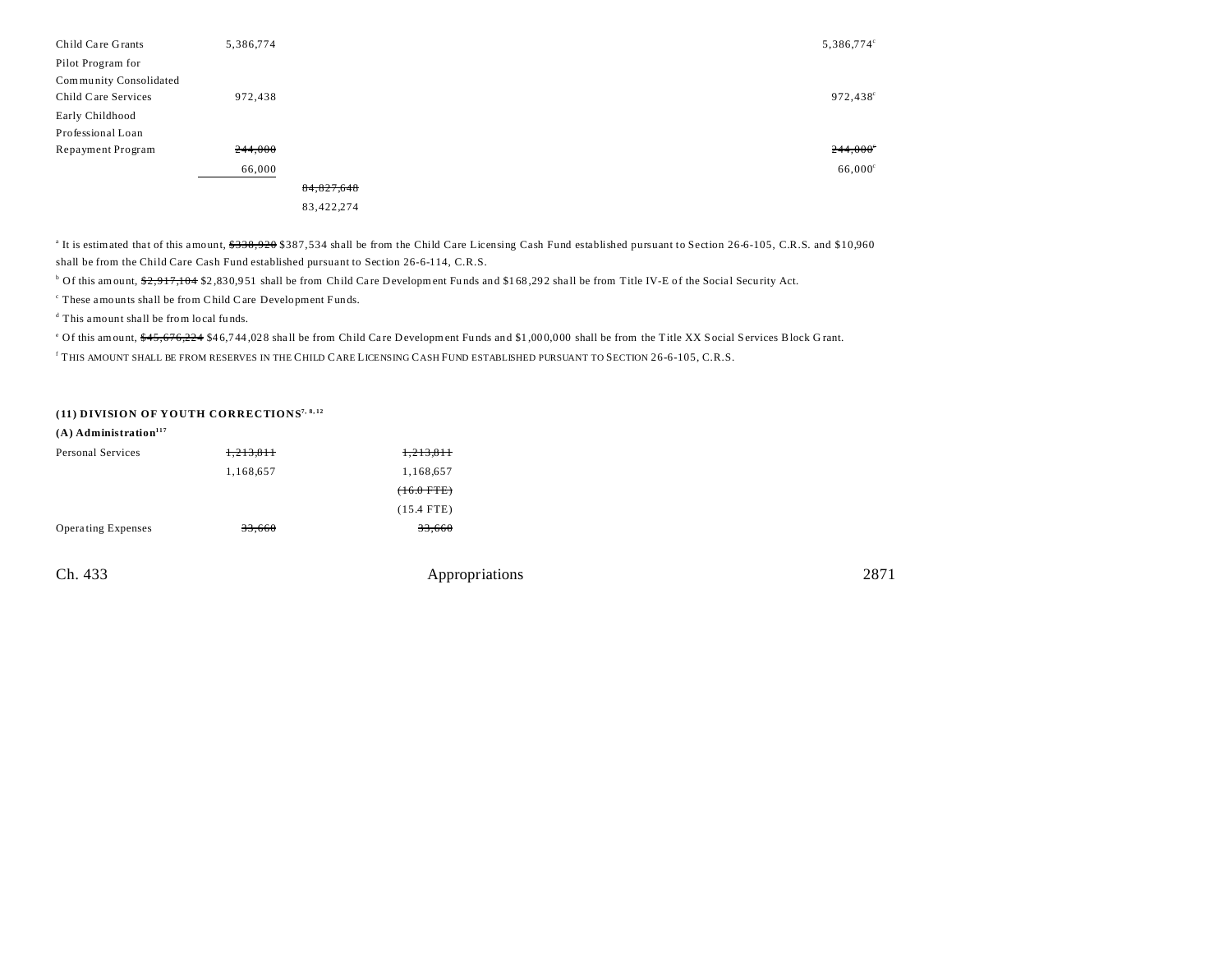#### APPROPRIATION FROM ITEM & TOT AL GENER AL GENER AL CASH CASH Ch. 433 Appropriations 2872

|                   | ITEM &<br>SUBTOTAL | TOTAL | GENERAL<br><b>FUND</b> | <b>GENERAL</b><br><b>FUND</b><br><b>EXEMPT</b> | CASH<br><b>FUNDS</b> | CASH<br><b>FUNDS</b><br><b>EXEMPT</b> | FEDERAL<br><b>FUNDS</b> |
|-------------------|--------------------|-------|------------------------|------------------------------------------------|----------------------|---------------------------------------|-------------------------|
|                   | \$                 | \$    | \$                     | \$                                             | \$                   | \$                                    | \$                      |
|                   | 30,294             |       | 30,294                 |                                                |                      |                                       |                         |
| Victim Assistance | 27,335             |       |                        |                                                |                      | $27,335(T)^{a}$                       |                         |
|                   |                    |       |                        |                                                |                      | $(0.5$ FTE)                           |                         |
|                   | 1,274,806          |       |                        |                                                |                      |                                       |                         |
|                   | 1,226,286          |       |                        |                                                |                      |                                       |                         |

This amount shall be from State Victims Assistance and Law Enforcement funds appropriated to the Department of Public Safety, Division of Criminal Justice.

# **(B) Institutional Programs<sup>118</sup>**

| Personal Services         | 31,860,841 | 31,860,841    |                    |
|---------------------------|------------|---------------|--------------------|
|                           | 31,334,768 | 31,334,768    |                    |
|                           |            | $(680.5$ FTE) |                    |
|                           |            | $(671.3$ FTE) |                    |
| <b>Operating Expenses</b> | 3,114,201  | 1,784,001     | $1,330,200(T)^{a}$ |
|                           | 3,013,140  | 1,682,940     |                    |
| <b>Medical Services</b>   | 6,615,888  | 6,615,888     |                    |
|                           | 6,525,173  | 6,525,173     |                    |
|                           |            | $(35.5$ FTE)  |                    |
| Enhanced Mental Health    |            |               |                    |
| Services Pilot for        |            |               |                    |
| Detention <sup>119</sup>  | 326,532    | 326,532       |                    |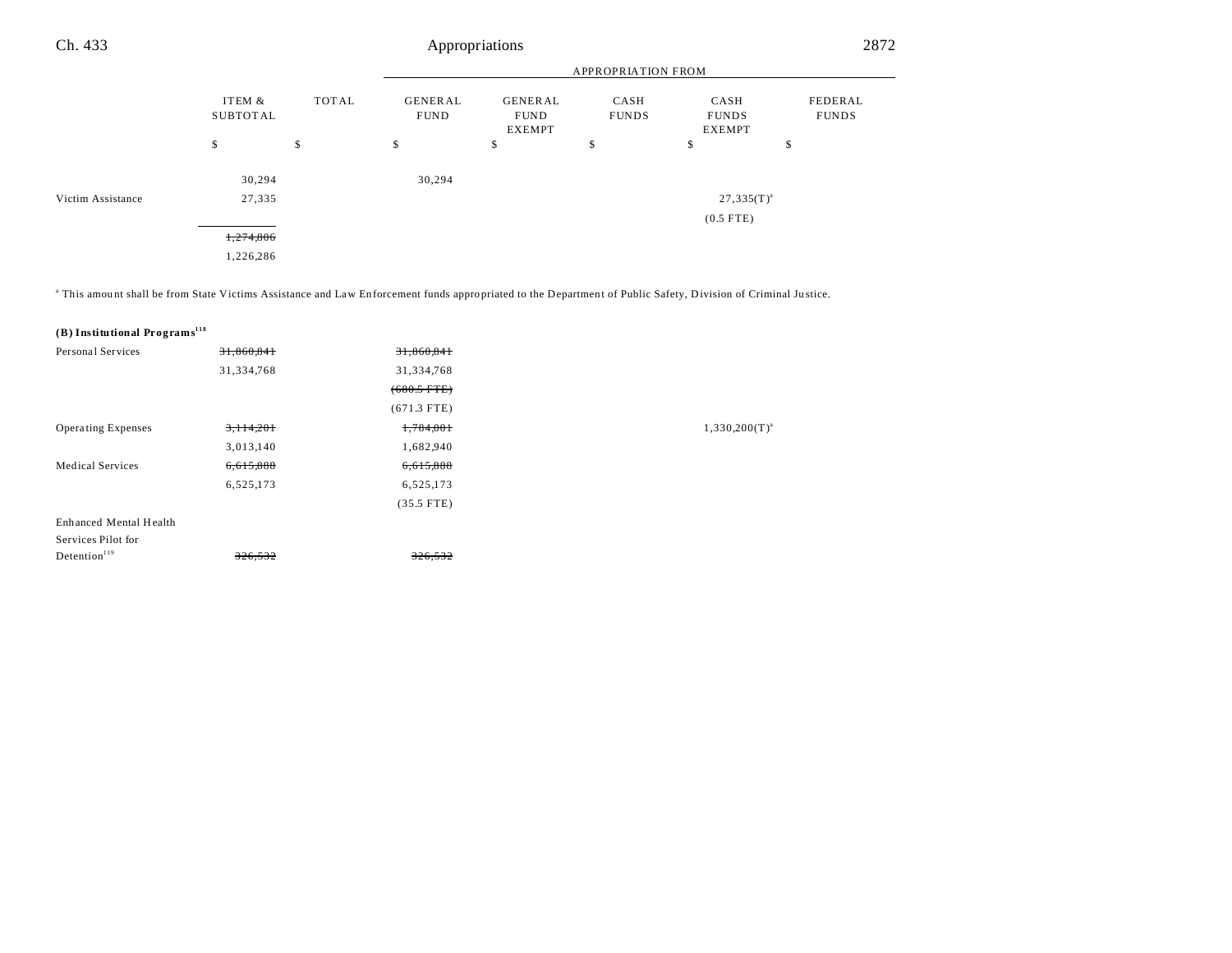|                             | 276,532    | 276,532      |                  |
|-----------------------------|------------|--------------|------------------|
| <b>Educational Programs</b> | 5,076,012  | 4,732,119    | $343,893(T)^{b}$ |
|                             | 4,908,105  | 4,564,212    |                  |
|                             |            | $(33.3$ FTE) | $(2.5$ FTE)      |
| Prevention/Intervention     |            |              |                  |
| Services                    | 130,854    |              | $130,854(T)^c$   |
|                             |            |              | $(2.0$ FTE)      |
| Sexually Transmitted        |            |              |                  |
| Disease Education Grant     | 20,000     |              | $20,000(T)^d$    |
|                             | 47,144,328 |              |                  |
|                             | 46,208,572 |              |                  |

a This amount shall be from the Department of Education for the federal school breakfast and lunch program.

<sup>b</sup> This amount shall be from the Department of Education.

c This amou nt shall be from the Alcohol and Drug Abu se Division.

<sup>d</sup> This amount shall be from the Department of Public Health and Environment.

**(C) Community Programs**

| Personal Services         | 6,853,863    | 6,805,135     | $48,728^{\circ}$   |  |
|---------------------------|--------------|---------------|--------------------|--|
|                           | 6,499,181    | 6,450,453     |                    |  |
|                           |              | $(124.4$ FTE) | $(1.0$ FTE)        |  |
|                           |              | $(116.9$ FTE) |                    |  |
| <b>Operating Expenses</b> | 355,421      | 352,973       | $2,448^a$          |  |
|                           | 330,861      | 328,413       |                    |  |
| Purchase of Contract      |              |               |                    |  |
| Placements                | 49, 211, 627 | 39, 113, 495  | 10,098,132(T)      |  |
|                           | 44,170,547   | 34,173,396    | $9,997,151(T)^{b}$ |  |
|                           |              |               |                    |  |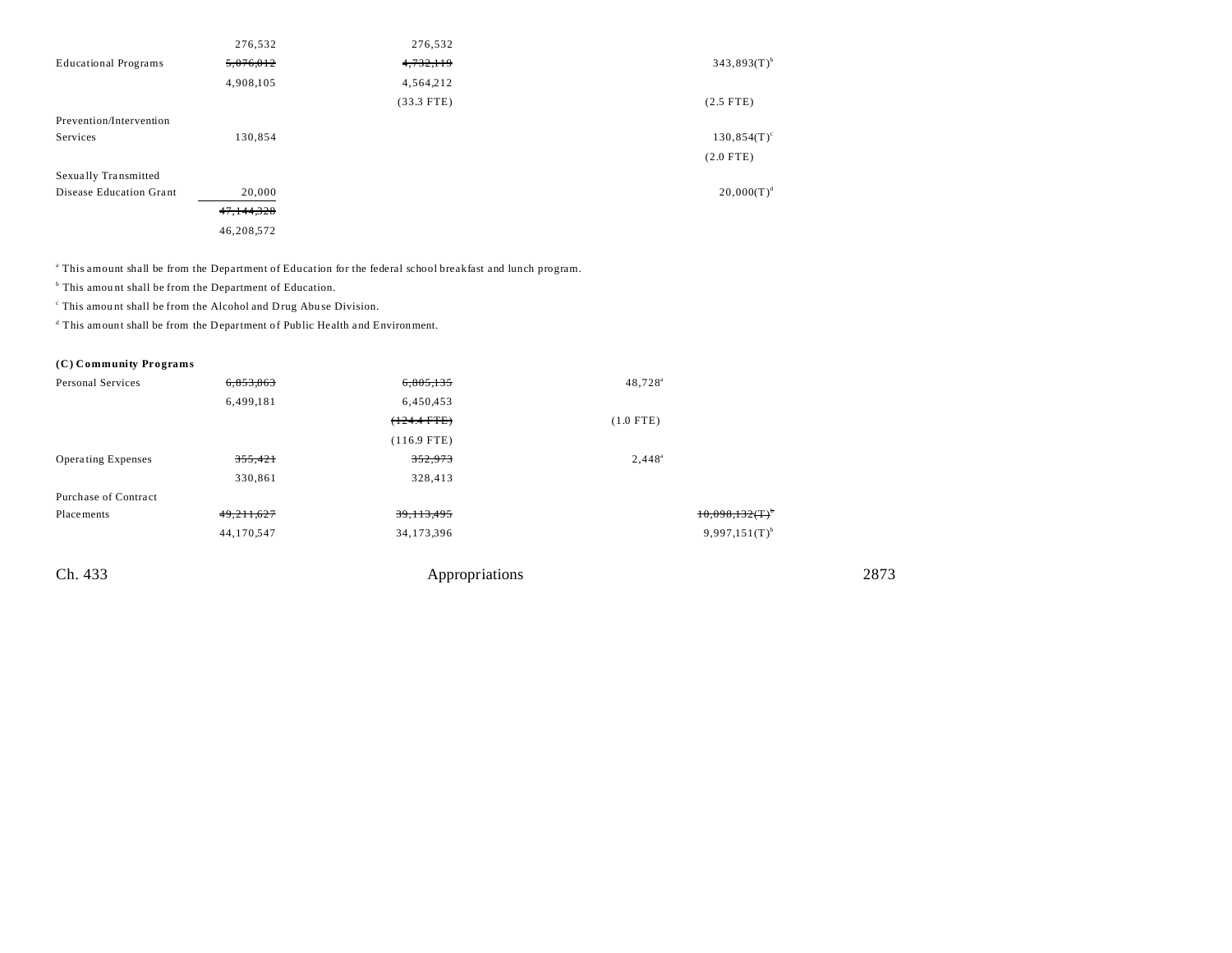|                                         | <b>APPROPRIATION FROM</b> |              |                               |                                                |                      |                                       |                                |
|-----------------------------------------|---------------------------|--------------|-------------------------------|------------------------------------------------|----------------------|---------------------------------------|--------------------------------|
|                                         | ITEM &<br><b>SUBTOTAL</b> | <b>TOTAL</b> | <b>GENERAL</b><br><b>FUND</b> | <b>GENERAL</b><br><b>FUND</b><br><b>EXEMPT</b> | CASH<br><b>FUNDS</b> | CASH<br><b>FUNDS</b><br><b>EXEMPT</b> | <b>FEDERAL</b><br><b>FUNDS</b> |
|                                         | \$                        | \$           | \$                            | \$                                             | \$                   | \$                                    | \$                             |
| Managed Care Pilot Project              | 1,482,986                 |              | 1,240,586                     |                                                |                      | $242,400(T)$ <sup>b</sup>             |                                |
|                                         | 1,383,739                 |              | 1,141,339                     |                                                |                      |                                       |                                |
| City and County of Denver               |                           |              |                               |                                                |                      |                                       |                                |
| <b>Case Management</b>                  | 242,735                   |              | 242,735                       |                                                |                      |                                       |                                |
| Community Accountability                |                           |              |                               |                                                |                      |                                       |                                |
| Program                                 | 3,203,760                 |              | 3,203,760                     |                                                |                      |                                       |                                |
|                                         | 390,802                   |              | 390,802                       |                                                |                      |                                       |                                |
| S.B. 91-94 Programs <sup>120, 121</sup> | 12,255,883                |              | 12,255,883                    |                                                |                      |                                       |                                |
|                                         | 11,406,466                |              | 11,406,466                    |                                                |                      |                                       |                                |
| Parole Program Services <sup>122</sup>  | 4, 112, 441               |              | 3,128,877                     |                                                |                      |                                       | 983,564°                       |
|                                         | 2,765,840                 |              | 1,292,276                     |                                                |                      |                                       | $1,473,564^{\circ}$            |
| <b>JUVENILE SEX OFFENDER</b>            |                           |              |                               |                                                |                      |                                       |                                |
| <b>STAFF TRAINING</b>                   | 45,000                    |              |                               |                                                | $45,000^{\rm d}$     |                                       |                                |
|                                         | 77,718,716                |              |                               |                                                |                      |                                       |                                |
|                                         | 66,992,436                |              |                               |                                                |                      |                                       |                                |

a These amounts shall be from the contractor for the Ridge View facility pursuant to Section 19-2-411.5 (2) (e), C.R.S.

<sup>b</sup> These amounts shall be from Medicaid funds appropriated to the Department of Health Care Policy and Financing.

<sup>c</sup> This amount OF THIS AMOUNT, \$1,083,564 shall be from Title IV-E of the Social Security Act. Act, AND \$390,000 SHALL BE FROM FEDERAL FUNDS FROM THE DIVISION

OF VOCATIONAL REHABILITATION.

**d** THIS AMOUNT SHALL BE FROM THE SEX OFFENDER SURCHARGE FUND.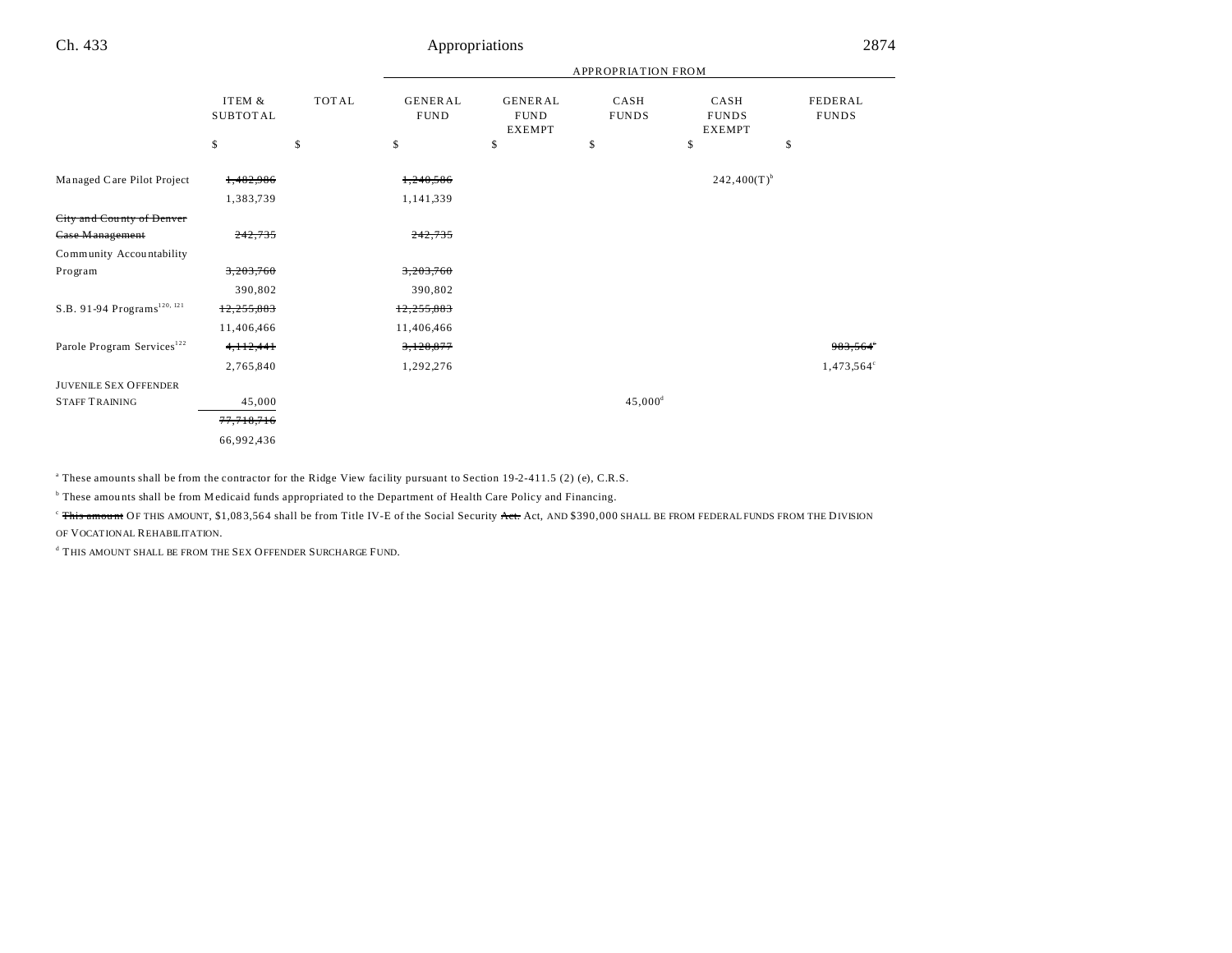#### 126,137,850

#### 114,427,294

#### **(12) DIVISION OF CHILDREN'S HEALTH AND REHABILITATION**

| (A) Administration |             |        |                 |                  |                  |
|--------------------|-------------|--------|-----------------|------------------|------------------|
| Personal Services  | 277,339     |        |                 |                  |                  |
|                    | $(4.5$ FTE) |        |                 |                  |                  |
| Operating Expenses | 8,092       |        |                 |                  |                  |
|                    | 285,431     | 87,309 | $5,890^{\circ}$ | 125,213          | 67,019           |
|                    |             |        |                 | $106,709(T)^{b}$ | $91,413^{\circ}$ |

#### <sup>\*</sup> This amount shall be from various sources of cash funds.

<sup>b</sup> Of this amount, \$106,709(T) THIS AMOUNT shall be from Medicaid funds appropriated to the Department of Health Care Policy and Financing and \$18,504(L) shall be from local funds. FINANCING.

 $\,^{\circ}$  THIS AMOUNT SHALL BE FROM THE SUBSTANCE ABUSE PREVENTION AND TREATMENT BLOCK GRANT.

## **(B) Services for Children with Developmental Disabilities**

| Programs for Children with          |                       |            |                          |
|-------------------------------------|-----------------------|------------|--------------------------|
| Developmental Disabilities          | 17,875,906            | 13,196,574 | 4,679,332*               |
|                                     | 17,476,359            | 12,880,017 | $4,596,342$ <sup>a</sup> |
| Family Support Pilot <sup>123</sup> | 94.162                | 94.162     |                          |
|                                     | <del>17,970,068</del> |            |                          |
|                                     | 17,570,521            |            |                          |

<sup>a</sup> Of this amount, <del>\$3,801,038(T)</del> \$3,730,542(T) shall be from Medicaid funds appropriated to the Department of Health Care Policy and Financing and <del>\$878,294(L)</del> \$865,800(L) shall be from local funds.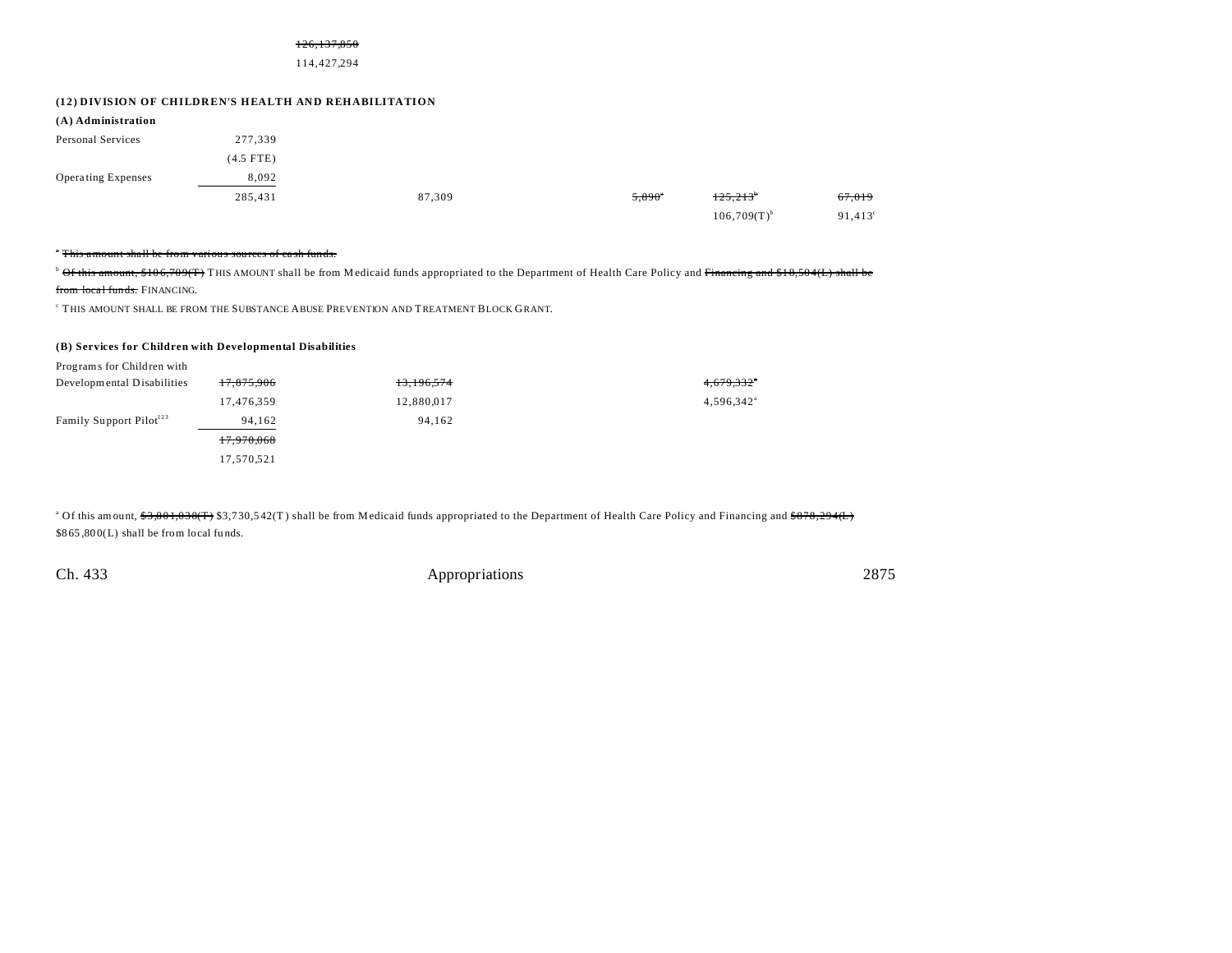# Appropriations

|                                         | ITEM &<br><b>SUBTOTAL</b> |              | <b>APPROPRIATION FROM</b>     |                                                |                      |                                       |                         |
|-----------------------------------------|---------------------------|--------------|-------------------------------|------------------------------------------------|----------------------|---------------------------------------|-------------------------|
|                                         |                           | <b>TOTAL</b> | <b>GENERAL</b><br><b>FUND</b> | <b>GENERAL</b><br><b>FUND</b><br><b>EXEMPT</b> | CASH<br><b>FUNDS</b> | CASH<br><b>FUNDS</b><br><b>EXEMPT</b> | FEDERAL<br><b>FUNDS</b> |
|                                         | \$                        | \$           | \$                            | \$                                             | \$                   | \$                                    | \$                      |
| (C) Children's Mental Health Services   |                           |              |                               |                                                |                      |                                       |                         |
| Enhanced Mental Health                  |                           |              |                               |                                                |                      |                                       |                         |
| Pilot Services for Detained             |                           |              |                               |                                                |                      |                                       |                         |
| Youth                                   | 450, 162                  |              | 450, 162                      |                                                |                      |                                       |                         |
|                                         | 420,151                   |              | 420,151                       |                                                |                      |                                       |                         |
| Mental Health Early                     |                           |              |                               |                                                |                      |                                       |                         |
| Intervention Program                    |                           |              |                               |                                                |                      |                                       |                         |
| PROGRAM <sup>125</sup>                  | 390,213                   |              | 351,192                       |                                                |                      | $39,021(L)^{n}$                       |                         |
|                                         | 195,107                   |              | 175,596                       |                                                |                      | $19,511(L)^{a}$                       |                         |
| Juvenile Mental Health Pilot            |                           |              |                               |                                                |                      |                                       |                         |
| $(H.B. 00-1034)$                        | 360,000                   |              | 180,000                       |                                                |                      | $180,000(L)$ <sup>*</sup>             |                         |
|                                         | 350,400                   |              | 175,200                       |                                                |                      | $175,200(L)^{a}$                      |                         |
| Residential Treatment for               |                           |              |                               |                                                |                      |                                       |                         |
| Youth (H.B. 99-1116) <sup>124</sup>     | 831,160                   |              | 204,545                       |                                                |                      | $626,615(T)$ <sup>b</sup>             |                         |
|                                         | 722,533                   |              | 95,918                        |                                                |                      |                                       |                         |
| Early Childhood Mental                  |                           |              |                               |                                                |                      |                                       |                         |
| Health Services <sup>125</sup>          | 469,000                   |              | 398,650                       |                                                |                      |                                       | 70,356                  |
| Alternatives to Inpatient               |                           |              |                               |                                                |                      |                                       |                         |
| Hospitalization for Youth <sup>91</sup> | 246,282                   |              | 246,282                       |                                                |                      |                                       |                         |
|                                         | 2,746,817                 |              |                               |                                                |                      |                                       |                         |
|                                         | 1,934,473                 |              |                               |                                                |                      |                                       |                         |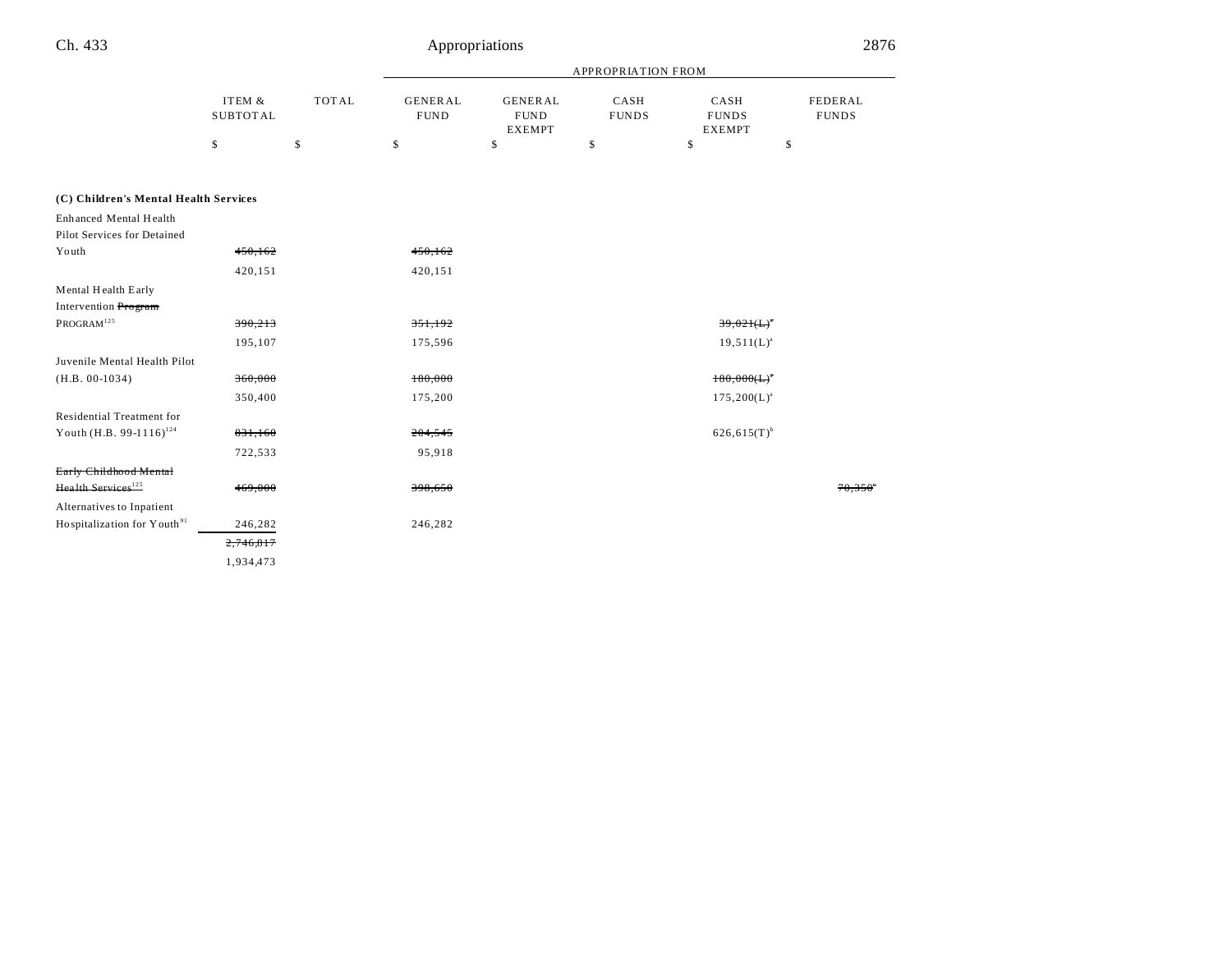a These amounts shall be from local matching fu nds.

<sup>b</sup> This amount shall be from Medicaid funds appropriated to the Department of Health Care Policy and Financing.

<sup>e</sup> This amount shall be from Child Care Development Funds.

## 21,002,316 19,790,425

## **TOTALS PART VII**

| (HUM AN SER VICES) <sup>5, 6, 126, 127, 128, 129, 130</sup> | <del>\$1.894.987.436</del> | <del>\$551,358,333</del> * | <del>\$85.414.768</del> | $$776.015.115$ <sup>6</sup> | \$482,199,220 |
|-------------------------------------------------------------|----------------------------|----------------------------|-------------------------|-----------------------------|---------------|
|                                                             | \$1,856,823,189            | \$481,059,383 <sup>a</sup> | \$86,651,949            | \$771.304.801 <sup>b</sup>  | \$517.807.056 |

<sup>a</sup> Of this amount, \$410,751 \$277,550 is exempt from the statutory limit on state General Fund appropriations pursuant to Section 24-75-201.1 (1) (a) (III) (A), C.R.S.  $^{\circ}$  Of this amount,  $\$616,140,764$   $\$602,772,240$  contains a (T) notation, and  $\$105,838,701$   $\$105,267,499$  contains an (L) notation.

**FOOTNOTES** -- The following statements are referenced to the numbered footnotes throughout section 2.

- 5 (Governor lined through this provision. See L. 2002, p. 3034.)
- 6 All Departments, Totals -- The General Assembly requests that copies of all reports requested in other footnotes contained in this act be delivered to the Joint Budget Committee and the majority and minority leadership in each house of the General Assembly. Each principal department of the state shall produce its rules in an electronic format that is suitable for public access through electronic means. Such rules in such format shall be submitted to the Office of Legislative Legal Services for publishing on the Internet. It is the intent of the General Assembly that this be done within existing resources.

7 (Governor lined through this provision. See L. 2002, p. 3035.)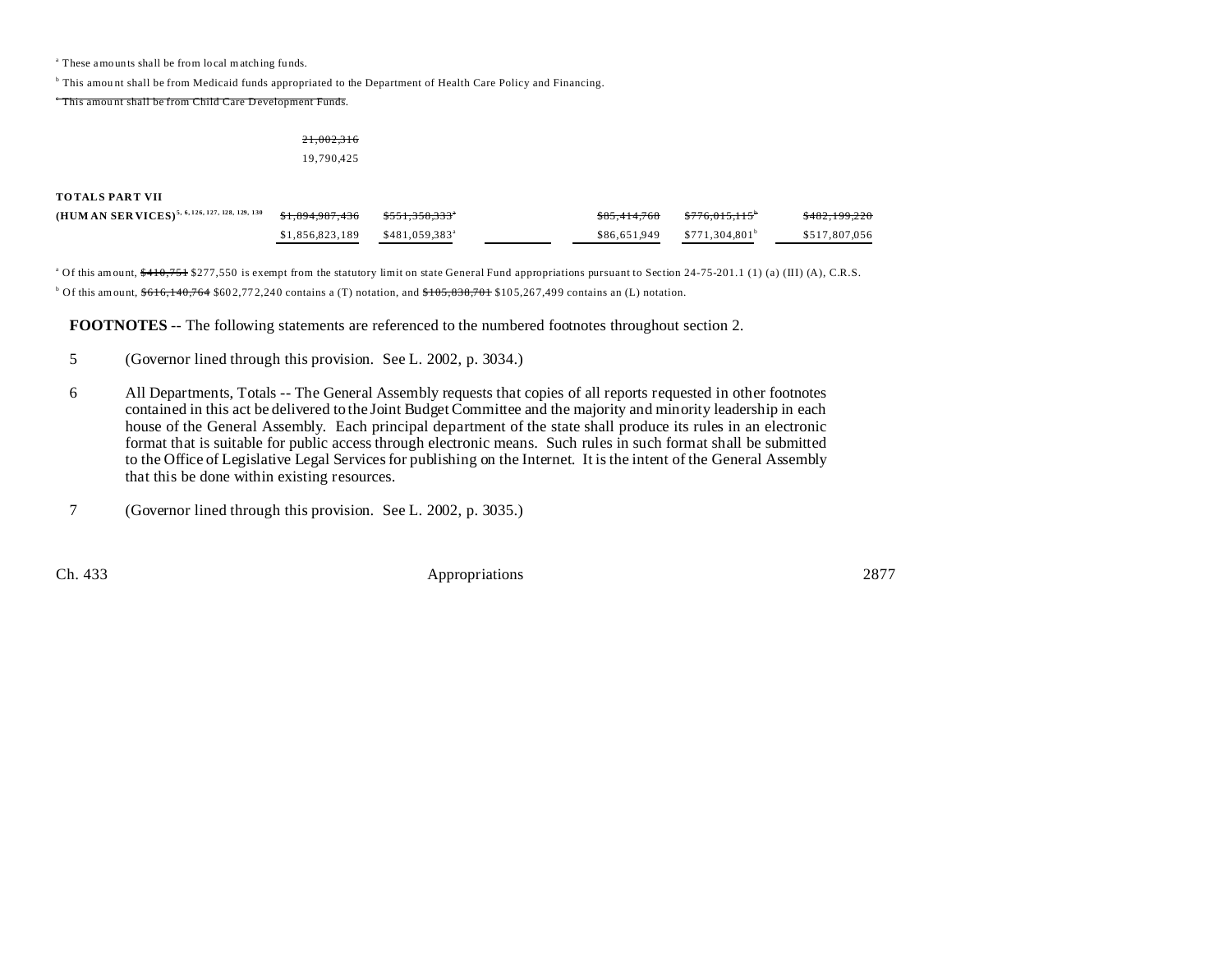- 12 Department of Corrections, Support Services, Information Systems Subprogram; Department of Human Services, Office of Information Technology Services; and Division of Youth Corrections; Judicial Department, Courts Administration, Integrated Information Services; Department of Public Safety, Executive Director's Office, Colorado Integrated Criminal Justice Information System (CICJIS); and Colorado Bureau of Investigation, Colorado Crime Information Center (CCIC), -- The Department of Corrections, the Department of Human Services, the Judicial Department, the Department of Public Safety and the Colorado District Attorney's Council are requested to develop an update of a plan for consistent policies among all of the agencies for providing public access to criminal history information. The plan should address, but should not be limited to: (1) the pros and cons of bulk distributions of electronic criminal history data to private companies; (2) an update on the success of the Internet access to criminal records initiative; and (3) a uniform fee schedule for providing criminal history information to the public that will be applied in a consistent manner by each of the justice agencies and that will include recovery of a reasonable portion of the costs associated with building and maintaining the information systems of the justice agencies pursuant to Section 24-72-205(4), C.R.S. The Department of Public Safety is requested to coordinate a report from said agencies to the Joint Budget Committee and the Judiciary Committees of the Senate and House of Representatives by October 1, 2002, summarizing the public access plan and proposing any legislative changes that may be needed to implement the plan.
- 37 (Governor lined through this provision. See L. 2002, p. 3046.)
- 41 (Governor lined through this provision. See L. 2002, p. 3047.)
- 42 (Governor lined through this provision. See L. 2002, p. 3047.)
- 43 (Governor lined through this provision. See L. 2002, p. 3048.)
- 54 (Governor lined through this provision. See L. 2002, p. 3051.)
- 59 (Governor lined through this provision. See L. 2002, p. 3051.)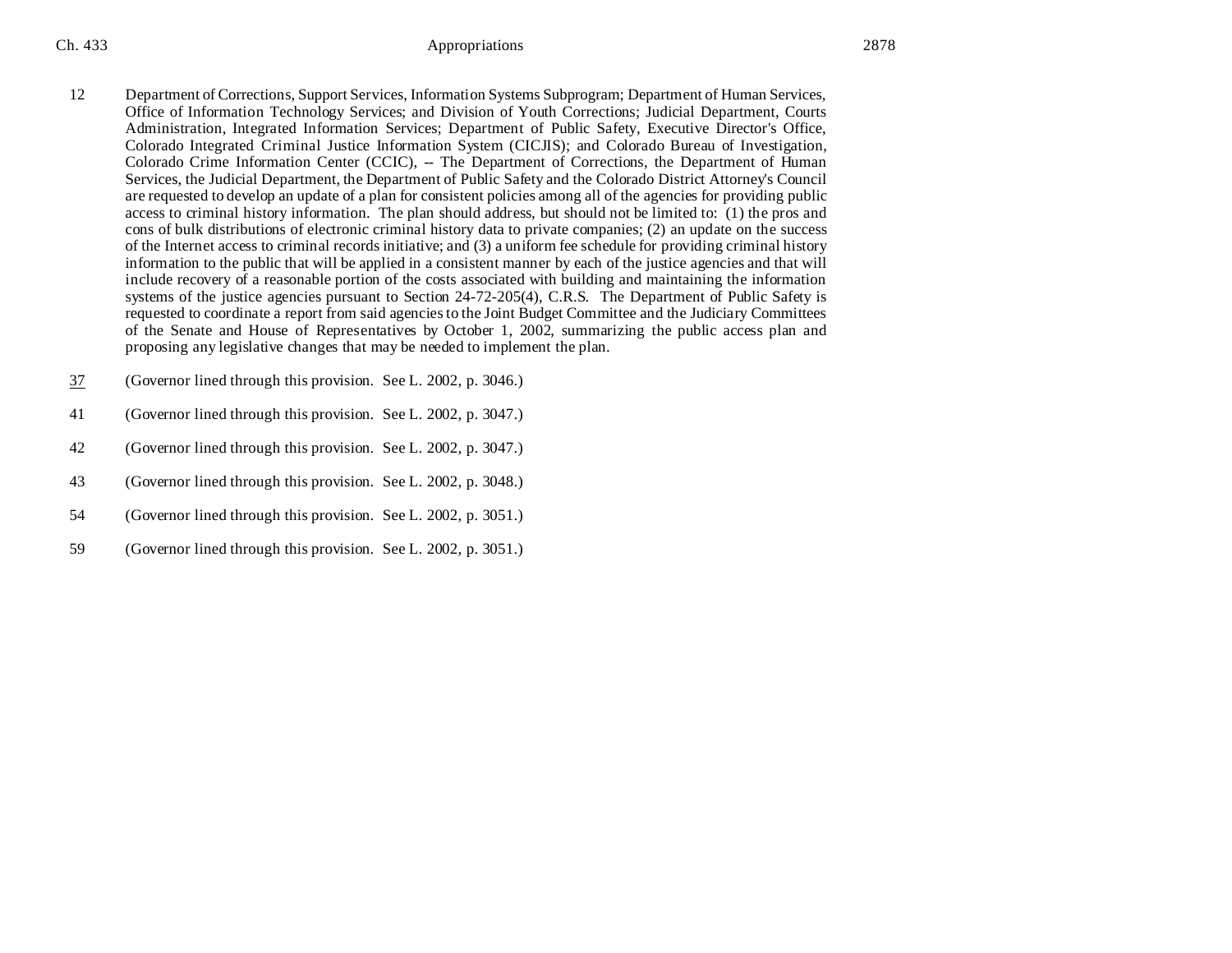- 62 (Governor lined through this provision. See L. 2002, p. 3052.)
- 63 (Governor lined through this provision. See L. 2002, p. 3053.)
- 64 (Governor lined through this provision. See L. 2002, p. 3053.)
- 77 (Governor lined through this provision. See L. 2002, p. 3057.)
- 78 (Governor lined through this provision. See L. 2002, p. 3057.)
- 79 (Governor lined through this provision. See L. 2002, p. 3058.)
- 80 Department of Human Services, Office of Information Technology Services, Colorado Trails -- The Department is requested to provide bi-monthly status updates and progress reports including any concerns regarding the project to the Office of Innovation and Technology, the Information Management Commission, the Office of State Planning and Budgeting, and the Joint Budget Committee.
- 81 (Governor lined through this provision. See L. 2002, p. 3058.)
- 82 (Governor lined through this provision. See L. 2002, p. 3058.)
- 83 (Governor lined through this provision. See L. 2002, p. 3059.)
- 84 Department of Human Services, Office of Behavioral Health and Housing, Mental Health Community Programs -- The Department is requested to compile detailed quarterly data of the waiting lists for community mental health services, and provide the Joint Budget Committee with quarterly reports of this data within 30 days of the respective quarter's end.
- 84a DEPARTMENT OF HUMAN SERVICES, OFFICE OF BEHAVIORAL HEALTH AND HOUSING, MENTAL HEALTH COMMUNITY PROGRAMS, MENTAL HEALTH CAPITATION -- OF THE TOTAL IN THIS LINE ITEM, \$6,919,532 IS PROVIDED AS A COST OF LIVING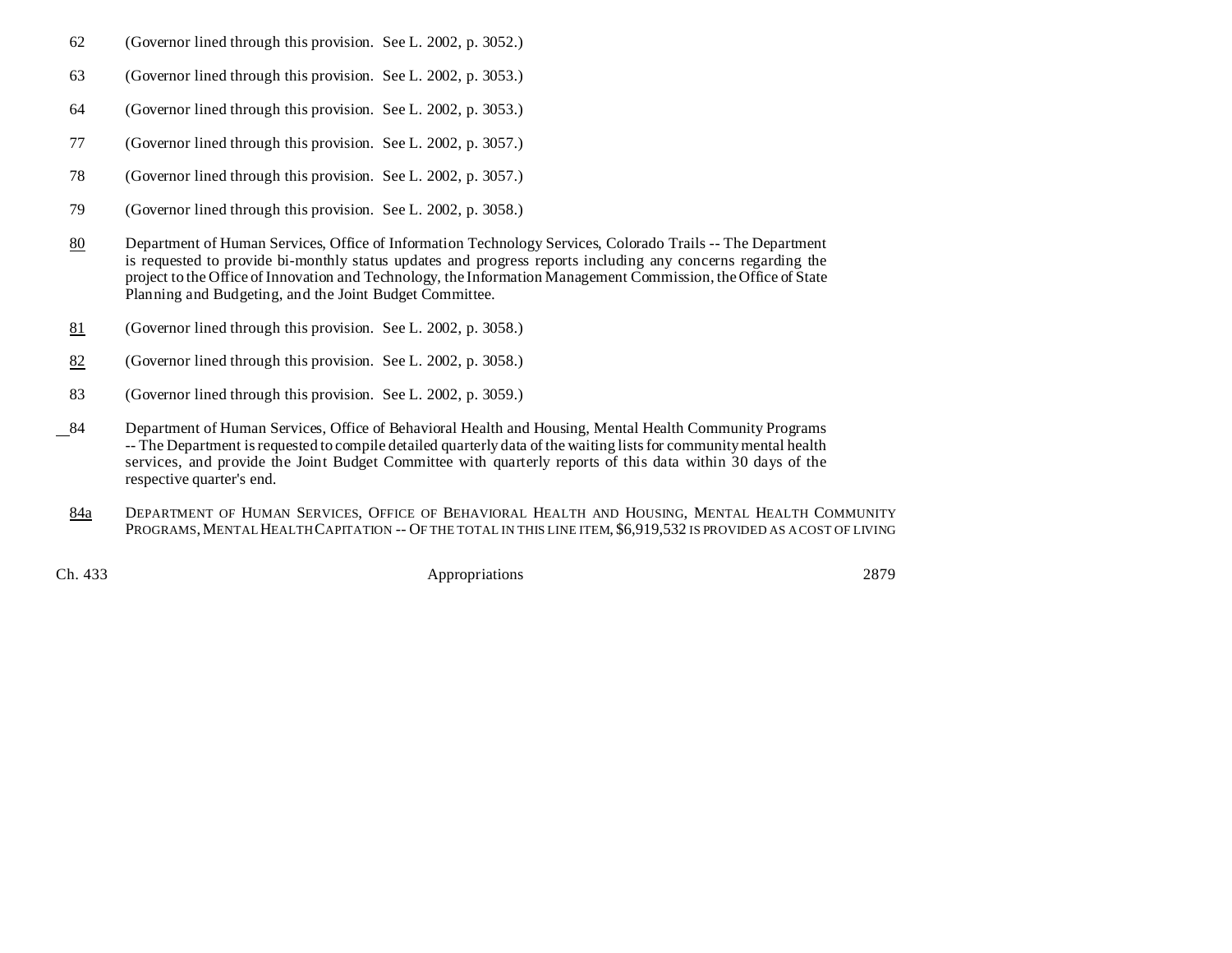ADJUSTMENT. IT IS THE INTENT OF THE GENERAL ASSEMBLY THAT THIS AMOUNT BE REINVESTED IN MENTAL HEALTH SERVICES. THE DEPARTMENT IS REQUESTED TO PROVIDE A REPORT ON THE USE OF THESE FUNDS BY NOVEMBER 1, 2003.

- 85 (Governor lined through this provision. See L. 2002, p. 3059.)
- 86 Department of Human Services, Office of Behavioral Health and Housing, Mental Health Community Programs, Goebel Lawsuit Settlement -- The Department is requested to provide a report by October 1, 2002, concerning the potential for refinancing a portion of General Fund moneys in the Goebel Lawsuit Settlement line item with Medicaid funds.
- 87 (Governor lined through this provision. See L. 2002, p. 3059.)
- 88 Department of Human Services, Office of Behavioral Health and Housing, Mental Health Community Programs, Alternatives to Inpatient Hospitalization for not less than twenty-four full-time placements for six months AT THE MENTAL HEALTH INSTITUTE AT PUEBLO FOR 32 PLACEMENTS -- The Department is requested to provide a report by November 1, 2002, with an update to be provided on or before February 1, 2003, concerning its progress and plans for enhancement of community mental health resources for adults and associated reductions in the need for placements at the Mental Health Institutes. The report should specifically address: (1) How funding provided for FY 2002-03 for alternatives to inpatient hospitalization for adults has been used; (2) planned reductions in the need for institute beds and funding in FY 2003-04 to be associated with the FY 2002-03 funding for community-based resources; (3) recommendations concerning the use of funds saved through these reductions for reinvestment in community mental health services in FY 2003-04; and (4) any further recommendations concerning the mission, appropriate patient population, future size, and governance structure of the mental health institutes.
- 89 Department of Human Services, Office of Behavioral Health and Housing, Mental Health Institutes -- The Department is requested to provide a report by November 1, 2002, on the potential for increasing institute revenue from non-General Fund sources to ensure that cash fund revenue growth is commensurate with overall increases in institute costs.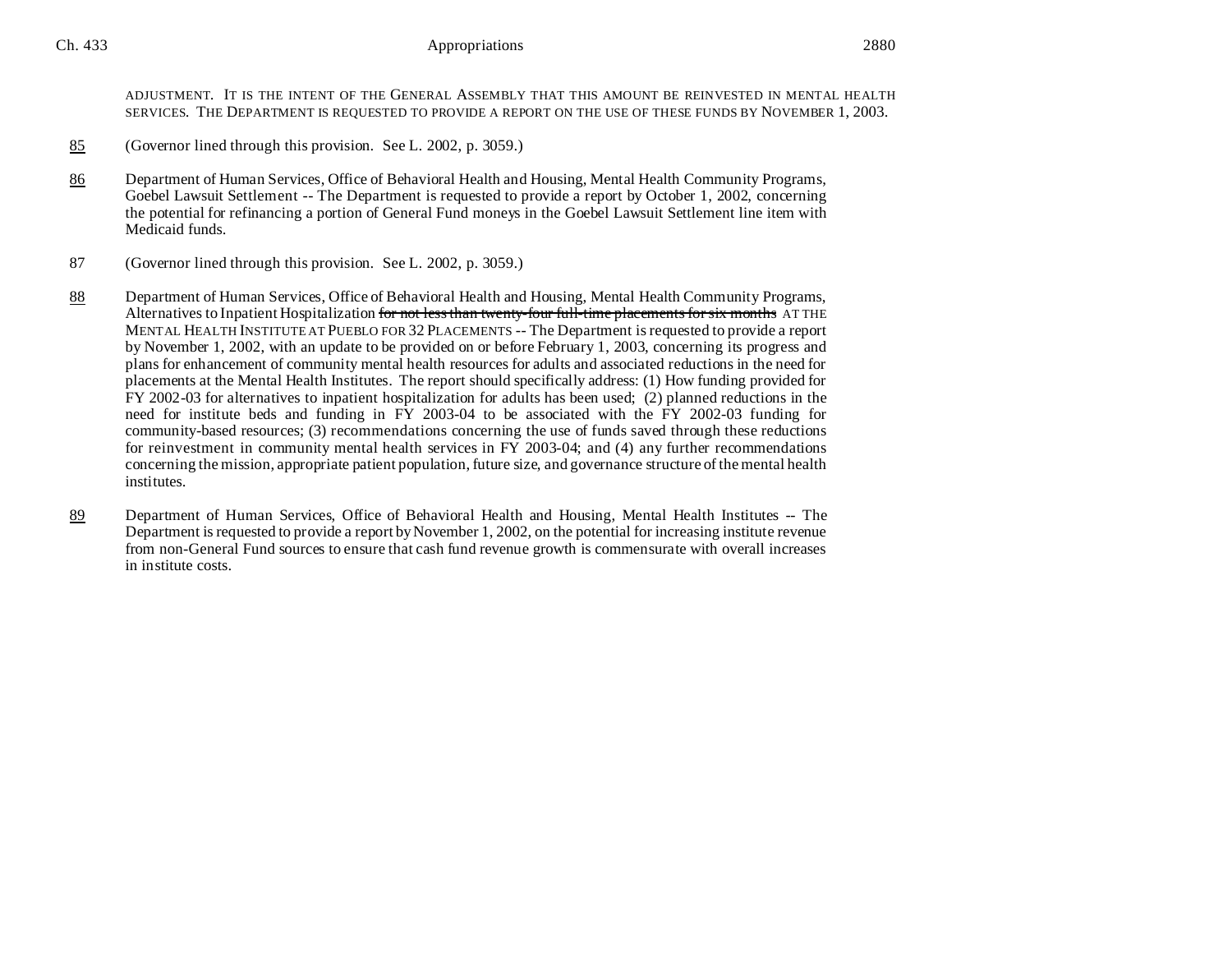- 90 Department of Human Services, Office of Behavioral Health and Housing, Mental Health Institutes -- The Department is requested to provide a report by November 1, 2002, on the potential for reducing the use of institute beds for short-term hospitalization of adult clients who would be eligible for Medicaid if they were not receiving treatment in an institute facility. The report should address changes in the proportion of institute beds used by persons who are eligible for Medicaid at admission, the impact of the Medicaid capitation program on bed-utilization patterns, and options for incentives or regulations that would encourage placement in non-institute facilities where matching federal Medicaid funds would cover fifty percent of costs.
- 91 Department of Human Services, Office of Behavioral Health and Housing, Mental Health Institutes; and Division of Children's Health and Rehabilitation, Children's Mental Health Services, Alternatives to Inpatient Hospitalization for Youth -- The Department is requested to provide a report by November 1, 2002, concerning its progress and plans for enhancement of community mental health resources for youth and associated reductions in the need for placements at the Mental Health Institutes. This report should include information on the use of funds for community mental health services for youth that are provided in FY 2002-03. Based on enhanced funding for community-based services for youth, the Department is requested to examine the feasibility of closing additional adolescent beds at the Mental Health Institutes within two years.
- 92 Department of Human Services, Office of Behavioral Health and Housing, Alcohol and Drug Abuse Division, Community Programs, Treatment Services, Treatment and Detox Contracts -- It is the intent of the General Assembly that \$700,000 General Fund added to this line item be used to fund Short Term Residential Remediation and Treatment (STIRRT) programs for substance-abusing offenders.
- 93 (Governor lined through this provision. See L. 2002, p. 3060.)
- 94 (Governor lined through this provision. See L. 2002, p. 3060.)
- 95 (Governor lined through this provision. See L. 2002, p. 3060.)
- 96 (Governor lined through this provision. See L. 2002, p. 3060.)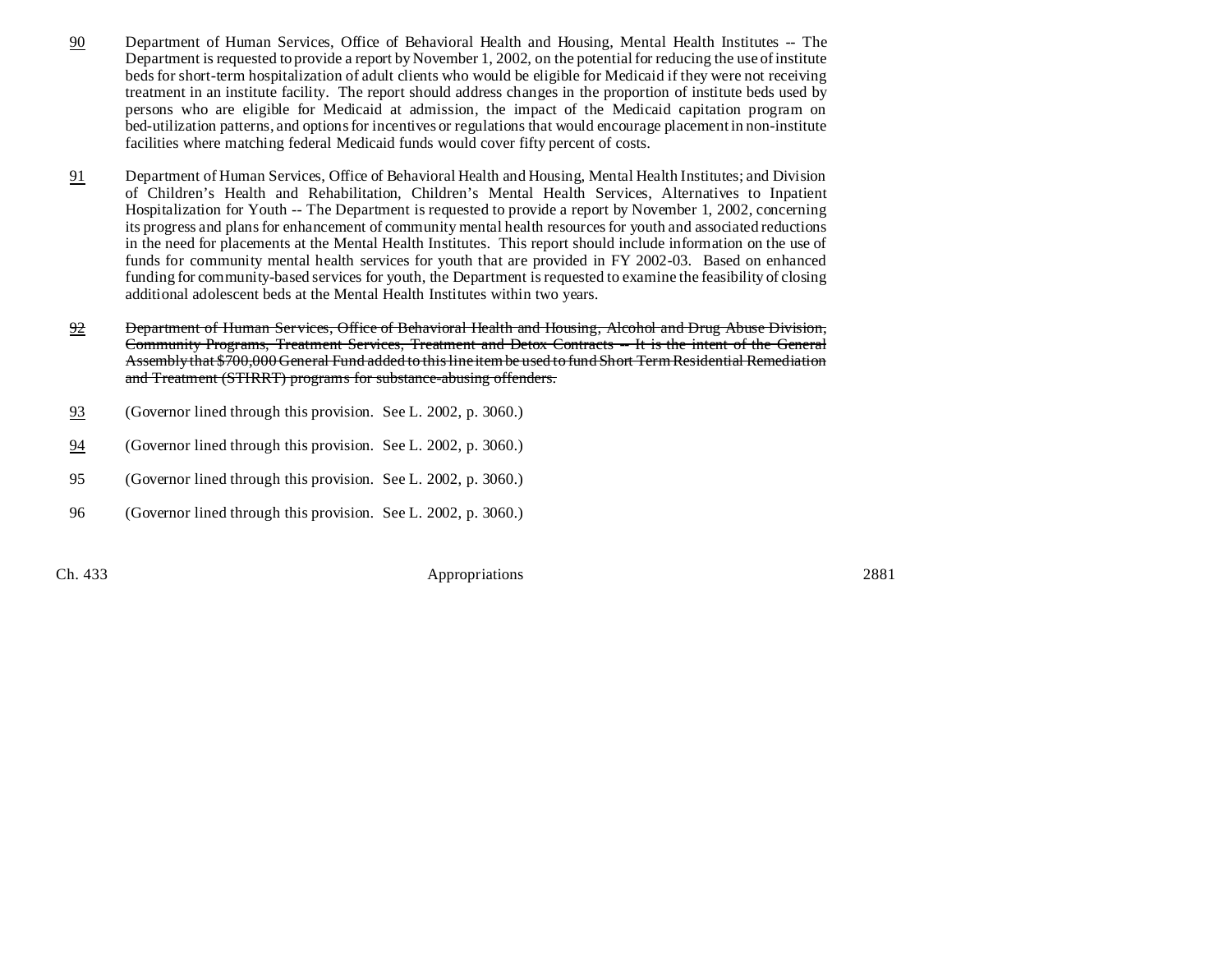- 97 Department of Human Services, Office of Rehabilitation and Disability Services, Community Services for Persons with Developmental Disabilities, Adult Community Programs, County Administration, County Administration, Office of Adult and Veterans Services, Aging Services Programs, National Family Caregiver Support Program -- On or before October 1, 2002, the Department is requested to provide a report to the Joint Budget Committee that includes the following: 1) A description of how services under the National Family Caregiver Support Program (NFCSP) are being implemented in relation to services already provided by counties, the area agencies on aging, and the community centered boards; and 2) an itemized account of the dollars used to provide NFCSP services including, but not limited to information to care givers about available services, assistance gaining access to services, individual counseling, support groups, care giver training, respite care, and supplemental services provided to complement the care provided by care givers.
- 98 (Governor lined through this provision. See L. 2002, p. 3061.)
- 99 Department of Human Services, Office of Rehabilitation and Disability Services, Division of Vocational Rehabilitation, Rehabilitation Programs - General Fund Match -- It is the intent of the General Assembly that the reduction in this appropriation not adversely affect program clients. On or before December 1, 2002, the Department is requested to provide a report to the Joint Budget Committee that includes the following: 1) An itemized account of program expenditures to date; 2) a projection of program expenditures for the remainder of FY 2002-03; and 3) the difference, if any, between projected FY 2002-03 program expenditures and the appropriation.
- 100 (Governor lined through this provision. See L. 2002, p. 3061.)
- 100a DEPARTMENT OF HUMAN SERVICES, COUNTY ADMINISTRATION, COUNTY ADMINISTRATION -- IT IS THE INTENT OF THE GENERAL ASSEMBLY THAT THE DEPARTMENT PROVIDE A PLAN THAT INCLUDES OPTIONS AND DEPARTMENT RECOMMENDATIONS FOR REDUCING COUNTY ADMINISTRATION WORKLOADS. THE DEPARTMENT, WITH THE PARTICIPATION OF COUNTIES, SHOULD EXAMINE AND PROPOSE STATUTORY OR REGULATORY CHANGES THAT WILL MEASURABLY REDUCE COUNTY WORKLOADS IN THE AREAS INCLUDING BUT NOT LIMITED TO, COMPLIANCE, MONITORING, EVALUATION AND TRAINING.THE DEPARTMENT IS REQUESTED TO SUBMIT THIS PLAN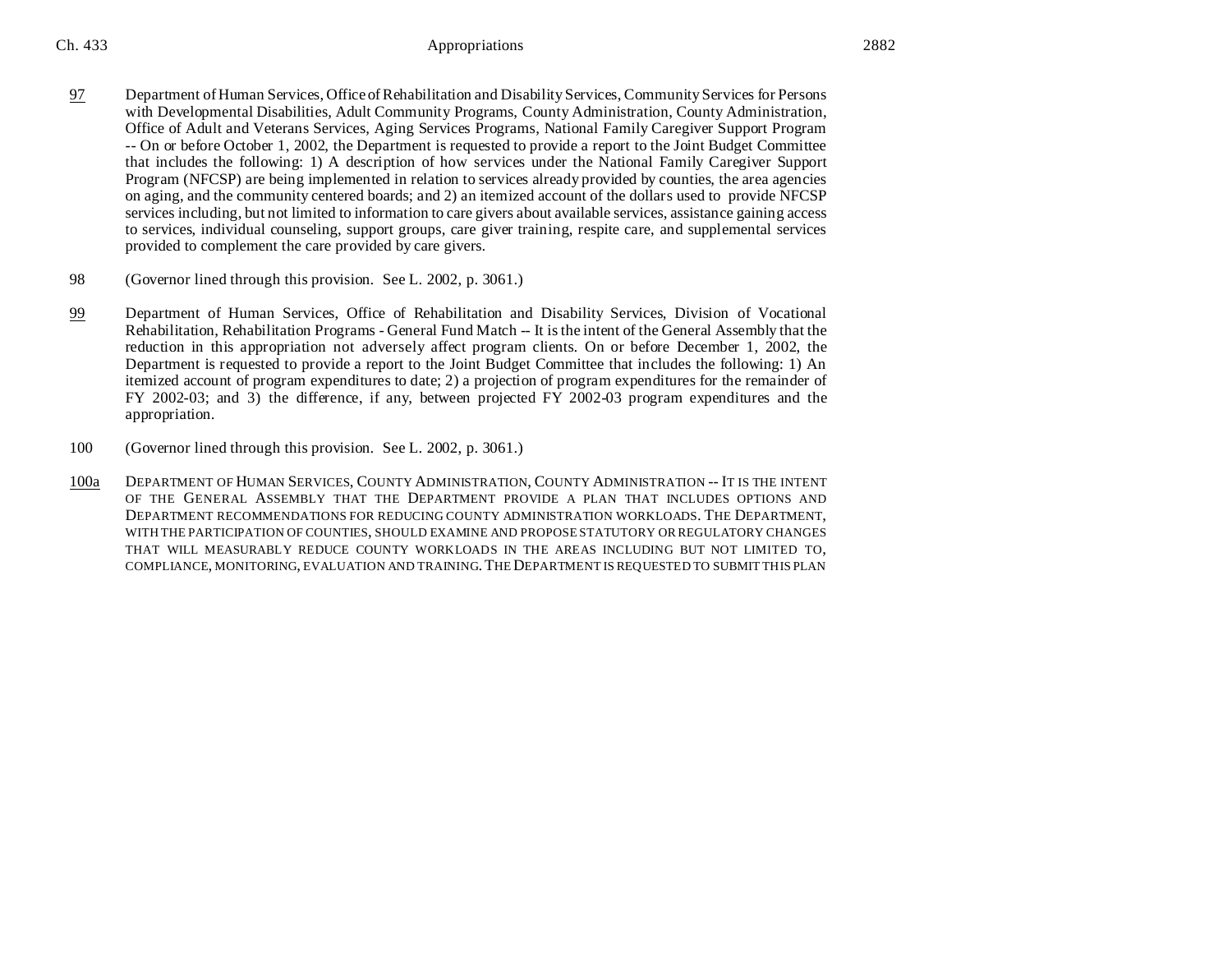- 101 Department of Human Services, County Administration, County Share of Offsetting Revenues -- It is the intent of the General Assembly that, pursuant to Section 26-13-108, C.R.S., the Department utilize recoveries to offset the costs of providing public assistance. This appropriation represents an estimate of the county share of such recoveries and, if the amount of the county share of such recoveries is greater than the amount reflected in this appropriation, the Department is authorized to disburse an amount in excess of this appropriation to reflect the actual county share of such recoveries.
- 102 Department of Human Services, County Administration, County Incentive Payments -- It is the intent of the General Assembly that, pursuant to Sections 26-13-108 and 26-13-112(2)(c), C.R.S., the Department distribute child support incentive payments to counties. This appropriation represents an estimate of one-half of the State share of recoveries of amounts of support for public assistance recipients, as described in Section 26-13-108, C.R.S. If the amount of one-half of the State share of such recoveries is greater than the amount reflected in this appropriation, the Department is authorized to disburse an amount in excess of this appropriation to reflect one-half of the actual State share of such recoveries.
- 103 Department of Human Services, Office of Self Sufficiency, Colorado Works Program, County Block Grants -- It is the intent of the General Assembly that the appropriation of local funds for Colorado works program county block grants may be decreased by a maximum of \$100,000 to reduce one or more small counties' fiscal year 2002-03 targeted or actual spending level, pursuant to Section 26-2-714 (8), C.R.S.
- 104 (Governor lined through this provision. See L. 2002, p. 3061.)
- 105 (Governor lined through this provision. See L. 2002, p. 3062.)
- 106 (Governor lined through this provision. See L. 2002, p. 3062.)
- 107 (Governor lined through this provision. See L. 2002, p. 3062.)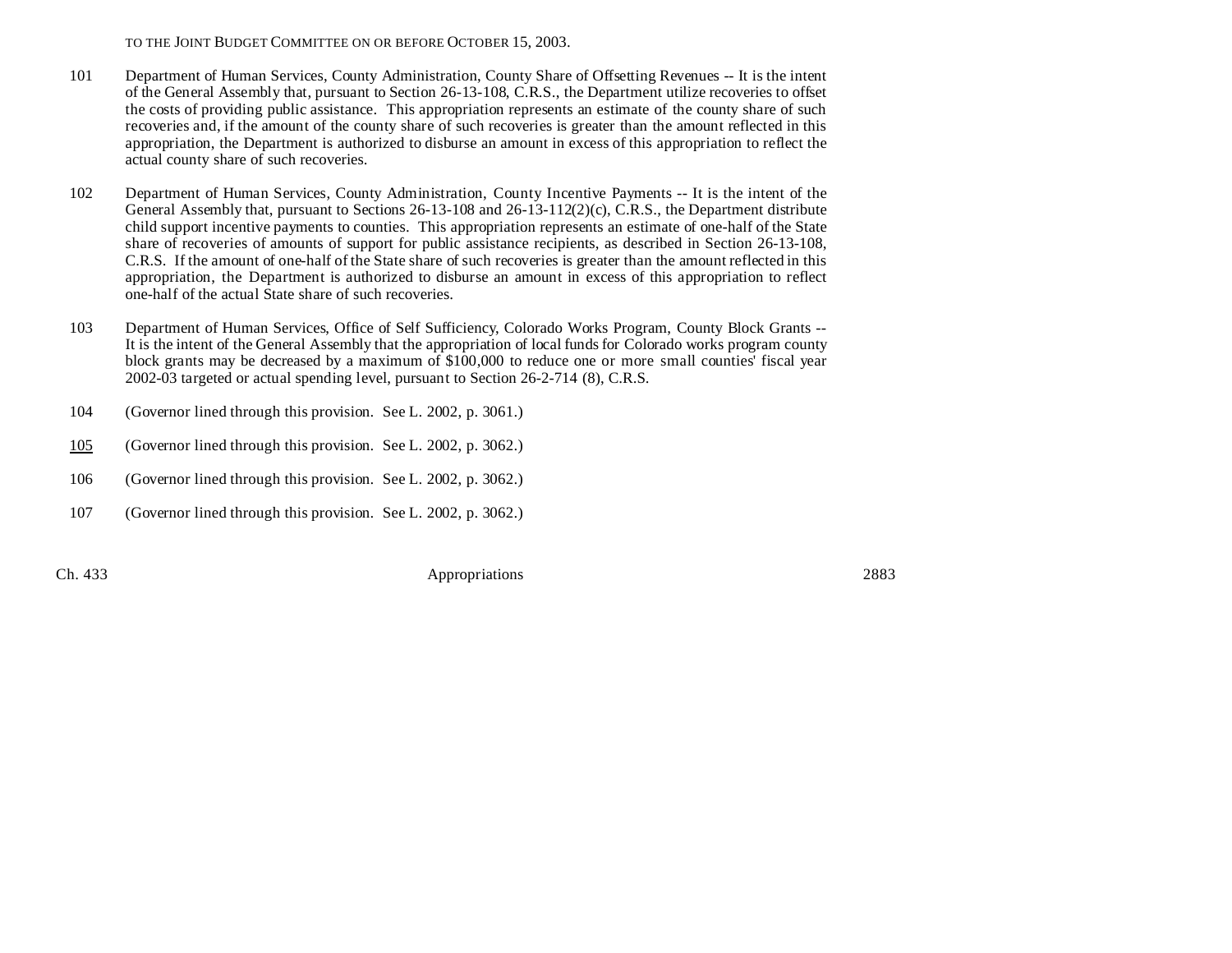- 108 Department of Human Services, Office of Adult and Veterans Services, Aging Services Programs -- The Department is requested to submit a plan to the Joint Budget Committee indicating the department's role, if any, in the adult protection program. The plan should include detailed descriptions of the roles of all entities involved in this program, costs estimates for all components of the program, and sources of funds for supporting the program. The Department is requested to submit such plan on or before October 1, 2002.
- 109 Department of Human Services, Office of Adult and Veterans Services, Aging Services Programs -- The Department is requested to report on which state dollars appropriated to the aging services program Long Bill group are subject to the federal maintenance of effort requirement for Older Americans Act programs. The Department is requested to submit this report to the Joint Budget Committee with its FY 2003-04 budget request.
- 110 Department of Human Services, Office of Adult and Veterans Services, Aging Services Programs, State Ombudsman Program -- The Department is requested to report on the FY 2002-03 cost to the Legal Center for operating the state ombudsman program. The Department is requested to indicate the portion of Legal Center expenditures that are related to the implementation of the requirements contained in S.B. 01-78. In addition, the Department is requested to report on any other state or local expenditures for the state ombudsman program incurred during the same time period. The Department is requested to submit such report to the Joint Budget Committee on or before October 1, 2003.
- 110a (Governor lined through this provision. See L. 2002, p. 3063.)
- 111 Department of Human Services, Office of Adult and Veterans Services, Homelake Domiciliary -- It is the intent of the General Assembly that the Homelake Domiciliary not require additional General Fund dollars. The Department is requested to prepare an annual plan outlining potential General Fund reductions and the impact on client fees and submit the plan to the Joint Budget Committee by November 1 of each year.
- 112 (Governor lined through this provision. See L. 2002, p. 3063.)
- 113 Department of Human Services, Division of Child Welfare -- It is the intent of the General Assembly to encourage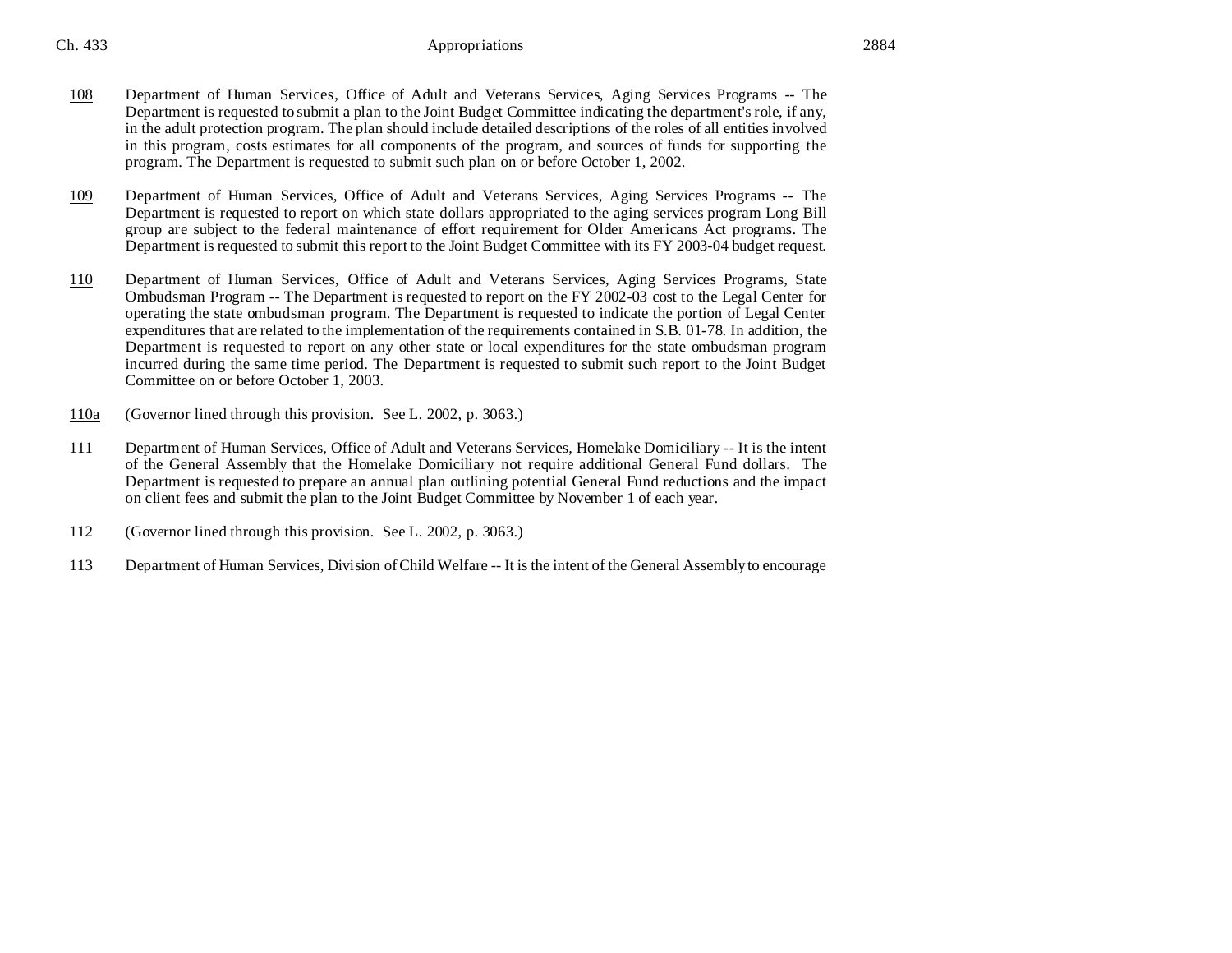counties to serve children in the most appropriate and least restrictive manner. For this purpose, the Department may transfer funds among all line items in this long bill group total for the division of child welfare.

- 114 (Governor lined through this provision. See L. 2002, p. 3063.)
- 115 (Governor lined through this provision. See L. 2002, p. 3063.)
- 116 (Governor lined through this provision. See L. 2002, p. 3064.)
- 116a DEPARTMENT OF HUMAN SERVICES, DIVISION OF CHILD CARE, CHILD CARE ASSISTANCE PROGRAM -- IN ADDITION TO THE \$46,744,028 FEDERAL CHILD CARE DEVELOPMENT FUNDS APPROPRIATED FOR THE CHILD CARE ASSISTANCE PROGRAM FOR STATE FISCAL YEAR 2002-03, THE DEPARTMENT IS AUTHORIZED TO SPEND AN ADDITIONAL \$6,000,000 IN FEDERAL CHILD CARE DEVELOPMENT FUNDS FOR THE CHILD CARE ASSISTANCE PROGRAM FOR STATE FISCAL YEAR 2002-03. IT IS THE INTENT OF THE GENERAL ASSEMBLY THAT THE EXPENDITURE OF ANY FEDERAL CHILD CARE DEVELOPMENT FUNDS IN EXCESS OF THE \$46,744,028 APPROPRIATED, UP TO A MAXIMUM OF \$6,000,000, SHALL BE CONTINGENT UPON THE IDENTIFICATION OF STATE OR LOCAL EXPENDITURES SUFFICIENT TO MATCH EACH ADDITIONAL FEDERAL DOLLAR EXPENDED.
- 117 Department of Human Services, Division of Youth Corrections, Administration --The Division should continue its efforts to provide outcome data on the effectiveness of its programs. The Division is requested to provide to the Joint Budget Committee by January 1 of each year an evaluation of Division placements, community placements, and nonresidential placements, which shall include, but not be limited to, the number of juveniles served, length of stay, and recidivism data per placement.
- 118 Department of Human Services, Division of Youth Corrections, Institutional Programs -- The Department is requested to submit a report to the Joint Budget Committee by November 1, 2002 assessing the feasibility of conducting a Medicaid eligibility determination for all detained youth. The report should include an analysis of the costs involved and the benefits that would arise.
- 119 Department of Human Services, Division of Youth Corrections, Institutional Programs, Enhanced Mental Health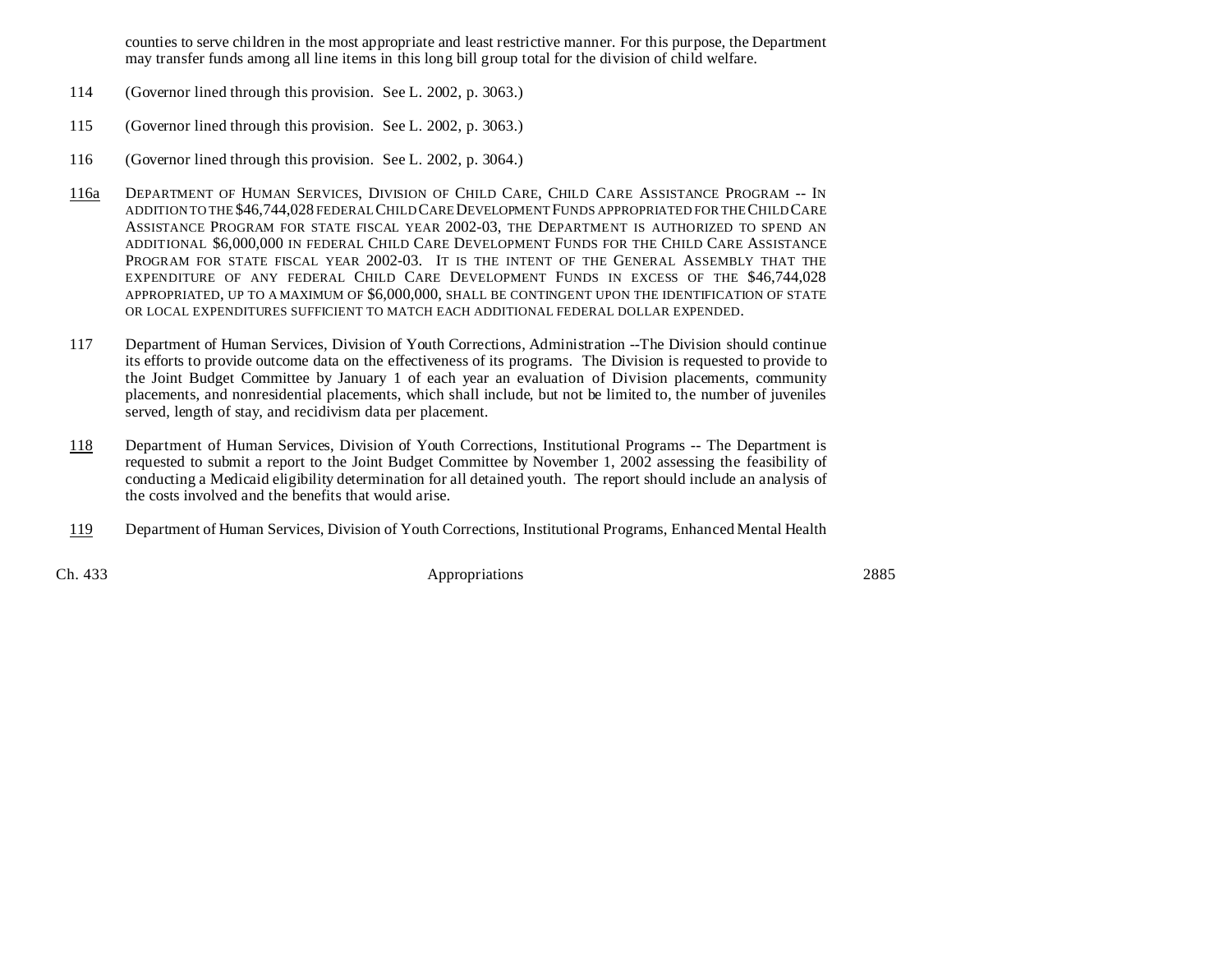Services Pilot for Detention -- The Department is requested to submit a report to the Joint Budget Committee by November 1, 2002 comparing the outcomes for youth served at the pilot sites with outcomes for youth served at the same time at non-pilot sites.

- 120 (Governor lined through this provision. See L. 2002, p. 3064.)
- 121 Department of Human Services, Division of Youth Corrections, Community Programs, S.B. 91-94 Programs -- The Department is requested to submit to the Joint Budget Committee no later than November 1 of each year a report that includes the following information by judicial district and for the state as a whole: 1) comparisons of trends in detention and commitment incarceration rates; 2) profiles of youth served by S.B. 91-94; 3) progress in achieving the performance goals established by each judicial district; 4) the level of local funding for alternatives to detention; and 5) identification and discussion of potential policy issues with the types of youth incarcerated, length of stay, and available alternatives to incarceration.
- 122 (Governor lined through this provision. See L. 2002, p. 3064.)
- 123 (Governor lined through this provision. See L. 2002, p. 3065.)
- 124 Department of Human Services, Division of Children's Health and Rehabilitation, Children's Mental Health Services, Residential Treatment for Youth (H.B. 99-1116) -- The Department is requested to provide a report by November 1, 2002, on options for clarifying what agencies or persons are responsible or should be responsible for determining when a placement made pursuant to H.B. 99-1116 should end. The report should include recommendations for statutory changes to prevent children from being improperly placed or improperly retained in placement.
- 125 Department of Human Services, Division of Children's Health and Rehabilitation, Children's Mental Health Services, Early Childhood Mental Health Services MENTAL HEALTH EARLY INTERVENTION PROGRAM -- The Department is requested to submit a report to the Joint Budget Committee; the Senate Committee on Health, Environment,Children and Families; and the House Committee on Health, Environment, Welfare, and Institutions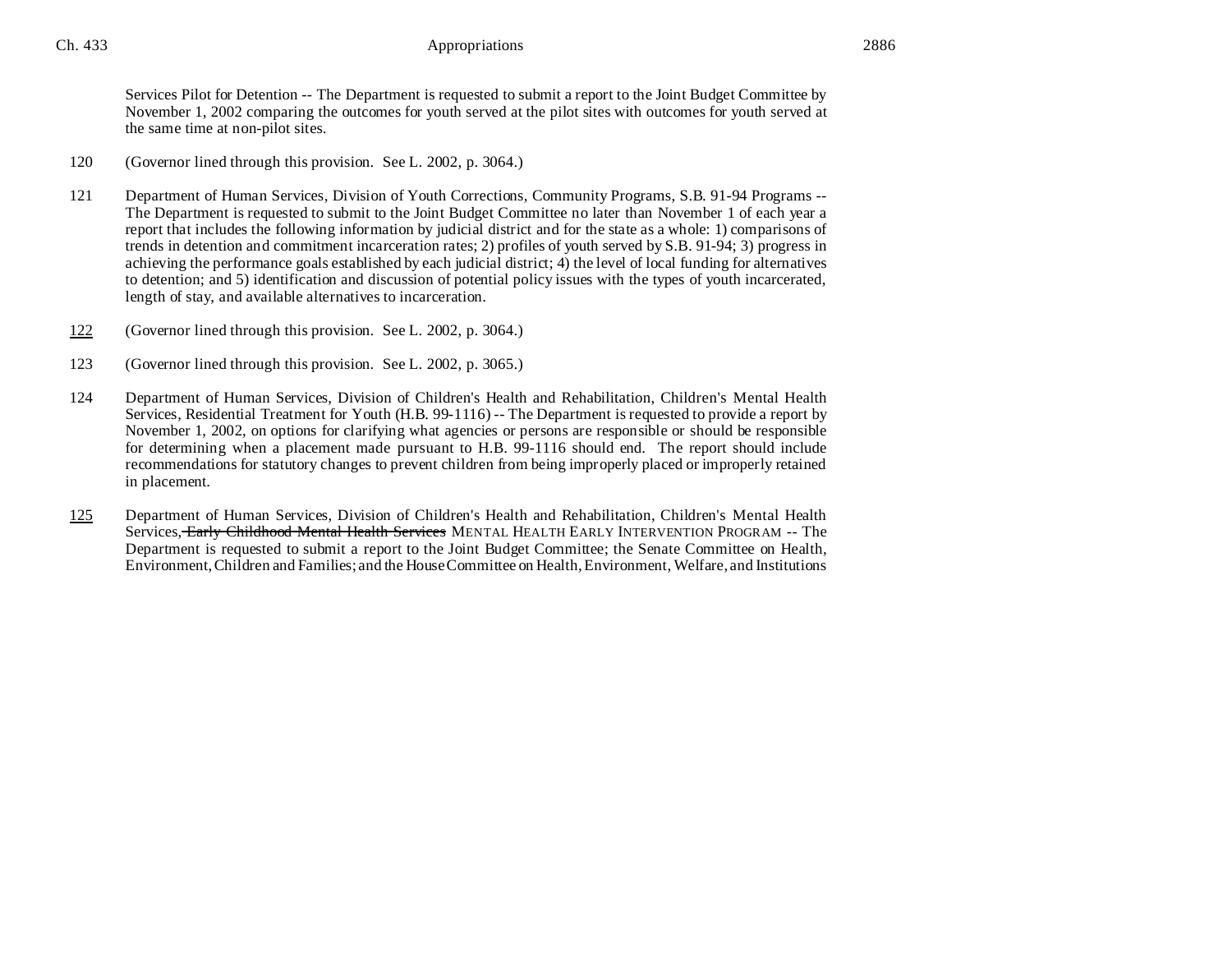on or before February 1, 2002, FEBRUARY 1, 2003 concerning early childhood mental health services. The report should include, but not be limited to:  $(a)$  The distribution of early childhood mental health funding and services anticipated to be provided based on responses to the Department's request for proposals; and (b) TO evaluations of mental health early intervention programs funded to-date, including the early intervention mental health pilot program. Evaluations are anticipated to address programs' effectiveness in identifying young children with severe mental health or behavioral problems, the cost of providing services, and the effectiveness of such services in reducing the severity of children's mental health or behavioral problems.

- 126 Department of Human Services, Totals -- The General Assembly requests that the Executive Director of the Department submit annually, on or before October 1, a report to the Joint Budget Committee concerning the amount of federal Temporary Assistance for Needy Families (TANF) funds available in the Long-term Works Reserve Fund. The requested report should include the following: (a) The amount of TANF funds expended, by Long Bill line item, for each state fiscal year since FY 1997-98; (b) the amount of federal TANF funds transferred by each individual county, for each state fiscal year since FY 1997-98, including details regarding the program area to which each county transferred such funds; (c) the amount of federal TANF funds transferred from state-level reserves for each state fiscal year since 1997-98; (d) the amount of any prior year appropriations of federal TANF funds that have been rolled forward to the current state fiscal year; (e) estimated expenditures of federal TANF funds for the current year and immediately following state fiscal year; (f) the total amount of TANF funds that are or were available to Colorado for each state fiscal year since 1997-98, including funds rolled forward from previous state fiscal years; (g) the amount of federal TANF funds that remain available in each county's Works Program Reserve Account as of July 1 of the current state fiscal year; and (h) a demonstration that the information provided in the report is consistent with related financial information reported to the federal government.
- 127 Department of Human Services, Totals -- The Department is requested to include in its annual budget request a summary, by Long Bill line item, of federal TANF funds requested for the following state fiscal year. The Department is further requested to include information demonstrating that the total amount of federal TANF funds requested for the following state fiscal year does not exceed the amount anticipated to be available to the State.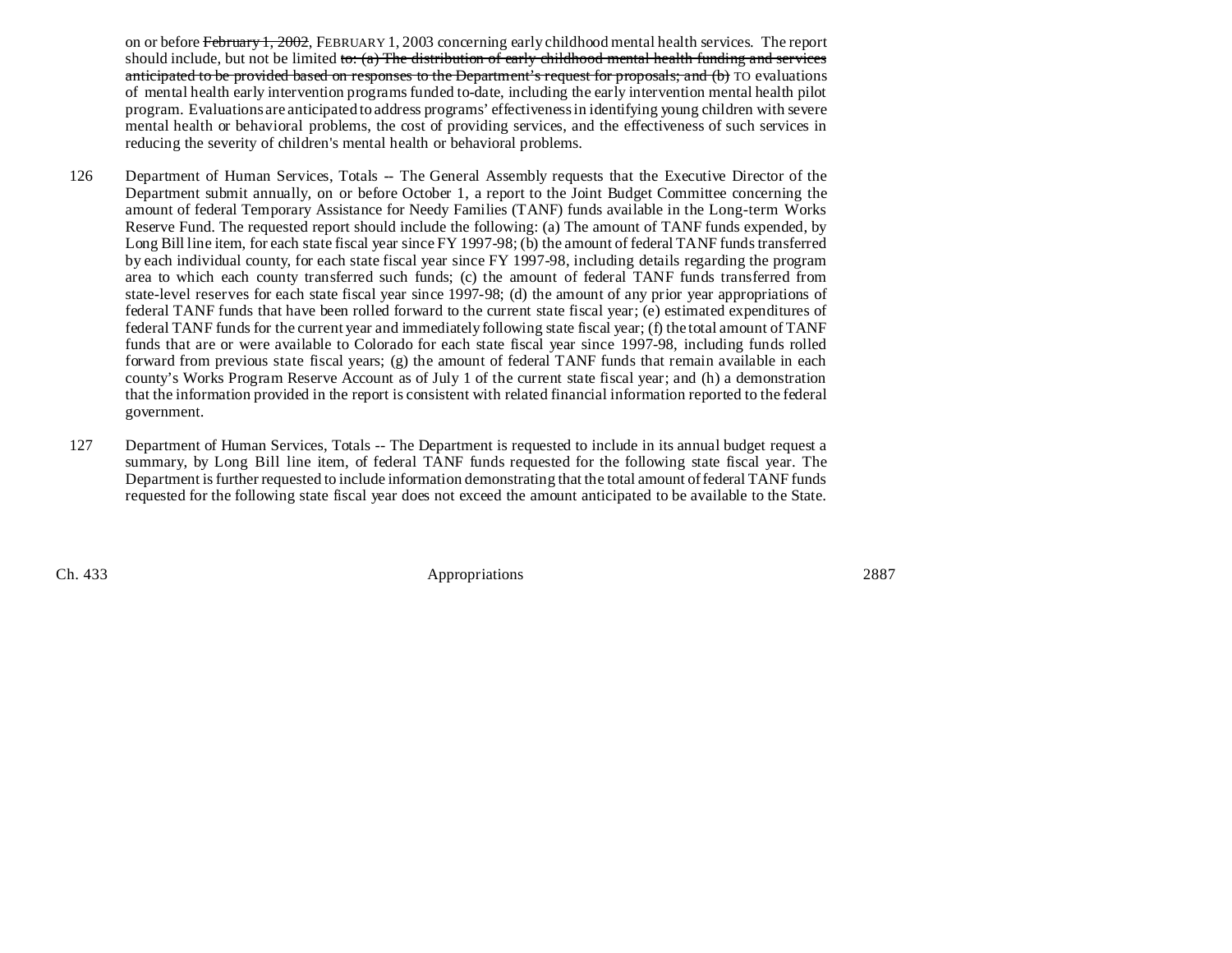- 128 Department of Human Services, Totals -- The General Assembly requests that the Executive Director of the Department submit, on or before October 1, a report to the Joint Budget Committee concerning federal Child Care Development Funds. The requested report should include the following information related to state fiscal year 2001-02: (a) The total amount of federal Child Care Development Funds available to Colorado, including funds rolled forward from previous state fiscal years; (b) the amount of federal Child Care Development Funds expended, by Long Bill line item; (c) the amount of funds expended, by Long Bill line item where applicable, that were reported to the federal government as either maintenance of effort or matching funds associated with the expenditure of federal Child Care Development Funds; and (d) a demonstration that the information provided in the report is consistent with related financial information reported to the federal government. In addition, the report should include the following for state fiscal years 2002-03 and 2003-04: (a) The total amount of federal Child Care Development Funds estimated to be available to Colorado, including funds rolled forward from previous state fiscal years; (b) the amount of federal Child Care Development Funds estimated to be expended, by Long Bill line item; (c) the amount of state or local expenditures that are anticipated to be required to comply with federal maintenance of effort and matching requirements; and (d) the amount of funds estimated to be expended, by Long Bill line item where applicable, that are anticipated to be reported to the federal government as either maintenance of effort or matching funds associated with the expenditure of federal Child Care Development Funds.
- 129 Department of Human Services, Totals -- The Department is requested to include in its annual budget request a summary, by Long Bill line item, of federal Child Care Development Funds requested for the following state fiscal year. The Department is further requested to include information demonstrating that the total amount of federal Child Care Development Funds requested for the following state fiscal year does not exceed the amount anticipated to be available to the State.
- 130 Department of Human Services, Totals -- On or before October 1, 2002, the Department is requested to provide a report to the Joint Budget Committee detailing all FY 2001-02 expenditures related to the Health Insurance Portability Act (HIPAA), including those related to the Colorado Benefits Management System (CBMS). The report should be an itemized account of all expenditures on state staff, contracts and other project expenditures, by fund source.